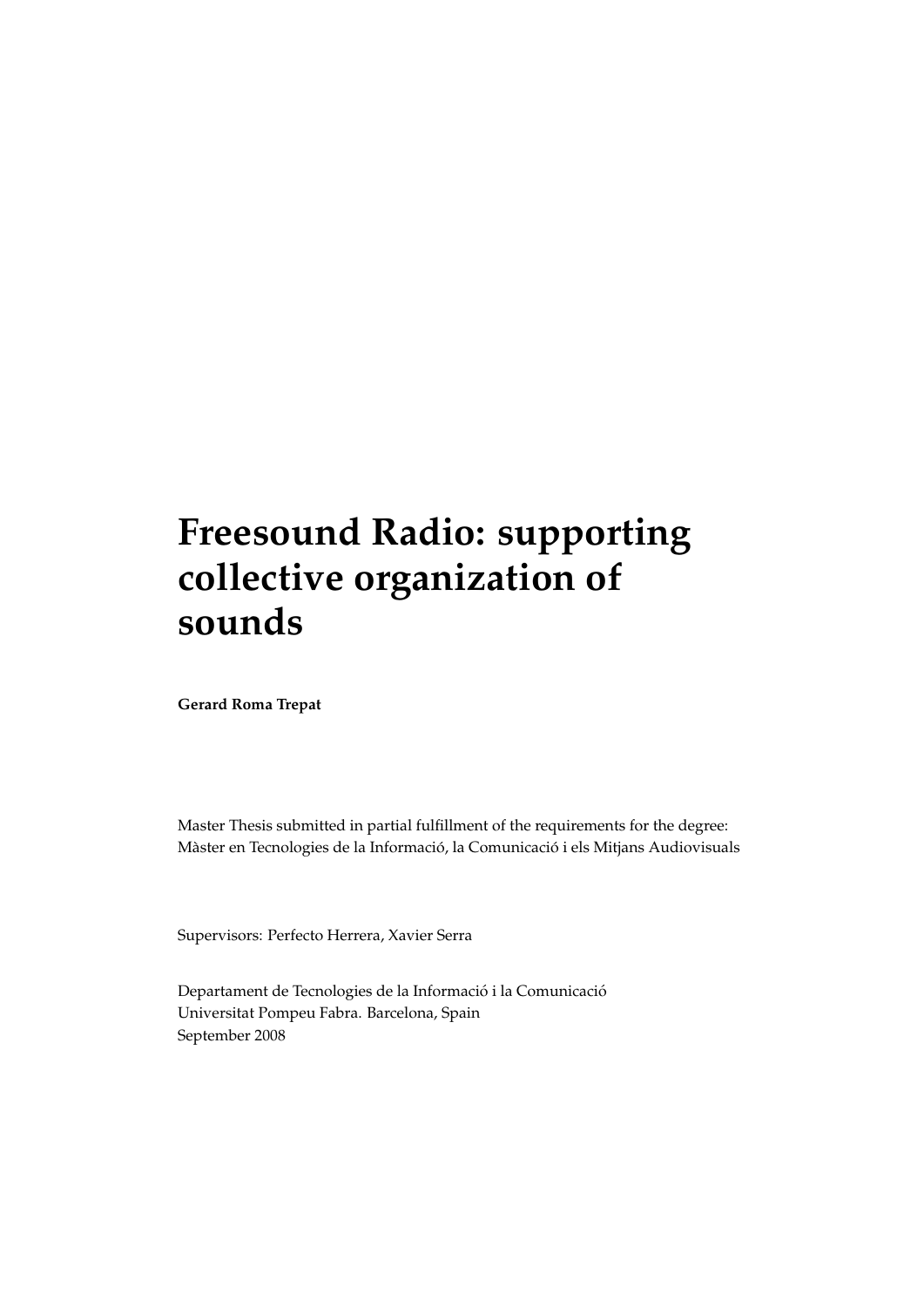Gerard Roma, 2008 Some rights reserved.



This document is licensed under the Creative Commons Attribution-Noncommercial-Share Alike 3.0 Unported license. **[http://creativecommons.org/licenses/by- nc- sa/3.0/](http://creativecommons.org/licenses/by- nc- sa/3.0/ )**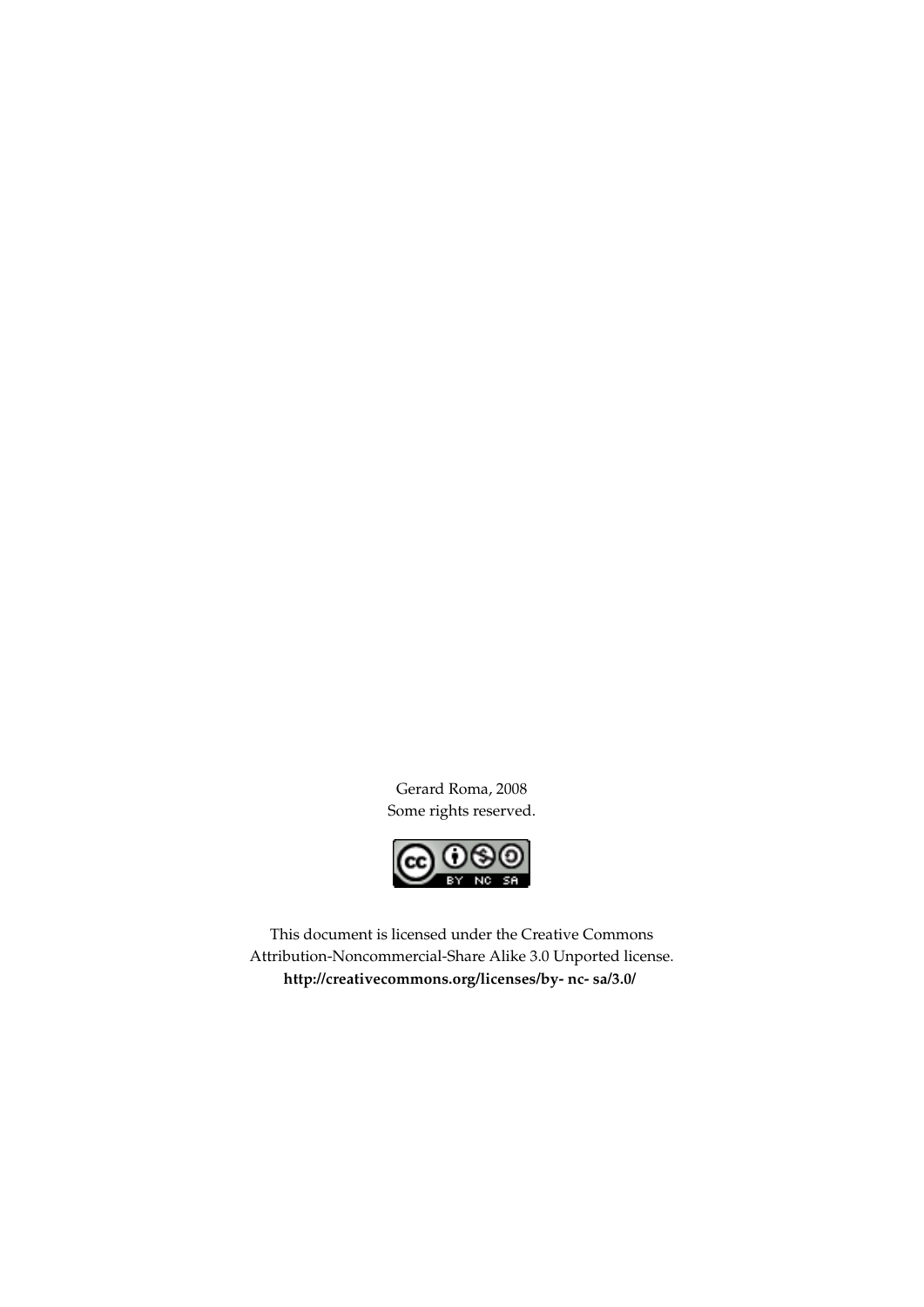### **Abstract**

*This thesis addresses the problem of creating music collectively on the basis of a shared repository of sound files. The classification of sounds in an heterogeneous database according to both a semantic taxonomy and a music oriented taxonomy based on content descriptors are analyzed, and their application to music creation is discussed. A data structure is presented that allows expressing musical ideas as combinations of sounds in the database, along with an interface where users can create and share such combinations. Finally, an interactive genetic algorithm is devised that automatically generates new combinations of sounds from existing ones influenced by ratings and preferences of listeners. The application of this concepts is demonstrated in* Freesound Radio*, an interactive radio station developed on top of the collaborative sound database* Freesound*.*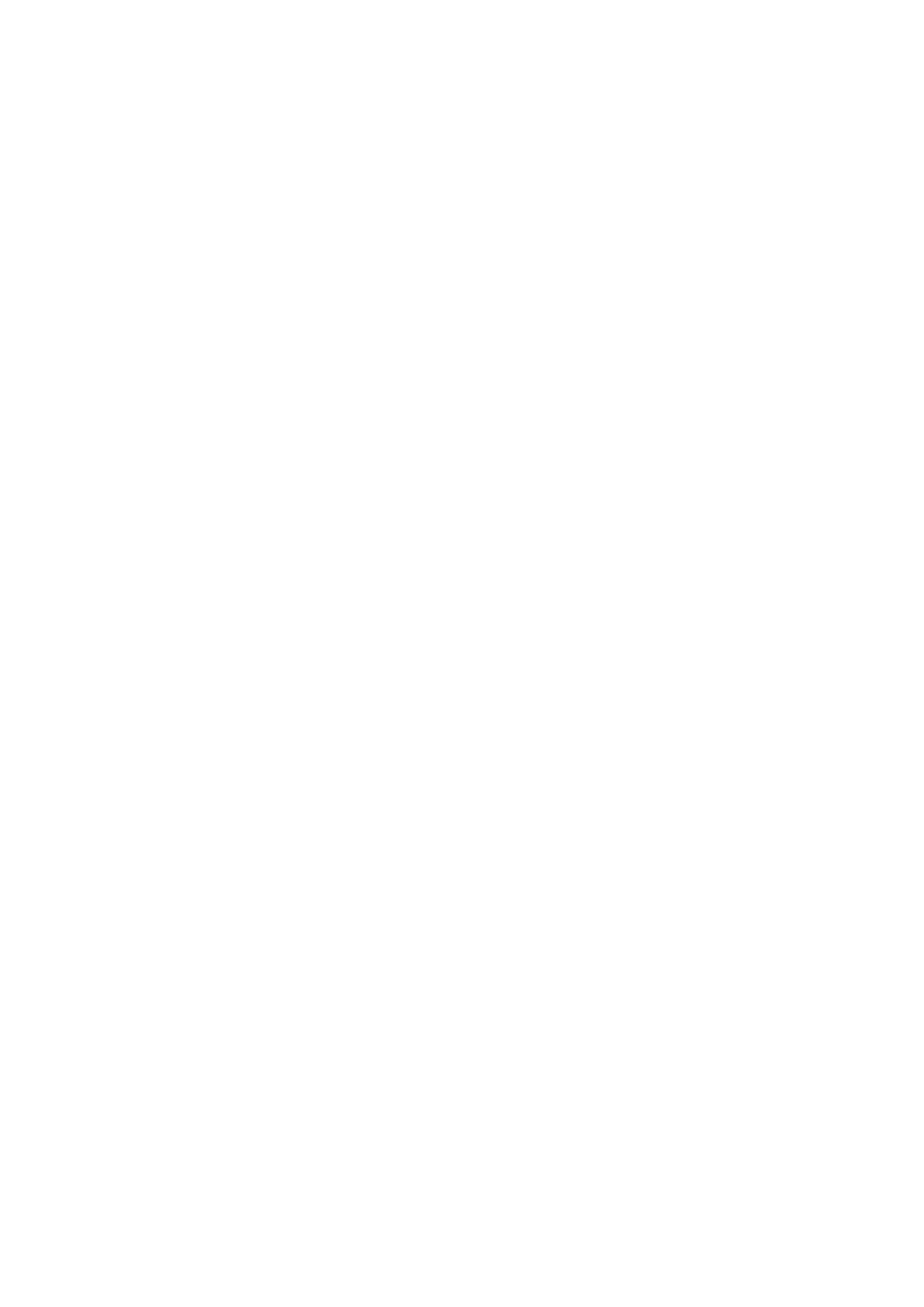# **Acknowledgments**

I would like to thank Xavier Serra for giving me the opportunity me to work at the Music Technology Group and for his proposal and guidance of the *Freesound Radio* project, as well as Perfecto Herrera for his continuous support and advice. I would also like to thank Bram de Jong for his support from the *Freesound* side.

This work would have neither been possible without the help of all my colleagues at the MTG and the TICMA master. In particular I am indebted to Graham Coleman, Martin Haro, Amaury Hazan and Anna Xambó for their help with early prototypes, and to Jordi Funollet and Markus Koppenberger for their support with system administration. Finally, I'd like to thank Josep Guasch, for his interest and feedback, along with all the known and unknown visitors who participated in the project.

> Gerard Roma Barcelona October 1, 2008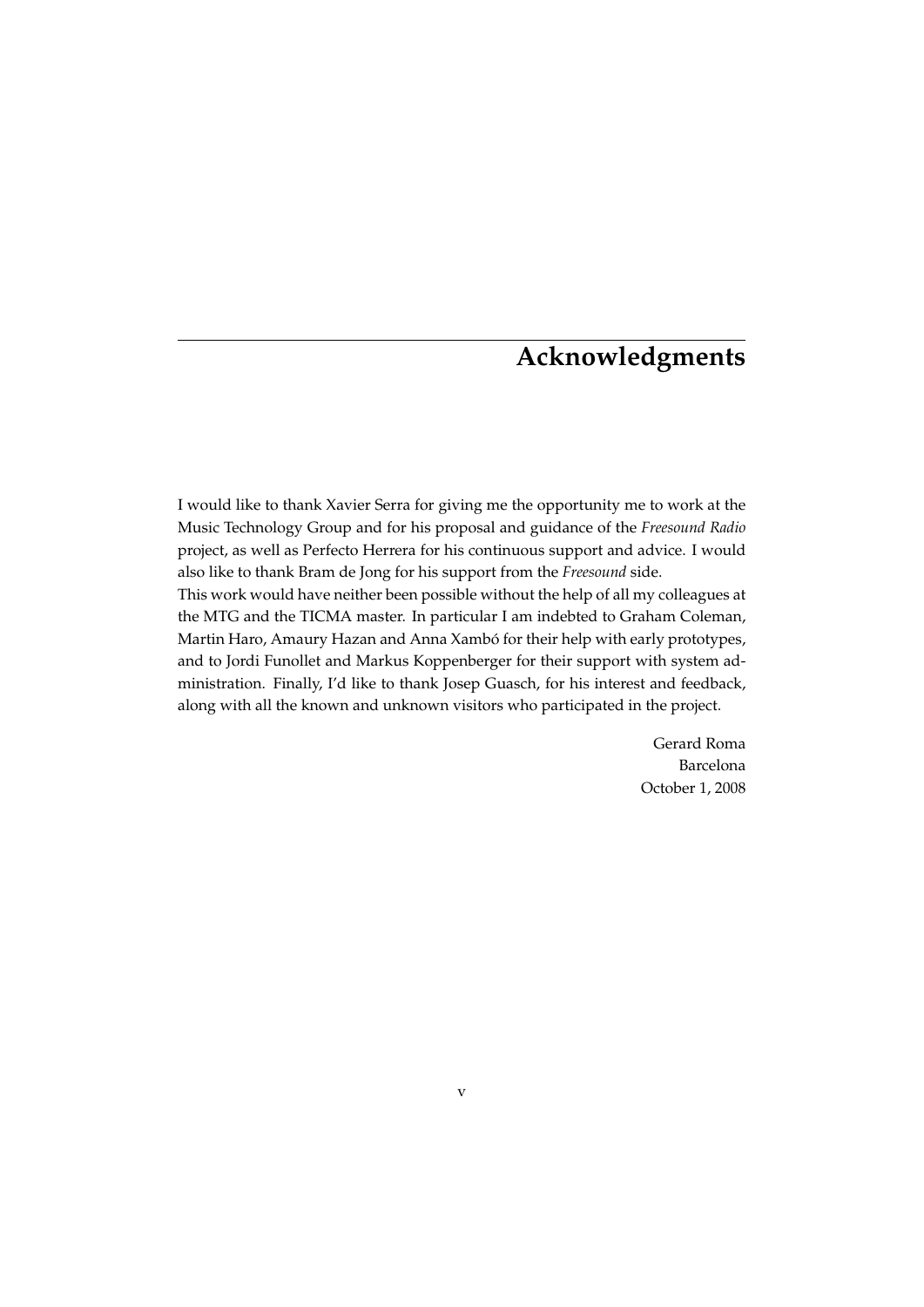To Anna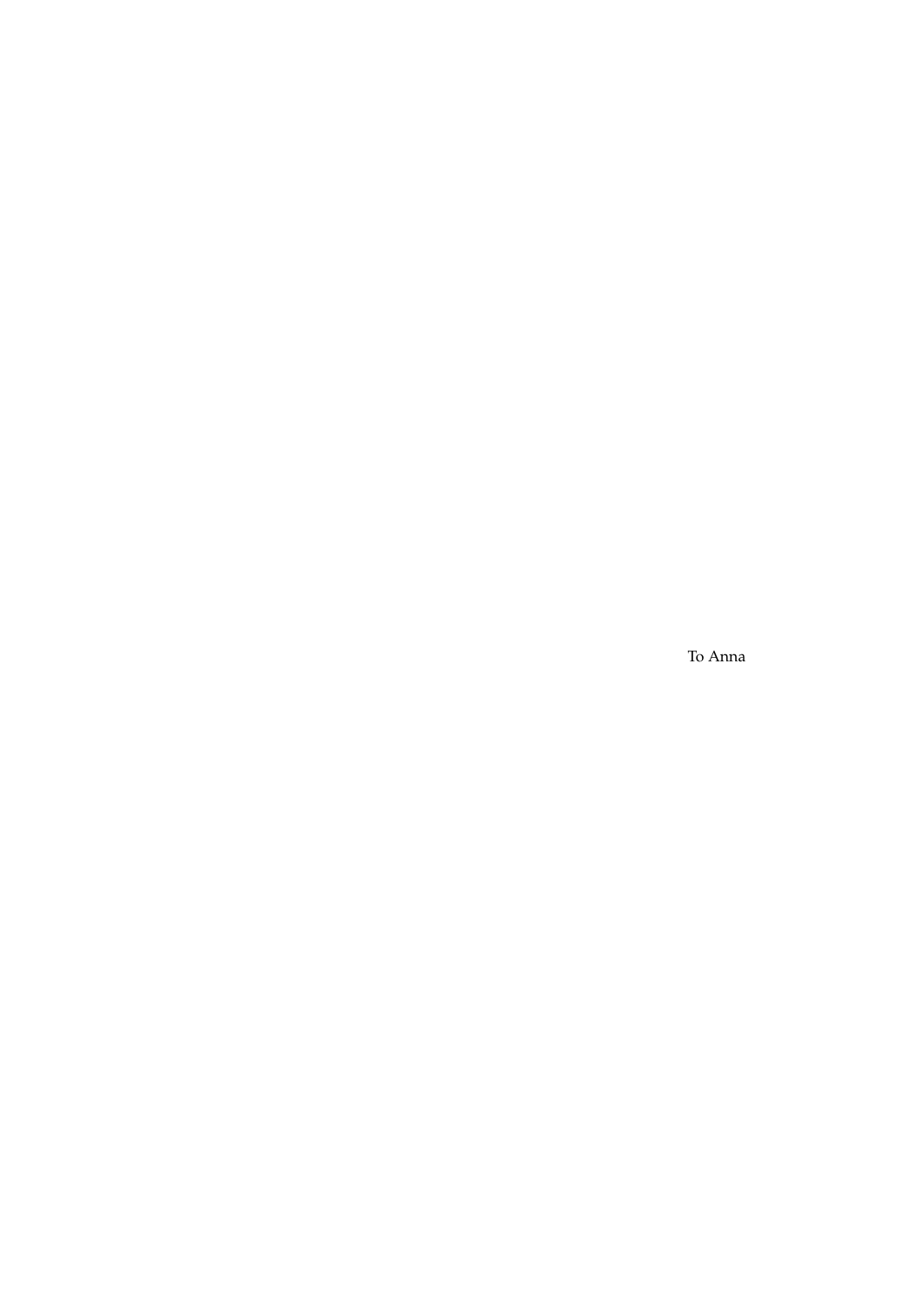*If this word "music" is sacred and reserved for eighteenthand nineteenth-century instruments, we can substitute a more meaningful term: organization of sound.*

John Cage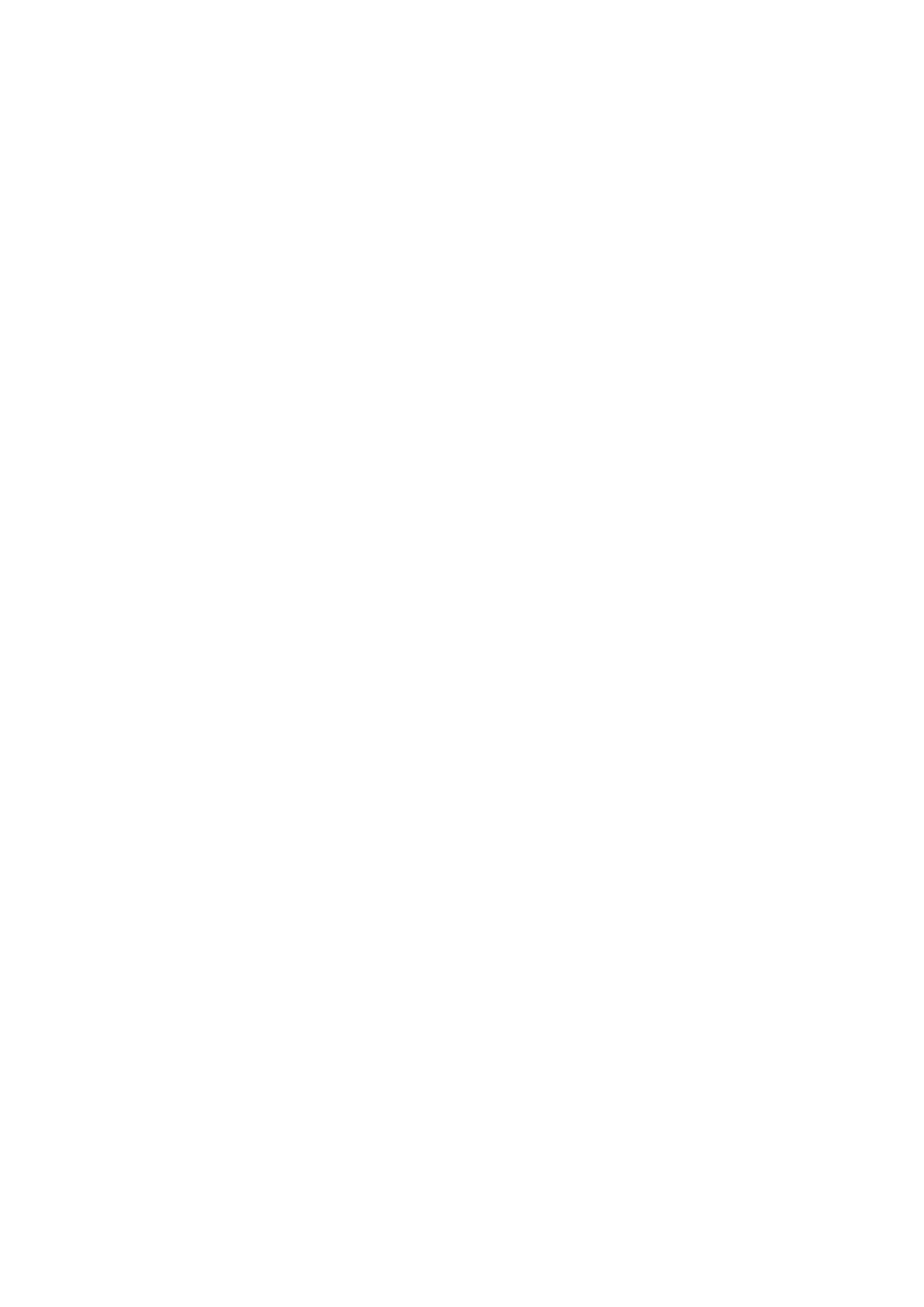# **Contents**

| $\mathbf{1}$ | Introduction     |                                               |                                                                   |              |  |  |  |  |  |  |
|--------------|------------------|-----------------------------------------------|-------------------------------------------------------------------|--------------|--|--|--|--|--|--|
|              | 1.1              |                                               |                                                                   | $\mathbf{1}$ |  |  |  |  |  |  |
|              | 1.2              |                                               |                                                                   |              |  |  |  |  |  |  |
|              | 1.3              |                                               |                                                                   | 5            |  |  |  |  |  |  |
|              | 1.4              |                                               |                                                                   | 6            |  |  |  |  |  |  |
| $\mathbf{2}$ |                  | 9<br><b>Background</b>                        |                                                                   |              |  |  |  |  |  |  |
|              | 2.1              | Musical mosaicing and concatenative synthesis |                                                                   |              |  |  |  |  |  |  |
|              |                  | 2.1.1                                         |                                                                   | 10           |  |  |  |  |  |  |
|              |                  | 2.1.2                                         |                                                                   | 11           |  |  |  |  |  |  |
|              |                  | 2.1.3                                         |                                                                   | 11           |  |  |  |  |  |  |
|              |                  | 2.1.4                                         |                                                                   | 14           |  |  |  |  |  |  |
|              |                  | 2.1.5                                         |                                                                   | 14           |  |  |  |  |  |  |
|              | $2.2\phantom{0}$ |                                               |                                                                   | 15           |  |  |  |  |  |  |
|              |                  | 2.2.1                                         | Strategies for web based collaboration                            | 16           |  |  |  |  |  |  |
|              | 2.3              |                                               | Evolutionary computation, music and collective knowledge building | 19           |  |  |  |  |  |  |
|              |                  | 2.3.1                                         |                                                                   | 19           |  |  |  |  |  |  |
|              |                  | 2.3.2                                         |                                                                   | 20           |  |  |  |  |  |  |
|              |                  | 2.3.3                                         | Evolutionary models and collective knowledge building             | 21           |  |  |  |  |  |  |
| 3            |                  |                                               | Organizing free sounds                                            | 23           |  |  |  |  |  |  |
|              | 3.1              | 23                                            |                                                                   |              |  |  |  |  |  |  |
|              | 3.2              | 24                                            |                                                                   |              |  |  |  |  |  |  |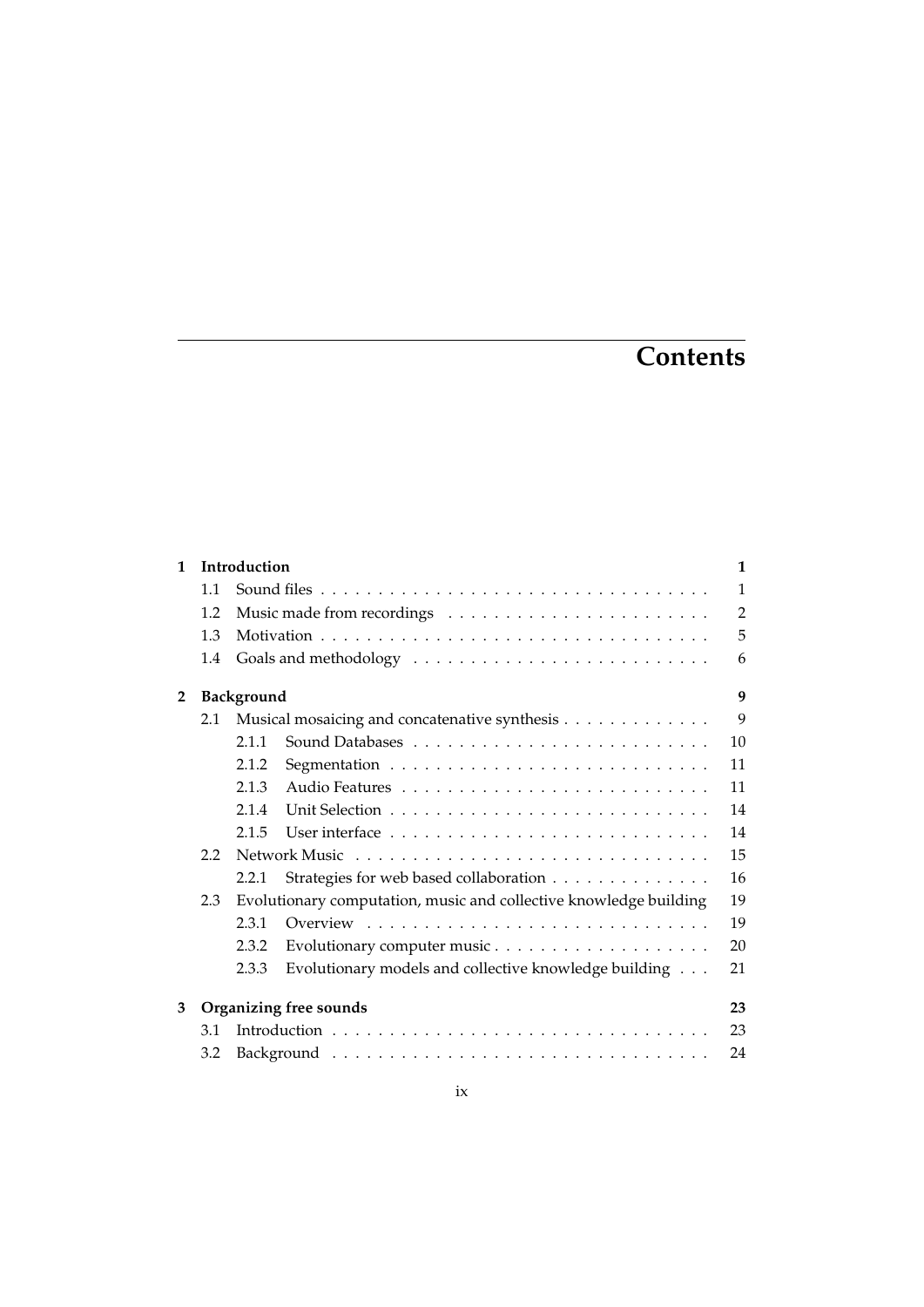|                    | 3.3                                |                        | 26 |  |  |  |  |  |
|--------------------|------------------------------------|------------------------|----|--|--|--|--|--|
|                    |                                    | 3.3.1                  | 26 |  |  |  |  |  |
|                    |                                    | 3.3.2                  | 26 |  |  |  |  |  |
|                    | 3.4                                |                        | 27 |  |  |  |  |  |
|                    | 3.5                                |                        | 30 |  |  |  |  |  |
|                    | 3.6                                |                        | 32 |  |  |  |  |  |
| 4                  |                                    | Patching samples<br>37 |    |  |  |  |  |  |
|                    | 4.1                                |                        | 37 |  |  |  |  |  |
|                    | 4.2                                |                        | 39 |  |  |  |  |  |
|                    | 4.3                                |                        | 40 |  |  |  |  |  |
|                    | 4.4                                |                        | 41 |  |  |  |  |  |
|                    |                                    | 4.4.1                  | 41 |  |  |  |  |  |
|                    |                                    | 4.4.2                  | 42 |  |  |  |  |  |
| 5                  |                                    | Evolution<br>45        |    |  |  |  |  |  |
|                    | 5.1                                |                        | 45 |  |  |  |  |  |
|                    | 5.2                                |                        | 46 |  |  |  |  |  |
|                    | 5.3                                |                        |    |  |  |  |  |  |
|                    | 5.4                                | Crossover              |    |  |  |  |  |  |
|                    | 5.5                                |                        | 47 |  |  |  |  |  |
|                    | 5.6                                |                        | 47 |  |  |  |  |  |
| 6                  | Analysis and discussion            |                        |    |  |  |  |  |  |
|                    | 6.1                                |                        | 51 |  |  |  |  |  |
|                    | 6.2                                |                        | 53 |  |  |  |  |  |
|                    | 6.3                                |                        | 54 |  |  |  |  |  |
| 7                  | <b>Conclusions and future work</b> |                        |    |  |  |  |  |  |
| Bibliography<br>59 |                                    |                        |    |  |  |  |  |  |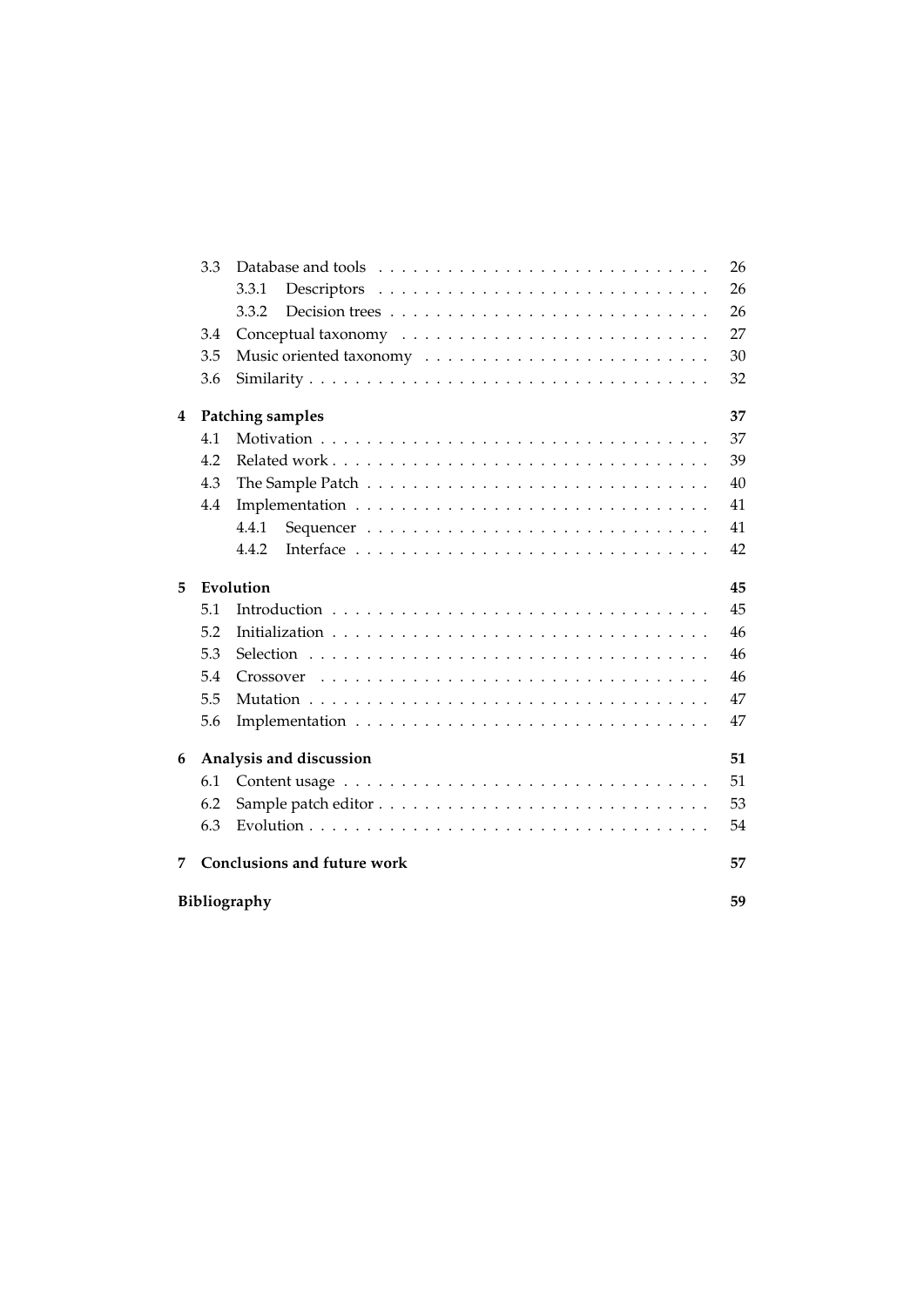### <span id="page-10-0"></span>**Chapter 1**

## **Introduction**

### <span id="page-10-1"></span>**1.1 Sound files**

Sound files are now everywhere. Almost anywhere a computer is involved we S find sound files. They are used in all kinds of digital media: music, games,  $\bigcup$  find sound files. They are used in all kinds of digital media: music, games, videos, and so on, as well as in user interfaces. Large quantities of sound files are now carried around in mobile phones and portable devices such as music players.

Obviously there is a difference between music files, which are massively distributed for entertainment, and files containing sounds for being used in media productions. From a cultural point of view, the difference becomes blurry very quickly as people find all sorts of creative uses in commercial recordings. However, there are a number of practical issues that preserve the interest of such distinction, including among others copyright law and traditional licenses, duration of the recorded sound (and consequently size and bandwidth usage), dynamics and sound quality. For the purpose of this work we will rule out sounds that are distributed as finished works, although it will be in fact in our aims to help the departure from this asymmetric producer/consumer model of communication that dominated most of the XXth century.

Sound files have become prevalent in many applications that require the production of sound. Again, mobile phones provide a god example of this transition: cheaper synthesis techniques were used for ring tones until the chips became efficient enough to play sound files. This evolution towards the use of sound recordings has happened all around and may be considered a matter of usability. An audio file is a very simple thing, regardless of how complex is the sound contained in it. This is very convenient, since all computer users are familiar with the concept of a file: sound files are no less files than video, text or image files. They are fixed, they don't contain information about the production of the sound, they contain just sound. For the purpose of music production they are less flexible than a synthesizer, and for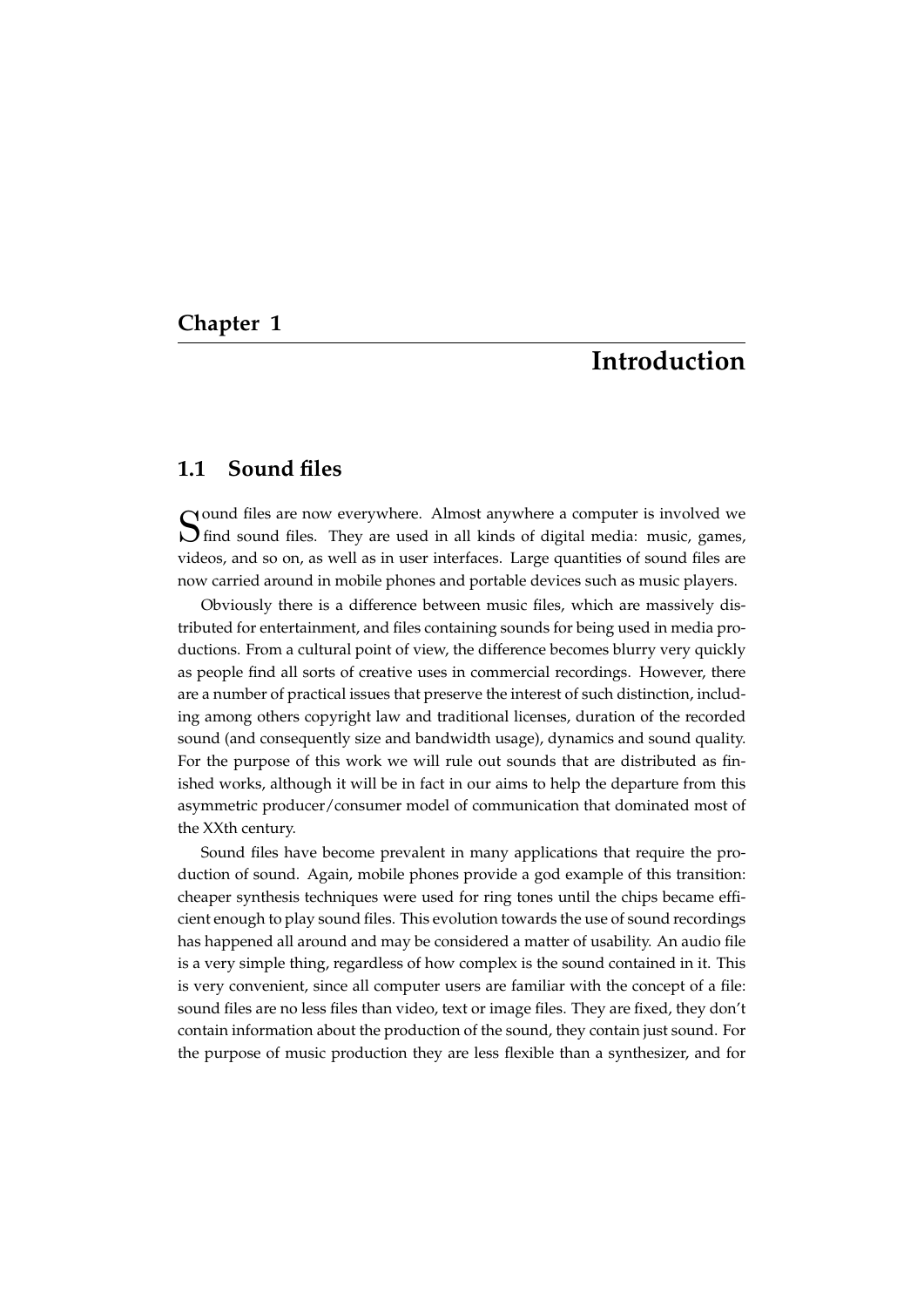this reason they are easier to use.

However, one important difference in the use we make of sound files with respect to other media is the level of abstraction. While the comparison of the use of recorded sounds to make music with visual collage has become a *cliché*, the reality is that music does not usually represent real world objects. Hence, music can be made by assembling recordings without the listener knowing much about the production process. A good deal of research in technologies for music production in the last two decades can be seen as a dialogue between physical modeling and spectral modeling of sound (Serra 2007). By focusing on the way sounds are produced, physical models offer control over many parameters that influence the production of sounds. In this sense, physical modeling (including models of electronic devices) has become widespread for applications to music production. On the other hand, spectral models deal with the mechanisms of sound perception, so that they allow to manipulate sound with a much greater level of detail and realism. Hence, spectral models and spectral analysis have been extensively applied to technologies related with sound reception, especially in speech and music analysis, and are now standard for applications that require realistic imitation of voice and musical instruments.

Historically, the rigid nature of sound recordings has allowed the birth of discourses whose aesthetics are based on the selection and combination of sources, and do not depend on complex gestures or instruments. Because in general no academic training is needed, these practices are widespread in popular culture, and continuously present new applications for spectral modelling beyond indexing and retrieval of music files.

### <span id="page-11-0"></span>**1.2 Music made from recordings**

The possibility of making sound with recordings was kind of awaited. It is notorious how Francis bacon predicted the possibility of mechanical production of any sound in *The New Atlantis* (published e.g. in (Bacon 1862)) as early as 1626. While misunderstood in its time, Russolo's futurism had stressed the need of escaping from the tradition of orchestral music. László Moholy-Nagy speculated, back in the 1920's, about the possibility to create music synthetically by working on the wax discs of the phonograph (available in (Moholy-Nagy 2004)).

Working as an engineer at the *Radiodiffusion-Television Francaises* (RTF), Pierre Schaeffer had access to the technologies that would allow him to experiment with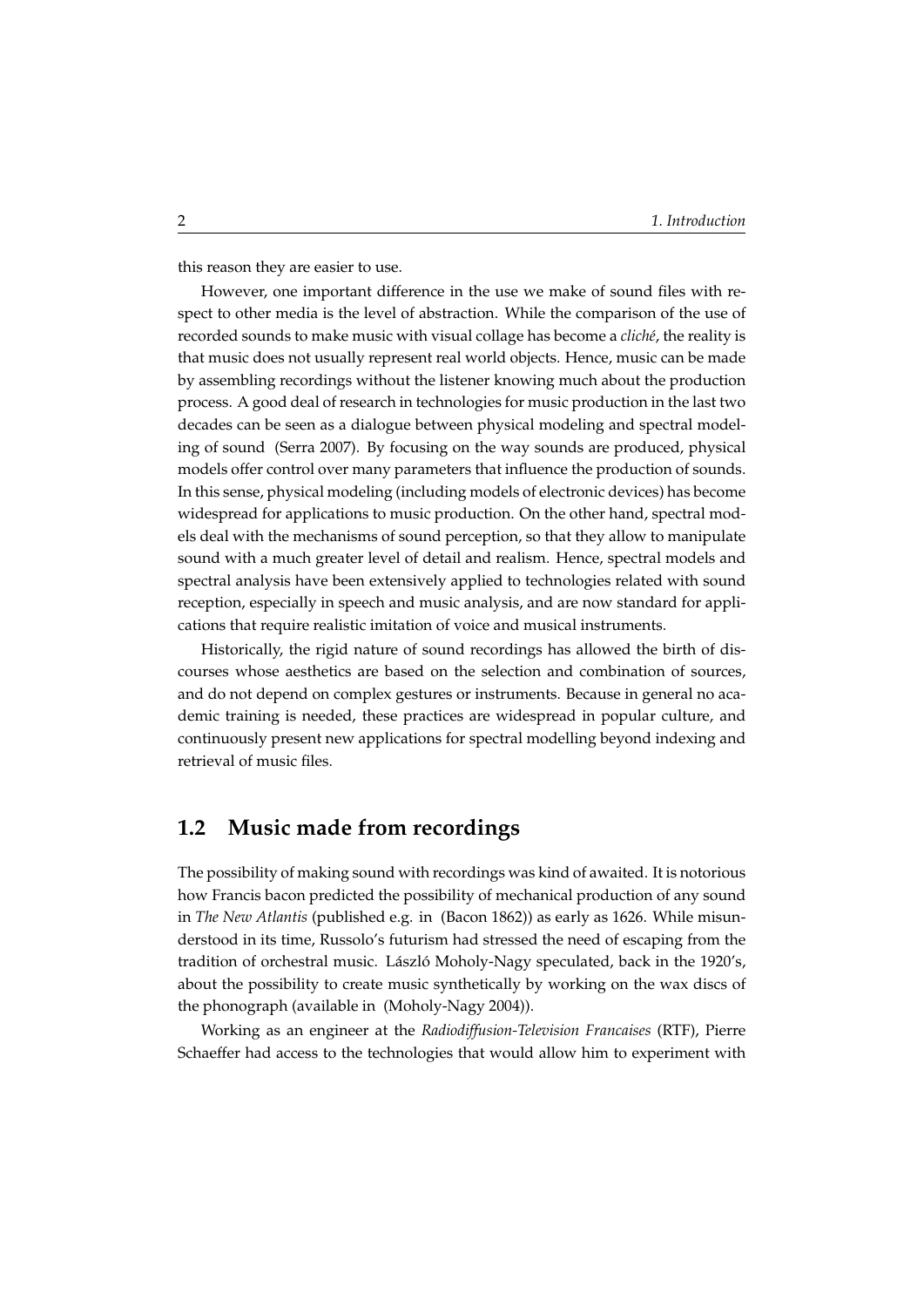the idea of making music from fixed recordings, first with the phonograph and later using magnetic tapes. *Musique concrète* was born with the technique of splicing and gluing tape. Many composers would visit Schaeffer's studio and the technique was incorporated in the vocabulary of experimental music. Composers like Nono, Cage and Varèse made extensive use of the tape recorder. Schaeffer later published Traité *des objets musicaux* (Schaeffer 1966) with the aim to provide some methodological ground to the use of recordings. While the adoption of the ideas contained in the *Traité* has been slowed by its complexity and extension, the concept of reduced listening (écoute réduite), inherited from phenomenological *Epoché*, has become key in the development of electronic music by putting the focus on the perception of sound regardless of its source.

Apart from the possibility of splicing and gluing tape, a prominent feature of the tape recorder was the possibiity of creating tape loops. This technique had also an influence on the development of the repetitive music style of the sixties. Terry Riley pioneered this technique some of his early pieces (*Mescalin Mix, Music For the Gift*). Also Steve Reich explained (Reich 2002) how his own approach to this style was influenced by experimentation with tape loops (*It's gonna rain, Come on*). Tape loops were also used as primitive delay units, for example by pioneer Pauline Oliveros. The degeneration of sound produced by the tape medium itself was explored e.g. in Alvin Lucier's *I'm sitting in a room*.

With the popularization of integrated modular synthesizers like the Moog, synthesis gained the focus in electronic music production as being much more user friendly than the laborious task of splicing tape. In the seventies, electronic music was thus dominated by synthesizers, which started to appear in popular music. On the other hand, the publication of Murray Schafer's *The tuning of the world* (Schafer 1977) was an important milestone in the aesthetics of recording-based music . In his book, Schafer drew attention towards environmental sounds and their use for music composition, and introduced the concept of a *sonic heritage* that deserves some preservation just as other cultural aspects of quickly changing societies.

Inroduced in 1979, the Fairlight CMI marked the beginning of digital sampling. Digital samplers allowed to overcome all the inconvenience of manipulating tape by providing a much more precise control over the recording. Also, unless tapes, they allowed real time triggering and were designed to be played with a keyboard. Samplers became popular along with synthesizers, sequencers and drum machines thanks to the MIDI specification. Their primary use appeared to be the imitation of traditional instruments, but their potential was clearly much wider than that. Soon,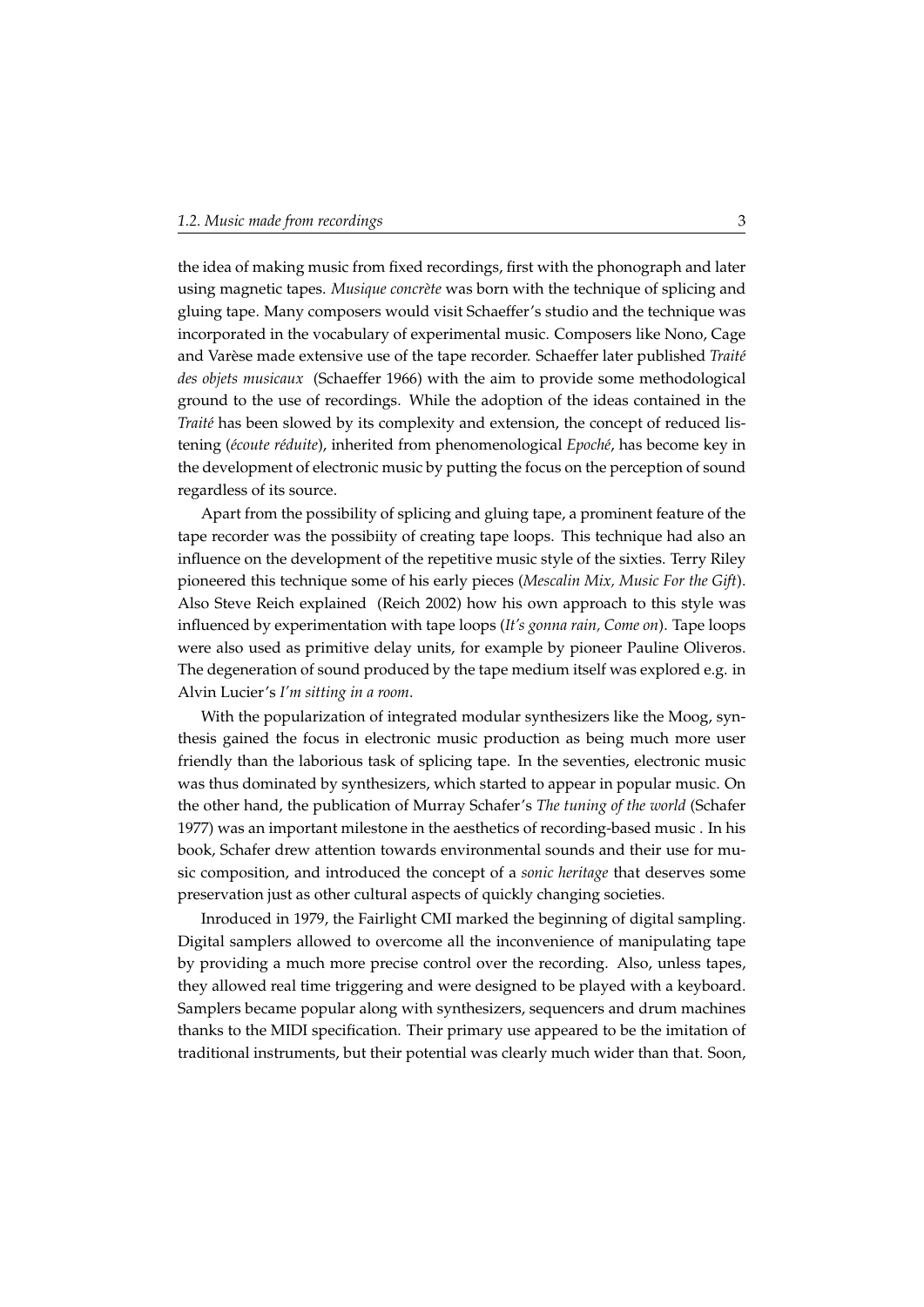the reutilization of existing recordings using samplers was naturally exploited in hip hop music, where the turntable had already become a musical instrument. Along with hip hop, techno music became another important genre in popular electronic music. While making more use of drum machines and synthesizers, techno producers inherited from minimalist composers the habit of using loops as the basis for their repetitive compositions. A market appeared for distributing libraries of royality-free samples, be it instrument notes or ready-made loops, for speeding the production of electronic music.

As computers started to be powerful enough to play samples, they begun replacing both samplers and traditional tape based multitrack recorders. Computers made the management of sounds much easier, and disclosed an infinite potential for manipulation of sound. The graphical display of the computer allowed much more sophisticated sound editors than the ones present in samplers. With computers the utilization of samples to create composition was in the hands of everyone with a general purpose machine. An important aspect of using computers was that using samples was no longer tied to the tradition of musical instruments. It was suddenly possible for people with absolutely no background in traditional music theory or instruments to create their own discourse by editing digital audio. In this context, the usefulness of reusing existing music was so obvious that some people started to question the copyright law. Music has always evolved by copy and imitation, but digital audio allows to make it so explicitly that the clash between popular creativity and the interest of the music industry was unavoidable. *Plunderphonics*, named after John Oswald's album which was burned by the copyright authorities, became a musical genre based on the fight against the established laws and the industry over the right to use copyrighted material to create new music. At the same time, the tradition of soundscapes grew along with the progressive development of better and cheaper devices for field recording. Sound artists like Francisco Lopez, advocated ´ for a return to the acousmatic *pure listening* away from the shift towards representation introduced by Schaffer. Still, many artists in this style proudly restrict their music to mixes of recordings, refusing further processing of samples that was made possible by computers and generally abused in many electronic music genres.

With computers, the specifics of using samples diluted into the sea of possibilities for sound manipulation offered by the computer. However, the use of existing music, synth loops, field recordings and so on still carries much of these aesthetics sometimes with their political implications (fight against copyright, acoustic ecology). With the change of the century, internet has become the ideal breeding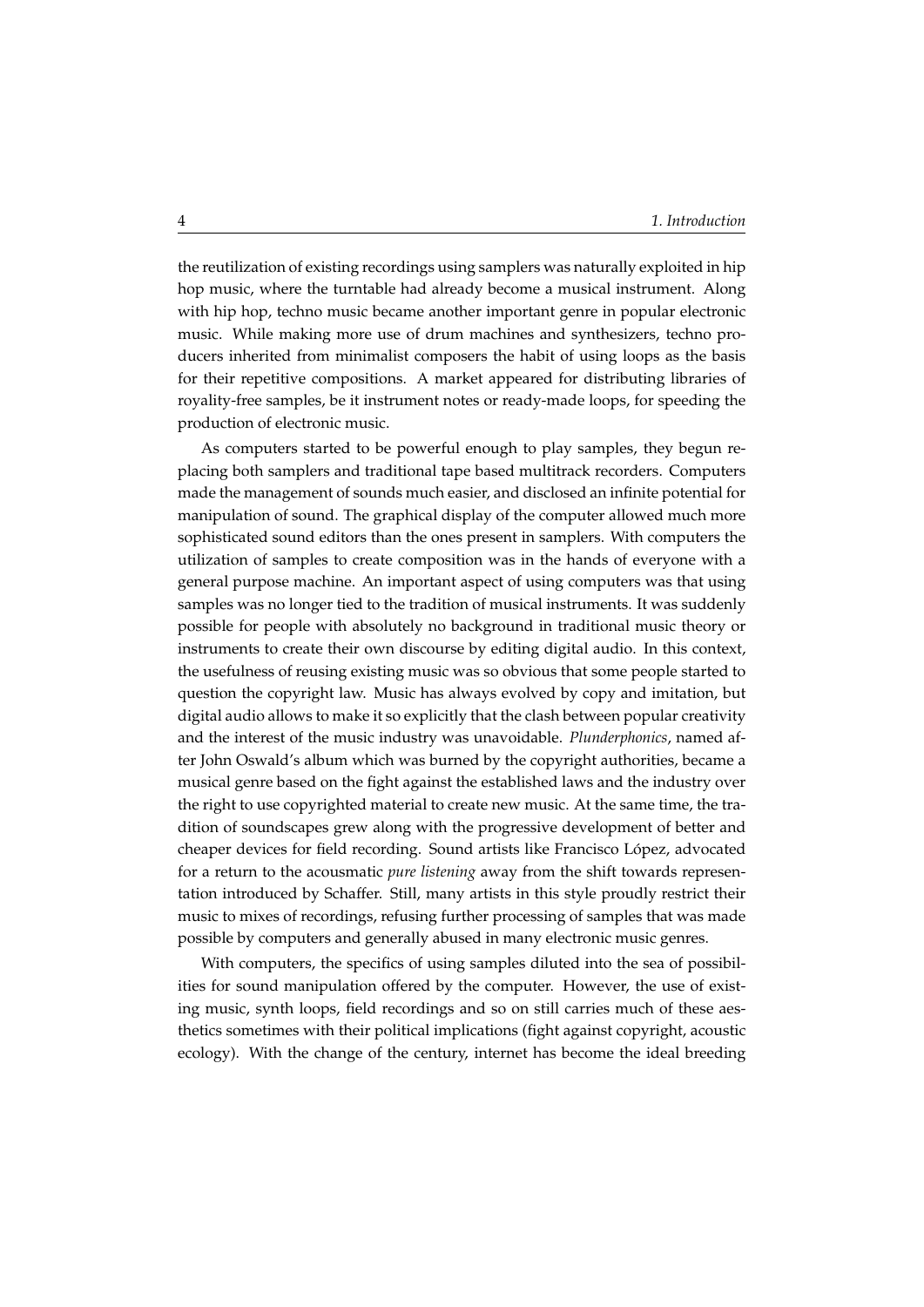ground for new ways of using samples by making it possible to share them around the globe.

### <span id="page-14-0"></span>**1.3 Motivation**

Computer networks are increasingly being used of communications, but in general they are less used for music production than one would expect. Music is in fact much of a social activity. However, computer music has remained rather individualistic by the design of computer workstations. This is certainly starting to change, especially as computer literacy and access to the internet is generalizing.

The *Freesound*<sup>[1](#page-14-1)</sup> project was developed by Bram de Jong at the Music Technology Group during the organization of the ICMC conference in Barcelona<sup>[2](#page-14-2)</sup>. The aim of the project was to support a large repository of sound files under the Creative Commons (CC) license that could be used for research. Over time, the site attracted a large and lively community of users interested in sharing sounds, be it field recordings, synthesizer loops, voice and instruments or any other kind of sounds. This enthusiasm in media sharing has become an important trend in internet usage, with sites like Flickr and Youtube becoming among the most visited in the world. While *Freesound* constitutes an interesting experiment in respect to sharing sounds as a way to report on personal experiences, this is more typically done through video and images, and the exchange of sounds is mostly driven by their potential for media and music production. Thus, this sharing activity seems to point to a further step: the combination of sounds in the database to form an audible discourse. On the other hand, as the number of sounds increases, finding interesting sounds becomes more and more difficult. A culture of tagging and description was established by design on the site, which helps finding sounds. However, looking for sounds for music creation remains difficult. As implied by the concept of reduced listening, the utility of many sounds is not necessarily connected to their source, which makes it difficult to rely on text descriptions.

The *Freesound Radio* project was intended to help in the discovery of interesting sounds by providing a continuous soundscape. It soon became clear that the output of the radio would not be interesting unless some kind of musicality or meaningful organization was present in the mix. Also, being the site driven by the community, it only made sense that such process would be equally community driven. The

<span id="page-14-1"></span><sup>1</sup>http://www.freesound.org

<span id="page-14-2"></span><sup>2</sup>http://mtg.upf.edu/icmc2005/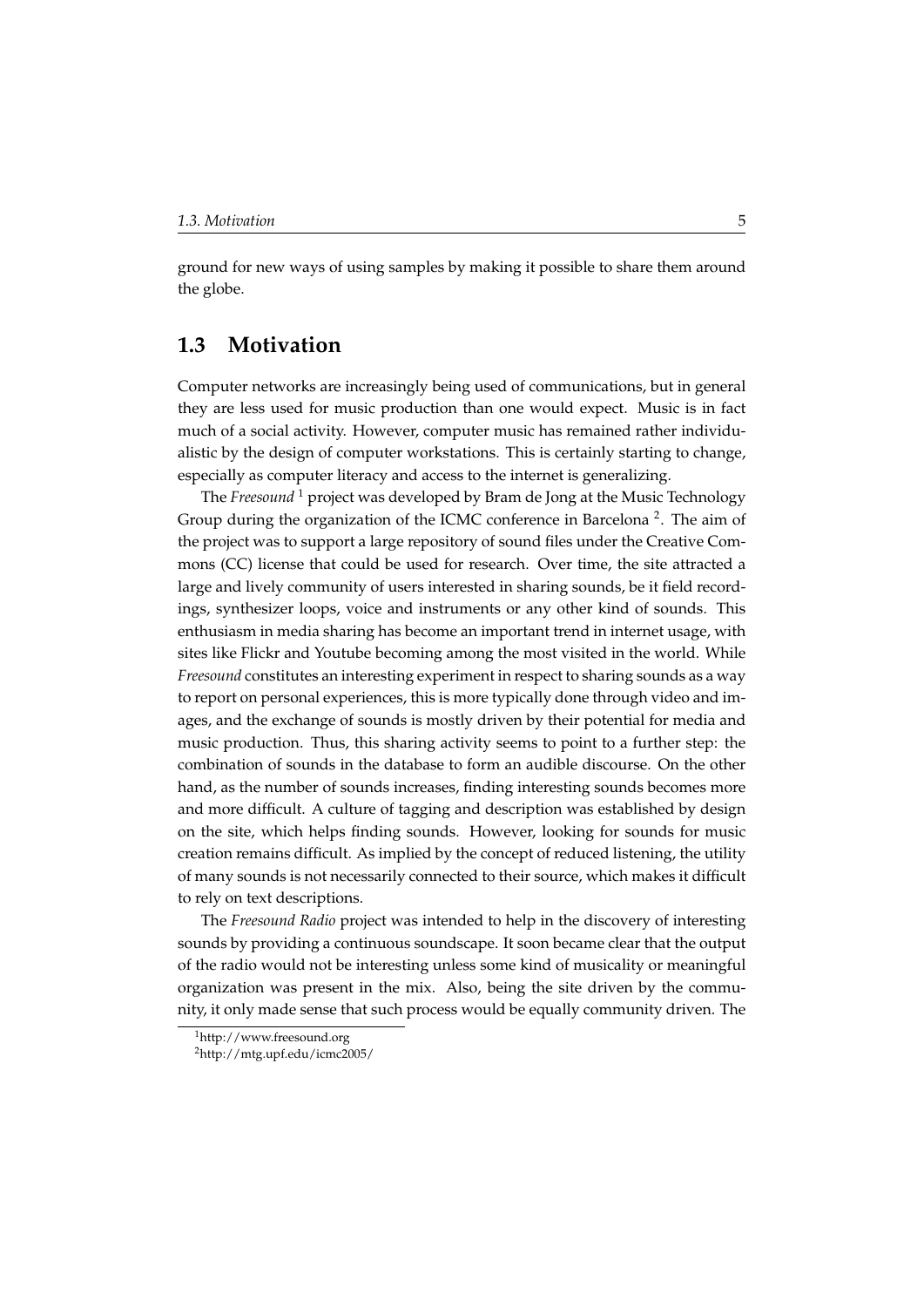metaphor of a radio station was thus suitable: during the XXth century analog radio became a prominent way to connect communities through sound waves, allowing for more interaction (typically through phone calls) than television. The development of internet radios has been slowed by the lack of regulation with respect to copyright laws, but has regardless continued to grow. With computers invading the space of media distribution, consumers become active players, and no longer behave as passive spectators. Many possibilities are still to be explored regarding the creation of music through interaction among listeners. After all, *Musique concrète* was born in a radio station.

### <span id="page-15-0"></span>**1.4 Goals and methodology**

In this thesis, we present the methods and concepts that have been implemented in *Radio Freesound* in order to explore the possibility for internet users to drive a musical process. It has been shown (Tillmann et al. 2000) that musical structures are learnt implicitly through listening. Therefore, it should be possible from the basis of working with samples to see that music itself can be created directly from social interaction among users with no specialized education. This musical process can be seen as a collective exploration of the database. In this work, we don't make a great distinction between both: any sound that is played in the music is available under CC license for the listeners to use on their own compositions. Both music (especially at the initial stages of creation) and exploration often share the lack of very clear goals, which makes it difficult to objectively evaluate wether a given tool is adequate. This contrasts with the established methodologies in Music Information Retrieval (MIR) and task oriented Human Computer Interaction (HCI).

It has been debated in the field of Multimedia Information Retrieval wether the intent of bridging the so-called *semantic gap* between user semantics and content from bottom-up analysis is taking too much to reach meaningful applications (Shamma et al. 2007). In the mean time, users have shown they disposition to help themselves, organize in communities, create the content and help indexing it through tag folksonomies. Hence, it has been proposed that methodology is refocused in a more pragmatic approach to involve users in learning how to analyze and index media in meaningful ways. This should be made possible by throwing prototypes at users that allow the research community to understand what works and what is interesting. This information can be gathered by qualitative and quantitative evaluation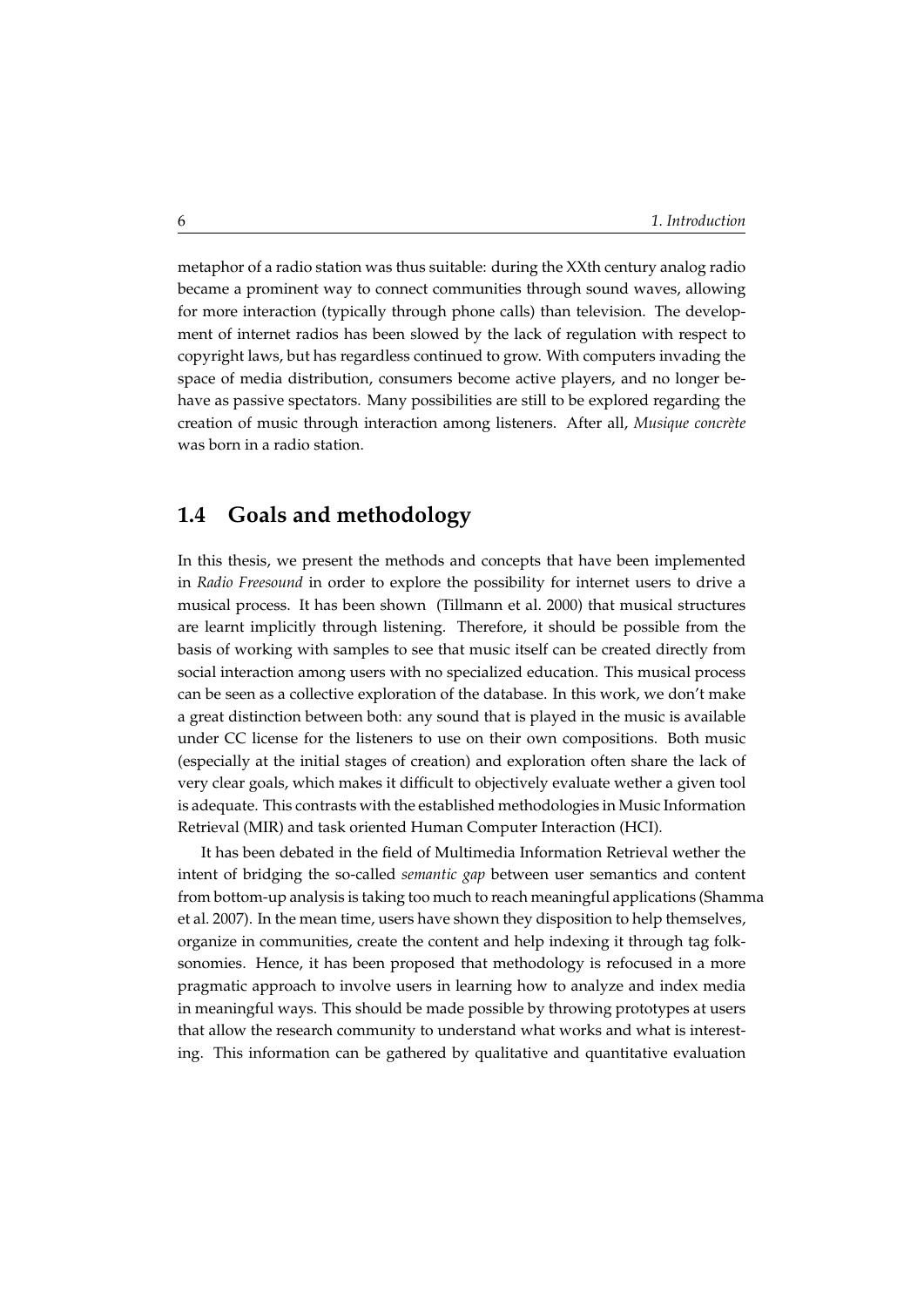through log analysis. In a way it means that Information Retrieval research can progress iteratively not very differently from software development.

In this sense, the *Freesound Radio* prototype developed in the context of this thesis can be regarded as an initial step towards learning how a large shared database of sounds can be used for making music collectively. We report three main developments that were carried on for this purpose: initial experiments regarding how to organize and retrieve sounds from the database, a simple data structure that allows users in the community to encode ideas as combinations of samples, and an algorithm to ensure a continuous provision of content by remixing and mutating user creations.

The following chapter reviews three different traditions from which these concepts are respectively derived: Concatenative synthesis and Musical Mosaicing, Network Music and Evolutionary Computation. Chapter [3](#page-32-0) contains two experiments for a combined top-down and bottom-up approach to sound object similarity and retrieval. Chapter [4](#page-46-0) presents the concept of a *Sample Patch* as a means to allow people without specific musical training to express musical ideas from samples. Chapter [5](#page-54-0) describes a genetic algorithm used to evolve new sample patches. Finally, in chapter [6](#page-60-0) we discuss the application of these concepts to an online prototype, and in [7](#page-66-0) we extract some conclusions and point to future developments.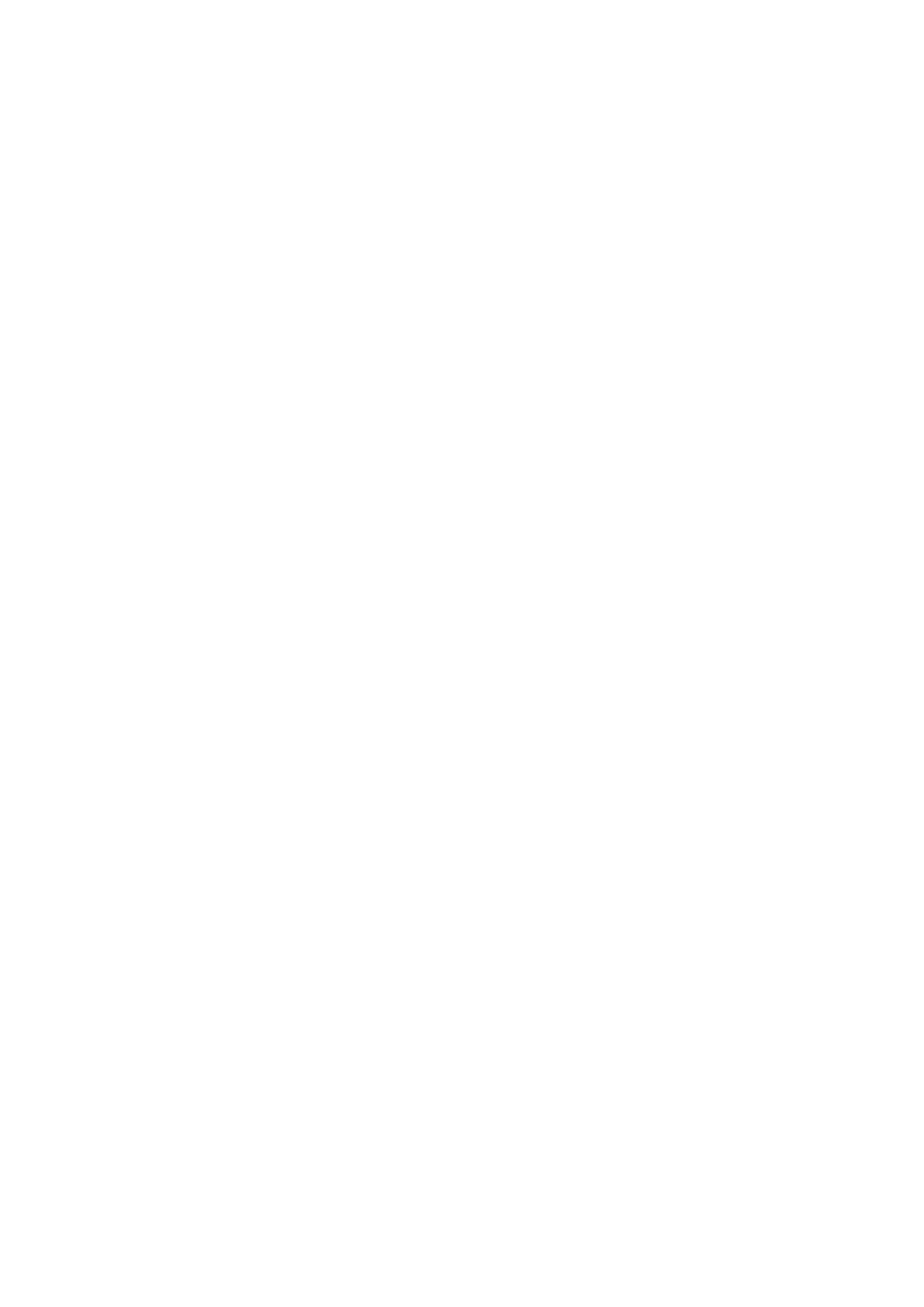### <span id="page-18-0"></span>**Chapter 2**

# **Background**

### <span id="page-18-1"></span>**2.1 Musical mosaicing and concatenative synthesis**

M usical mosaicing and Concatenative Sound Synthesis (CSS) allow the application of sound and music description technologies to music creation. Especially in the case of CSS, they can be seen as an evolution of analysis/synthesis techniques that were developed in the 90s. *Musical Mosaicing* (Zils and Pachet 2001) was presented as a means to assist the retrieval of suitable sound samples in the context of music composition. By using high level descriptors to specify the musical work, samples could be retrieved according to their fitness to the specification. The problem of retrieving sounds from a large database was thus modelled as a constraint solving problem. The term was proposed as an analogy to the technique of mosaicing in visual arts to emphasize the use of descriptors at the compositional level, the retrieved then acting as the building blocks of the mosaic. This analogy may be reminiscent of the *Musique Concrète* metaphor, which was used to distinguish the use of *concrete* recordings from traditional *abstract* music (based on scores) in analogy with abstract art. In this sense *Mosaicing* could be depicted as a return to this abstraction, as content descriptors allow the use of abstract specifications to compose the work independently of the concrete recordings that are used to fulfill the specification. Thus, *Mosaicing* is sometimes used in conjunction with preexisting music compositions or scores (Jehan 2005), and in general requires an *a priori* definition of the musical work.

*Concatenative Synthesis* (CSS ) was adapted to the field of music creation from the tradition in speech synthesis of using a corpus of sound samples to realistically emulate the human voice by concatenating them using spectral domain techniques such as Pitch Synchronous Overlap Add (PSOLA). Its application to music synthesis (Schwarz 2004) extended the concepts of musical mosaicing by defining the ability to transform retrieved samples mainly at the concatenation point. This application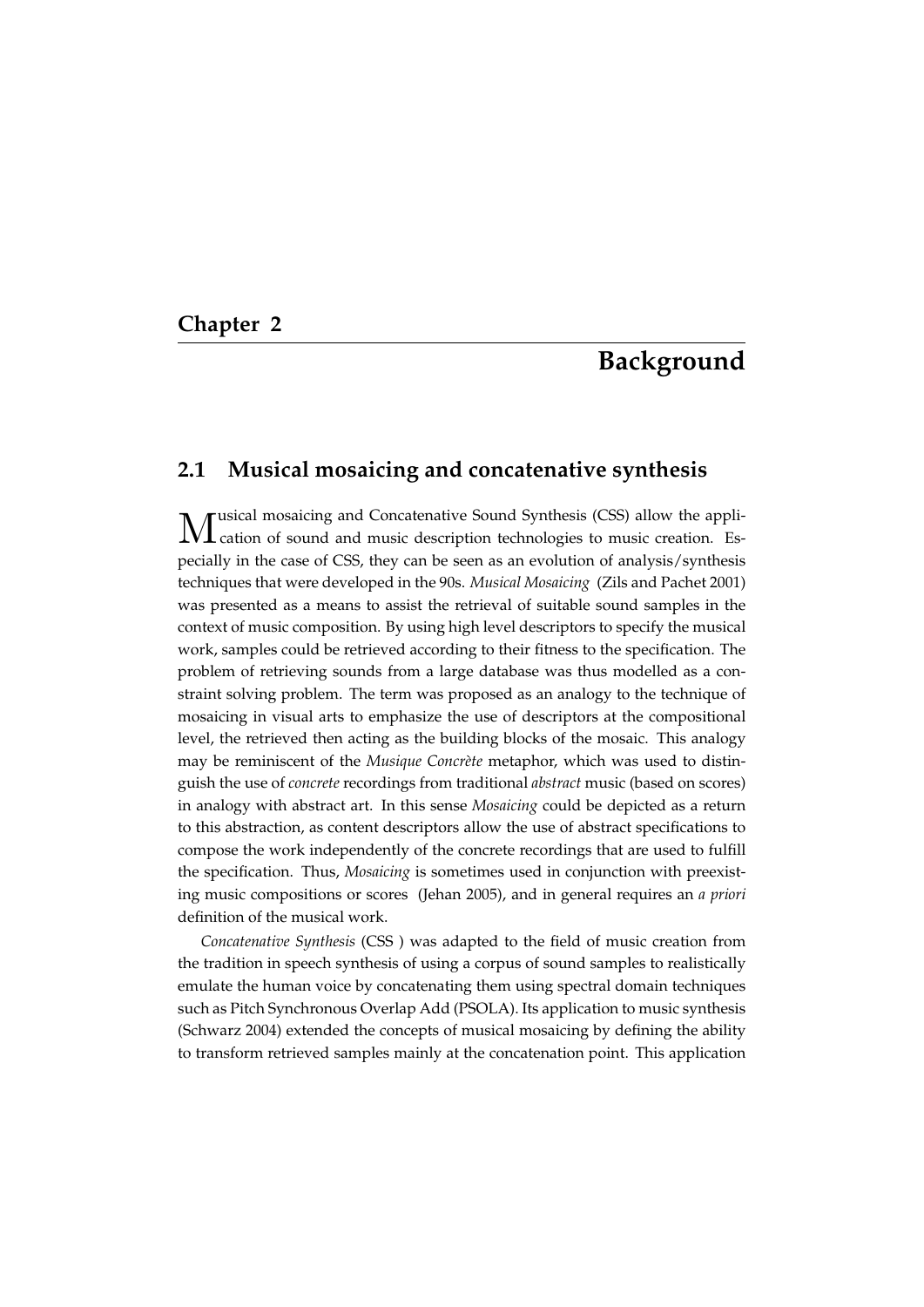has been clearly successful in applications that are close to speech synthesis, such as singing voice synthesis (Bonada and Serra 2007) or realistic synthesis of music instruments like the saxophone (Kersten et al. 2008), but it has also been applied more experimentally to texture synthesis (Schwarz 2004) .

Most Mosaicing and concatenative synthesis systems share a general architecture and implement a set of concepts. A significant number of systems have been reviewed and summarized in (Schwarz 2006, Schwarz 2005). What follows is a short summary of these concepts in order to analyze their utility for our own problem.

### <span id="page-19-0"></span>**2.1.1 Sound Databases**

The database contains a collection of samples that will be used to generate the sound. In many systems (Jehan 2005, Schwarz 2004, Casey 2005) the database is generated from a corpus of preexisting music compositions, often with some reference to Oswald's plunderphonics. In concatenative synthesis systems aimed at realistic synthesis of voice or instruments, databases are usually created with appropriate samples of these instruments. Databases can be labelled as *homogeneous* or *heterogeneous* (Schwarz 2006). In many cases, the database is specifically created for the application by recording or segmenting sounds contain homogenous units of similar size. In these cases, the size of the database typically determines the quality of the synthesis, since the probability that a sample will match a given specification is higher. There is however a compromise between perceived quality and flexibility. The more the synthesizer relies on models (e.g. spectral models of a given instrument), the smaller will be the required size of the database. Such models will often allow a finer degree of control over the synthesis process. Although the result of the synthesis may be less realistic than using systems purely based on samples, this kind of flexibility is not optional for applications like singing voice synthesis (Bonada and Serra 2007). Examples of heterogeneous databases are less common. Clearly, a database that has not been segmented to small units is less suited to algorithms based on a very specified target using descriptors, since these will vary along each segment. In (Casey 2005), a system based in acoustic lexemes is presented as a solution for indexing heterogeneous internet databases for music applications. Sounds are defined as sequences of 40 possible spectral archetypes. However, no high level interface is described to deal with this abstract vocabulary. In general, problems dealing with such databases may require more application specific solutions. For example in (Cano et al. 2004) a system is described that allows building ambiances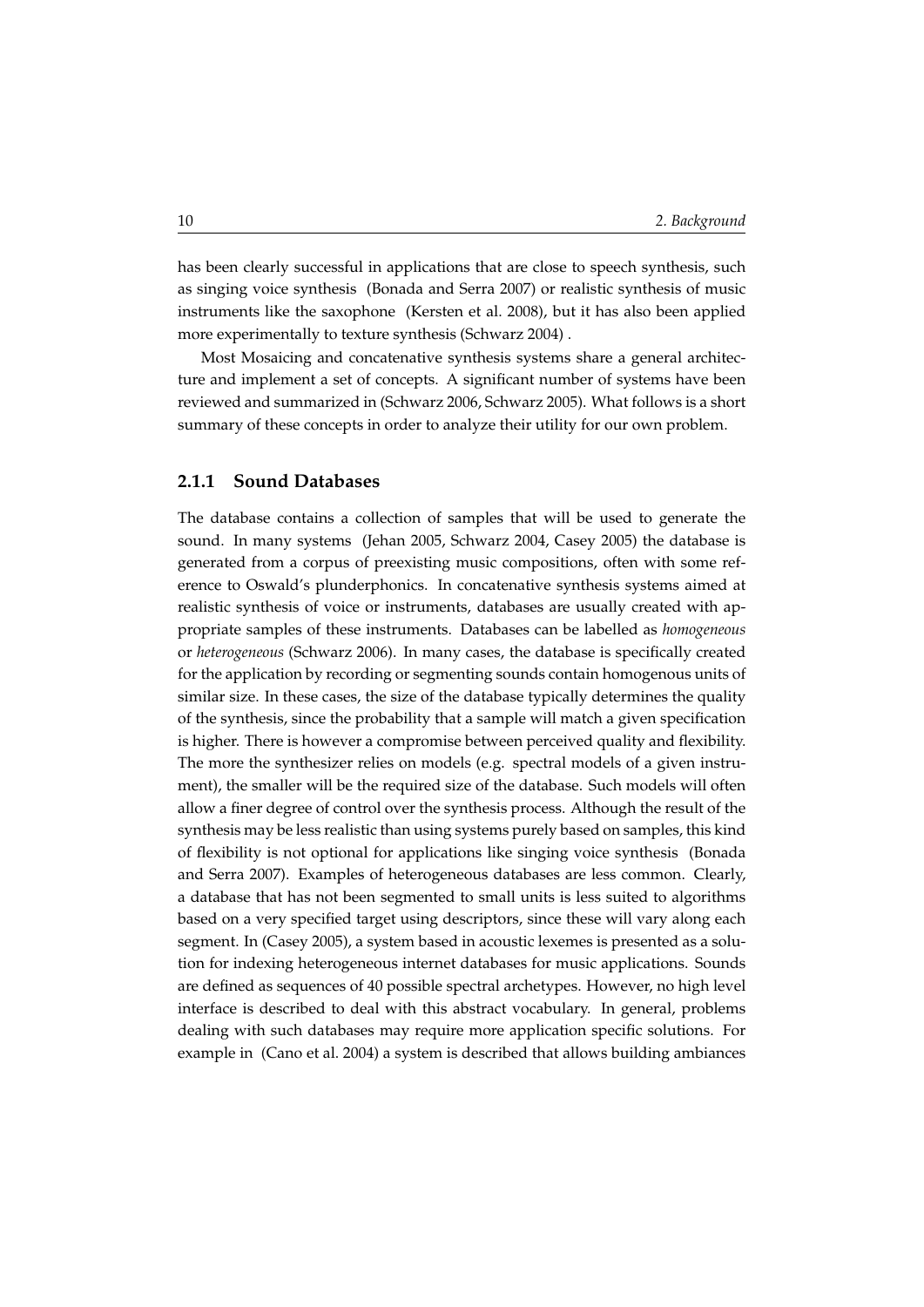with environmental sounds representing real world concepts (e.g., animals, footsteps). Retrieval from a database of sound effects is based on a WordNet ontology.

### <span id="page-20-0"></span>**2.1.2 Segmentation**

Sound databases are composed of many (usually short) segments of sound. In mosaicing systems, these are often obtained from longer recordings, so a procedure for breaking them into segments is needed. Several segmentation algorithms are used. Algorithms often involve some kind of content analysis, so the process is tied to the extraction of features that will be used for retrieval. For example in the system proposed by Casey (Casey 2005), a Hidden Markov Model is used in the segmentaion phase to cluster all possible sounds into spectral archetype classes. Jehan (Jehan 2005) proposed that segmentation is based on automatic detection of note onsets, which seems to be a generally accepted approach. In the Caterpillar system by Schwarz (Schwarz 2007) segmentation is based on the original score of the music piece that is used as material for recomposition. Some systems also employ "fixed" segmentation schemes and cut the input sounds into short slices of equal duration (Sturm 2006). While manual segmentation is more related to the *Musique Concrète* and digital sampling traditions, few real world applications rely o automatic segmentation of long recordings. On the other hand, commercial concatenative synthesis products (e.g.  $Synful<sup>1</sup>$  $Synful<sup>1</sup>$  $Synful<sup>1</sup>$ ) require manual segmentation for realistic voice or instrument synthesis. The *Freesound* database is a very heterogeneous one, containing at the time of this writing more than 50.000 sounds. Since the database is already used for sharing sounds for music creation, many users already segment the sounds in the ways their consider useful, like notes, chords and rhythmic loops. Our take on this issue is to respect this tradition and rely on the segmentation performed by users. However, we make use of onset detection for rhythmic similarity.

### <span id="page-20-1"></span>**2.1.3 Audio Features**

One crucial aspect of mosaicing and CSS is the descriptors that are extracted in order to index, search and retrieve sounds from the database. For music creation applications, most systems revolve around the traditional "music aspects": pitch, loudness and timbre. When longer segments are used, it is also common to analyze rhythm.

<span id="page-20-2"></span><sup>1</sup>http://www.synful.com/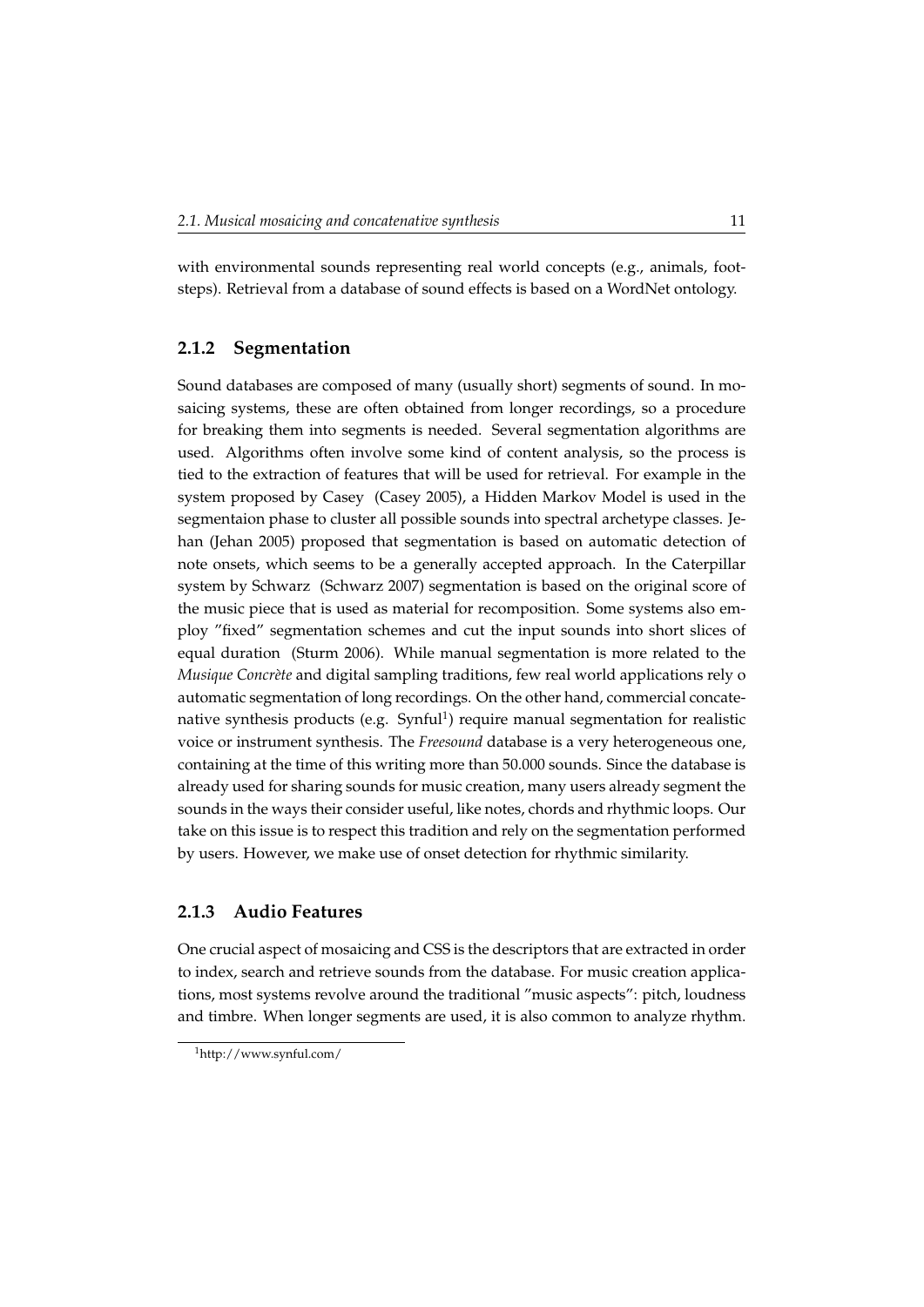We review some of the most common approaches to automatic content-based description.

### **Pitch**

Pitch is usually defined as the perceptual correlate of the fundamental frequency. For monophonic signals, many algorithms have been developed for the estimation of the fundamental frequency, both in the time domain and the frequency domain. Time domain methods are usually faster and may be more adequate for sounds with temporal variations of pitch. For example in (Ricard and Herrera 2004), the autocorrelation function is used to determine both pitch and pitchness. The Zero Crossing Rate (ZCR), i.e., the speed at which the signal changes sign, is also used as a pitch descriptor in (Zils and Pachet 2001). One commonly used method based on the autocorrelation function is the Yin algorithm (de Cheveigné and Kawahara 2002). Also widely used is its spectral domain version YinFFT (Brossier 2006).

In the case of polyphonic music, the problem of tracking pitch for every instrument or sound source is still under intensive research in the literature. A kind of workaround, for certain problems, is to calculate the chroma feature (Jehan 2005), which consists in folding the entire frequency spectrum to a histogram of twelve pitch classes representing a single octave. One prominent example of chroma feature is the Harmonic Pitch Class Profile (Gómez 2006).

### **Loudness**

Loudness is considered to be the perceptual counterpart of the sound wave amplitude. The amplitude envelope is the curve that describes its evolution over time. Usually, the problem in the context of indexing and retrieving sound segments is reducing this temporal information to scalar values, such as the attack and decay times, statistic moments (mean, standard deviation, temporal centroid, temporal kurtosis and temporal skewness), or coefficients of fitted polynomials. These may be called *characteristic values* (Schwarz 2007). Characteristic values are also needed in other situations where large vectors are involved.

### **Rhythm**

Rhythm is usually related to some regularity in the evolution of some aspect of sound, usually loudness. Rhythm description is typically based on detection of on-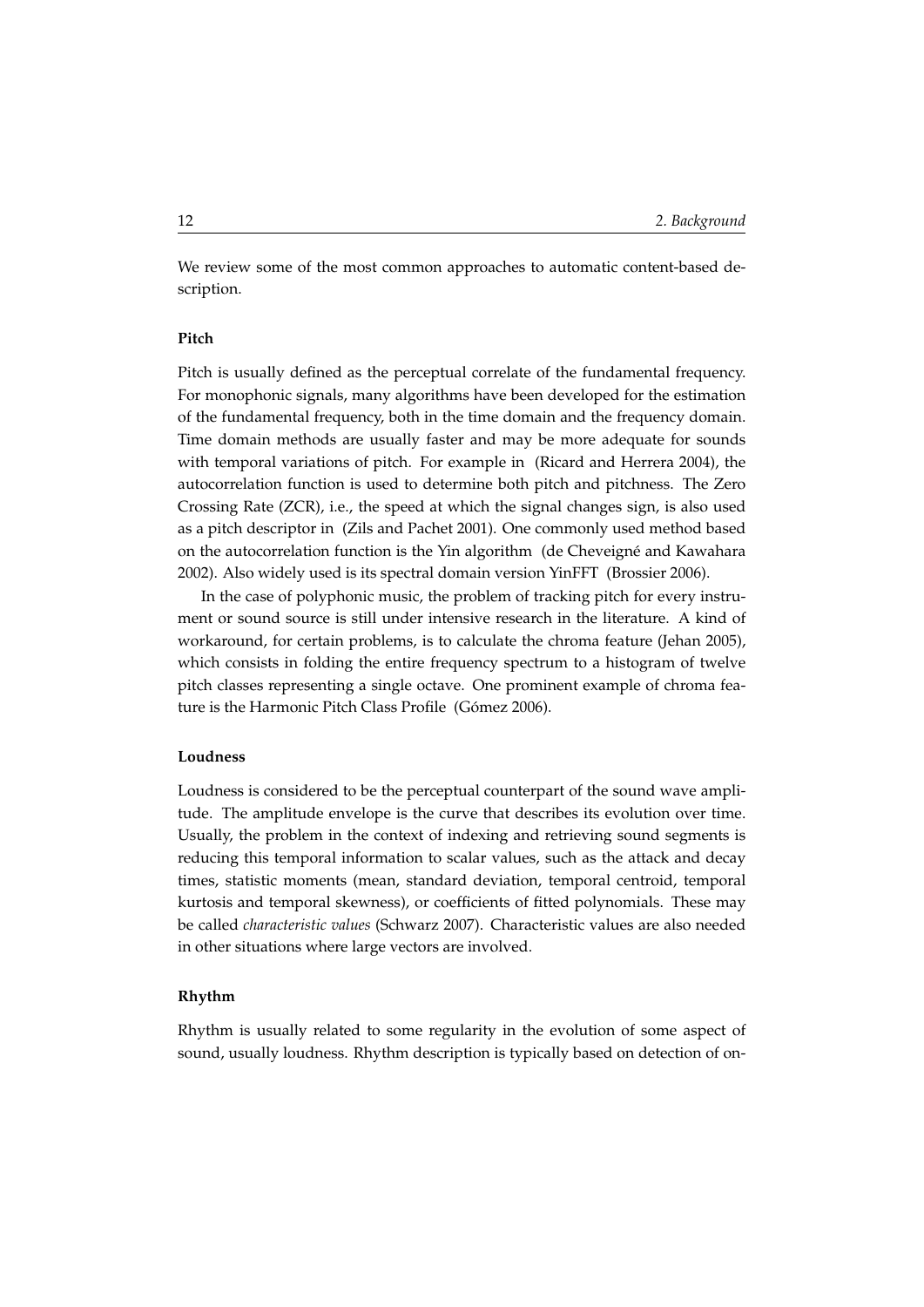sets. While several methods exist for estimation of beat and tempo, a common basic descriptor of rhythm is the histogram of inter-onset intervals (Gouyon 2005). On the other hand, in (Jehan 2005), an autocorrelation function is applied to the outcome of the onset detector to represent rhythm.

### **Timbre**

Timbre is by far the most complex concept of this traditional categorization, to the extent that its consistency is put in doubt by its negative definition (Donnadieu 2006) as the property that allows discriminating musical instruments *regardless* of pitch or loudness. As we have seen, part of the interest in working with samples has been the possibility of playing with timbre, for some in order to escape the closed timbre space defined by orchestra instruments and for others in order to have richer representations of them. Timbre is usually described in terms of the shape of the spectrum. A vast number of features are available as a result of extensive research in speech and music analysis. We summarize some of the most used ones.

Like in the case of the amplitude envelope, the spectrum envelope can also be described using scalar values by means of statistic moments . The spectral centroid, particularly, is traditionally considered to be linked to the perception of brightness in timbre. Spectral mean, standard deviation kurtosis and skewness are also indicators of the energy distribution in the spectrum. Spectral moments are routinely used for music classification tasks in MIR, and also in music creation oriented systems (Schwarz 2007, Coleman 2007). Since they are usually calculated from the Short Time Fourier Transform (STFT), one value is computed for each frame. Thus, temporal moments of the spectral moments are also computed to describe sound segments.

Mel Frequency Cepstrum Coefficients (MFCC) have been traditionally used in speech processing to decorrelate the excitation signal of the voice from its timbral characteristics imposed by the vocal tract. This strategy also works well with music instruments and in thus MFCCs are used as a descriptor of timbre in several mosaicing systems (Casey 2005, Lazier and Cook 2003). MFCCs are also widely used in MIRl as general descriptors for polyphonic music files. These coefficients are extracted from the short time spectrum of a signal by mapping the magnitudes to the Mel Scale using triangular overlapping windows. The Discrete Cosine Transform or the Inverse Fourier transform of the logarithms of the Mel-scaled coefficients are then computed depending on the variant.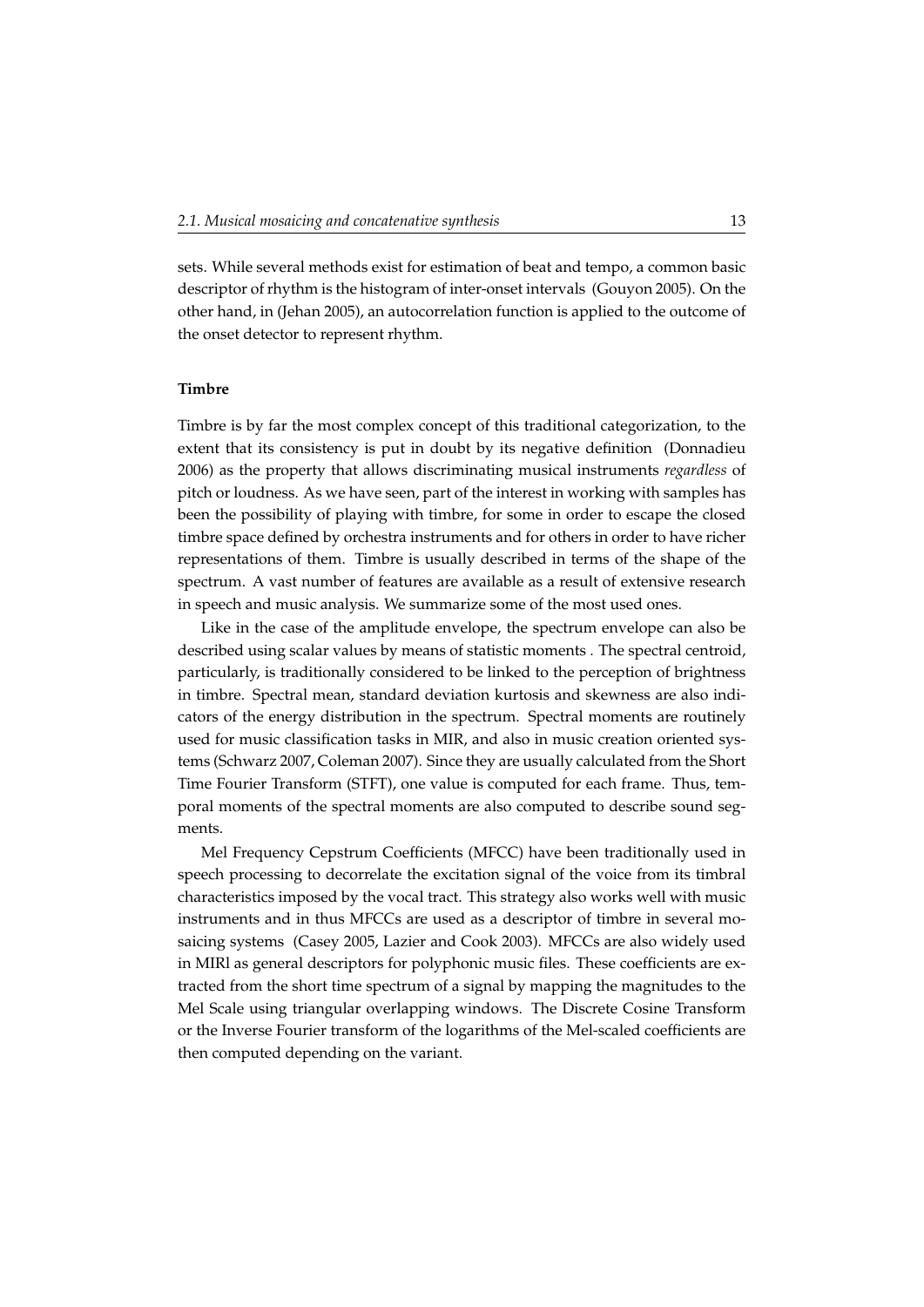Bark bands are also a discretization of the spectrum according to a psychoacoustical scale, the Bark scale, which represents the 24 perceptually critical sound frequency bands. In order to obtain a perceptual estimate of loudness, energy corresponding to each band is summed yelding one value per band. Bark bands are used in (Jehan 2005) as a descriptor of timbre. They have been showed to be effective for identifying the timbre of musical instruments (Herrera, Dehamel and Gouyon 2003).

### <span id="page-23-0"></span>**2.1.4 Unit Selection**

*Unit Selection* is the term inherited from concatenative speech synthesis for the algorithms that take care of finding the best sound segment for a given situation. In musical applications this means that a sample is selected either manually on the basis of its content descriptor, or automatically because of its similarity with a target specification. The target may be specified in a score (Schwarz 2007) or analyzed from a musical piece (Jehan 2005) . Audio input may also be used, so that the sound produced by a performer is used to control the system (Lazier and Cook 2003). Automatic unit selection may be performed by the path search unit selection algorithm imported from speech synthesis (Schwarz 2007) . Here, the Viterbi algorithm is used to find the sequence that minimizes the cost represented by several distances with the target specification. A generalization of this idea for music applications consist in mapping any desired property of the output as a constraint of the input units, so that the problem becomes one of constraint satisfaction (Zils and Pachet 2001).

### <span id="page-23-1"></span>**2.1.5 User interface**

Many corpus-based synthesis systems are designed to be used in real time performance, with the Mosievius system by Lazier and Cook (Lazier and Cook 2003) considered as the pioneer. This system included various GUIs, an interpreted scripting language and MIDI input as mechanisms for control. Systems based on manual selection typically require an interface to build dynamic queries with sliders or other controls (Coleman 2007). Also, some feedback of the sounds that are selected with a given configuration is sometimes provided, along with their position in the space determined by one or two features. This allows to define interfaces on the basis of a scatter plot, on which paths can be drawn (Schwarz 2007).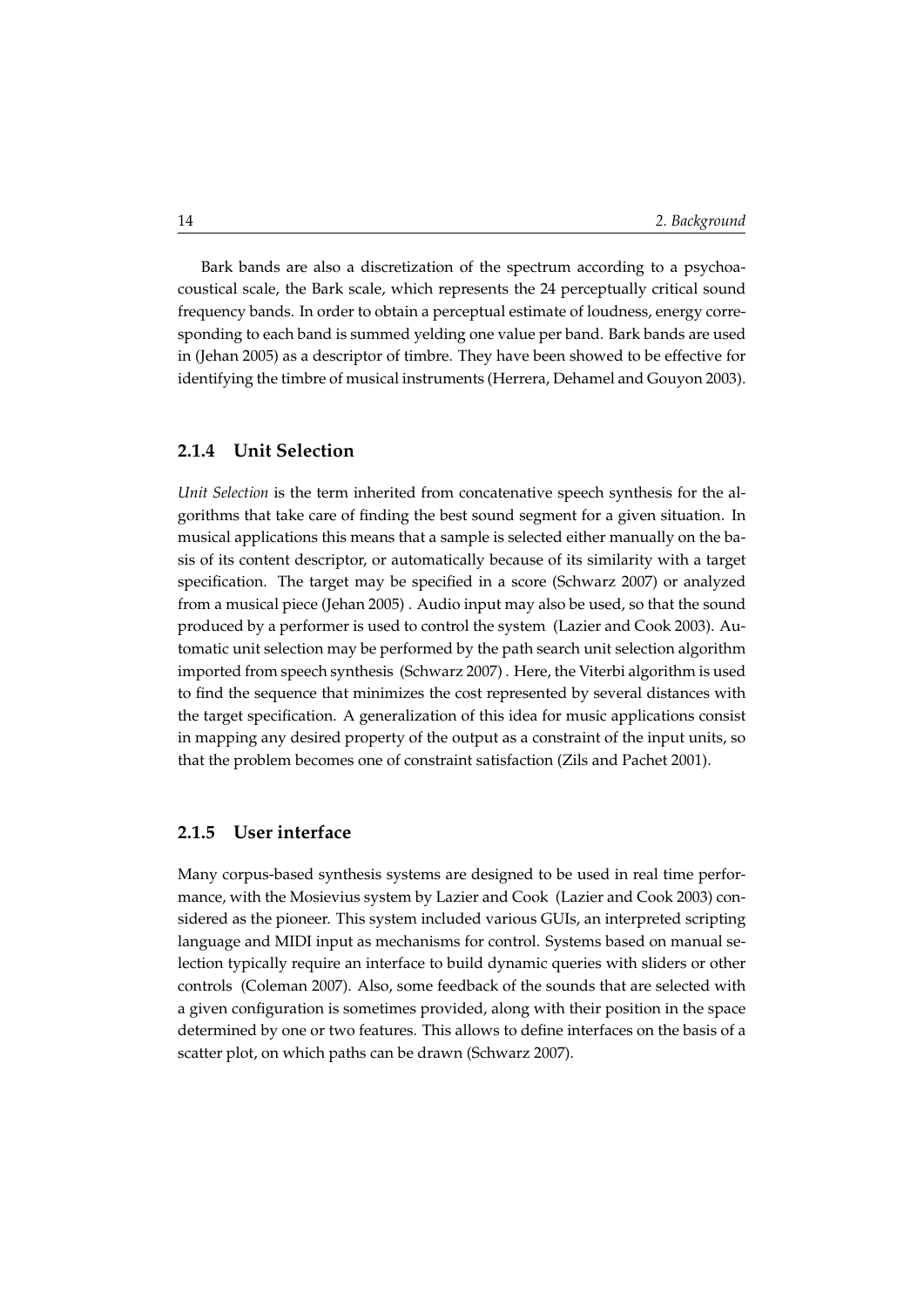### <span id="page-24-0"></span>**2.2 Network Music**

T he use of computer networks for musical practice has been extensively researched, either as an aid for existing music production techniques, or as a means to explore new possibilities for music creation. On the other hand, adoption to real world applications has been slowed down by the intrinsic limitation in speed and initially reduced bandwidth. Research in network music is not only related with the mechanics of sound production in the tradition of musical instruments, but involves the complex world of collaboration and social relationships. Perhaps related to this new complexity, research in this field has been very diverse, and developments have sometimes followed rather different (although connected) paths. With the boom of the internet, it has become clear that there will be demand for technologies that exploit its potential for music creation, and several attempts have been made to provide a unified theoretical base that explains most common strategies.

Since the specific affordance of the network is collaborative work, the same classification space that is used in the more general field of Computer Supported Cooperative Work (CSCW) may be employed to classify different approaches to networked music, as proposed by Barbosa (Barbosa 2003). Under this point of view, different projects are organized in one axis in relation to time, depending on wether interaction is synchronous (like for example in a live performance) or asynchronous (like in a collective composition process). The other axis in this space represents distance: some strategies imply *Co-located* interaction (like using local networks), while those involving longer distances can be considered *Remote*.

Weinberg, on the other hand, proposed a theoretical framework for interconnected musical networks (Weinberg 2005), where different approaches could be classified according to the level of interconnectivity among players and the role of the computer. Proposed classes are the Server, where several players just send data to the computer, the Bridge, where the computer is used to simulate proximity between remote players, the Shaper, where the computer provides musical materials for users to modify, and the Construction Kit, where participants may submit their creations as well as modify each other's.

Another overview is provided by Rohrhuber (Rohrhuber 2008). Here, the main aspects of network music are analyzed, although no attempt is made at a systematic classification. One important aspect is *Transmission*: many artistic projects have revolved between the fascination for telepresence and transparent communication on one side and the investigation of the medium and its opacity on the other. Not very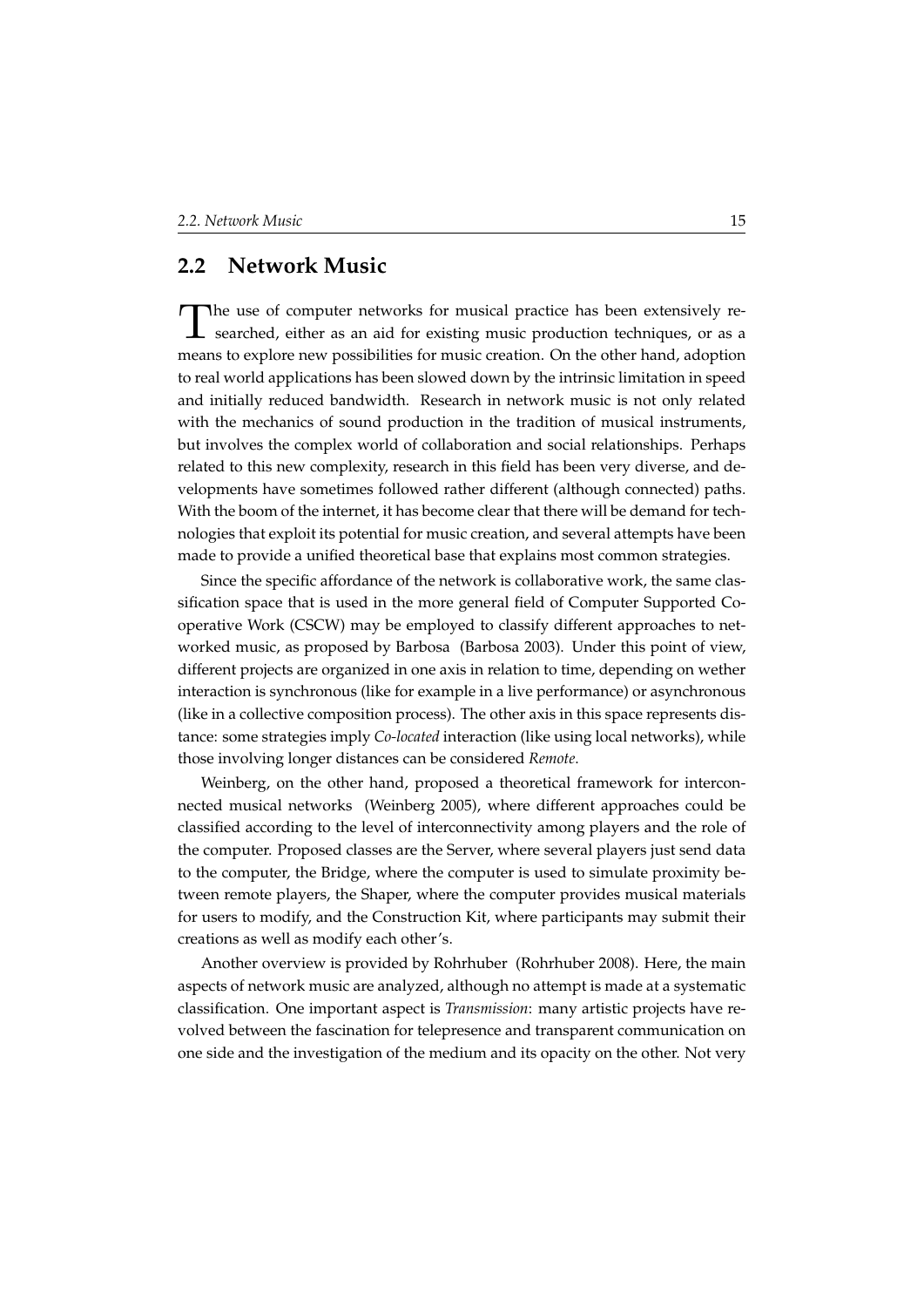differently, communication protocols are often used transparently, but many works are based on the definition of protocols. Like programming languages, protocols define procedures that help defining *networks of relations*. In this sense, computer networks can be analyzed in the same way as computer programs, especially in the era of object oriented (message passing) and distributed programming. In such networks, the problem of sharing information appears. The two main approaches to informaiton sharing are concurrent access to *shared objects* or *distributed objects*.

We have seen several points of view of this generally irregular area that has been called *network music*. In order to explore the possibility of music production by casual internet users, we can narrow this field to approaches dealing with *remote* collaboration. Because of the different time zones and habits, most of the time asynchronous interaction must be taken into account in some way. On the other hand coincidence does also happen but because of the nature of network connections (intrinsic delay, variable bandwidth) stress is rarely put on real time performance like in physical collaboration. In order to explore the creation of new musical objects, we focus on the *Construction kit* kind of environment. This usually means dealing with *distributed objects*.

While for the case of mosaicing and CSS in most research efforts we found a general pattern in combining the same elements (database, segmentation, features), network music research is at this point focused on exploring different configurations and strategies. While common elements exist in implementations, we focus on the different solutions given to the problem of how to organize remote collaboration.

### <span id="page-25-0"></span>**2.2.1 Strategies for web based collaboration**

As the adoption of internet grows, especially through web based tools, its potential for music collaboration is becoming obvious. During this decade, several experiences have proposed a number of concepts and strategies.

Faust Music Online (Jordà and Wüst 2001) was a pioneer project which explored collective composition over internet in 2001. An emphasis was put on allowing casual internet users and *enforcing* collaboration. Music compositions were created using a custom browser plugin for the *wintel* platform, which allowed composition of sound textures by playing several layers using different generators and modulators. Thus, a particular, experimental type of synthesis was common to all compositions, and the project allowed unprepared visitors to become familiar with experimenting with electronic music. Compositions could be evolved from others, and a composi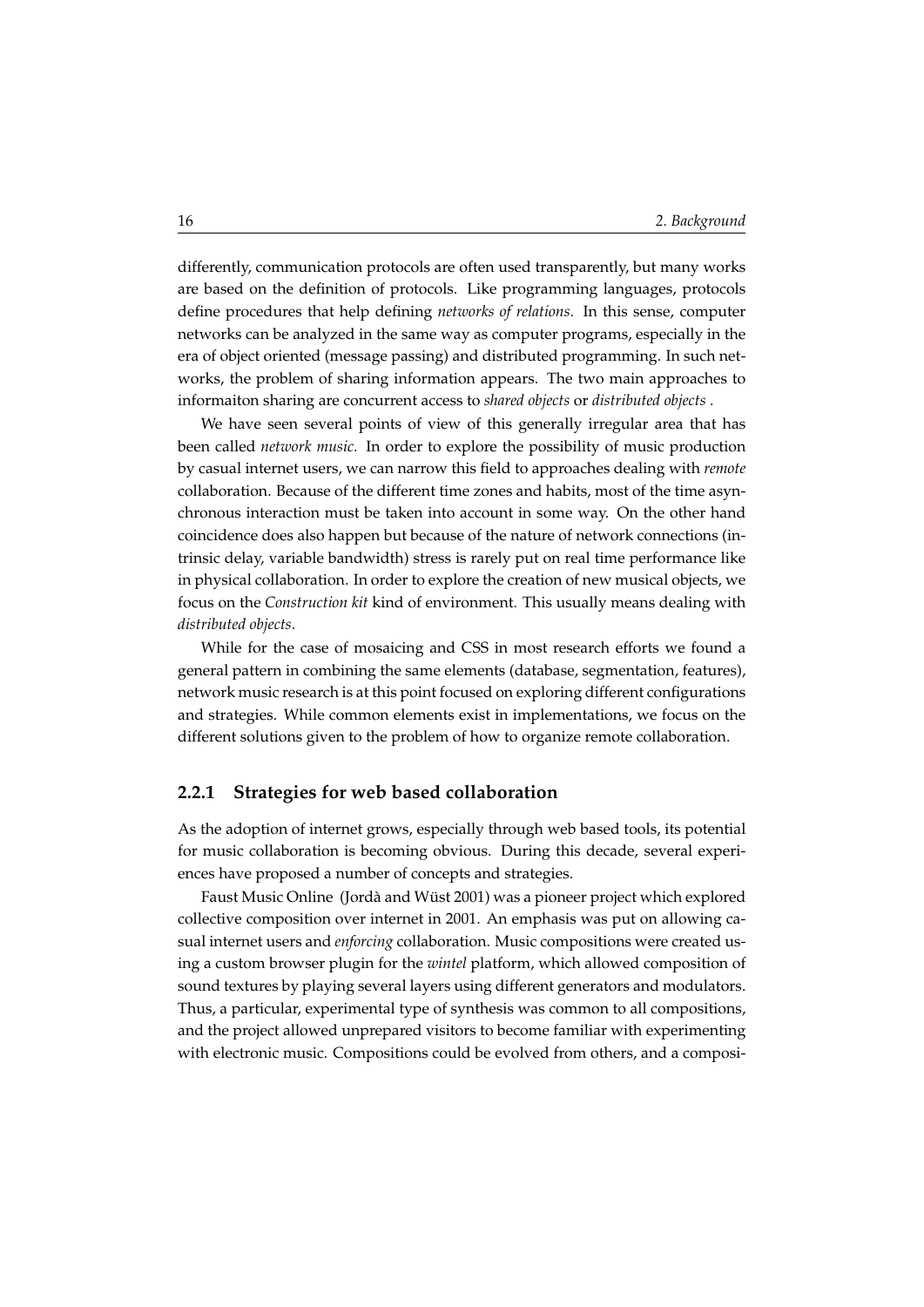tion tree was used to store and browse the available compositions.

In Public Sound Objects (Barbosa 2005) the concept of a shared virtual space was used to allow collective creation of music in real time. In addition, the space had an actual physical dimension as an art installation. While the synthesis engine was based on FMOL, it was run in the server side, and the resulting sound was streamed to clients implemented as Java applets. Each user was presented with an interface representing a square box with a bouncing ball, whose collisions emitted sound. The timbre of the ball was produced by a sample, the metaphor being inspired on Schaeffer's sound object.

In DaisyPhone (Bryan-Kinns 2004), a music loop is shared among participants who collectively add and remove notes with a choice of four different timbres. The user interface is based on a radial sequencer, and the playback head is a rotating axis. Distance from the center of the circle represents pitch, color saturation volume, and note shapes represent timbres. Each user is assigned a color hue so each users contributions can be traced. Annotations can be made along the surface to communicate and interact with other users by drawing or writing with the mouse or stylus (if a tablet pc is used). The concepts of *Localization* (provided by graphical annotation of any parts of the shared work), *Mutual awareness* (supported by color hue), *Mutual modifiability* of other users' contributions, and *Shared and consistent representation* are prioritized in the design. Users have the possibility to join several sessions, in which one such loop plays while it's being collectively created. Synthesis is performed on the client side using a Java applet, and synchronization is loose, but sufficient to maintain the feeling of a shared experience.

The CODES project (Miletto et al. 2005) proposes the concept of *Music Prototype*, an analogy of music with software prototyping that aims at facilitating the creation of music for people with different musical backgrounds through collaboration. Music prototypes are composed of a number of layers, of which each user is allowed to control two. Layers consist in sequences of choices among predefined musical patterns of different styles extracted from MIDI files. Interaction is fully asynchronous. Three awareness mechanisms are presented to support community work: *Music prototyping rationale* defines the possibility of users to annotate and comment on their actions and decisions. *ActionLogging* provides a way to access the history of events that have lead to a particular state of a music prototype. *Modification marks* indicate, at an overview level when one user's work has been modified by other users. Consistently with the analogy with software prototyping, these concepts and their interfaces bear a resemblance with group work support in software development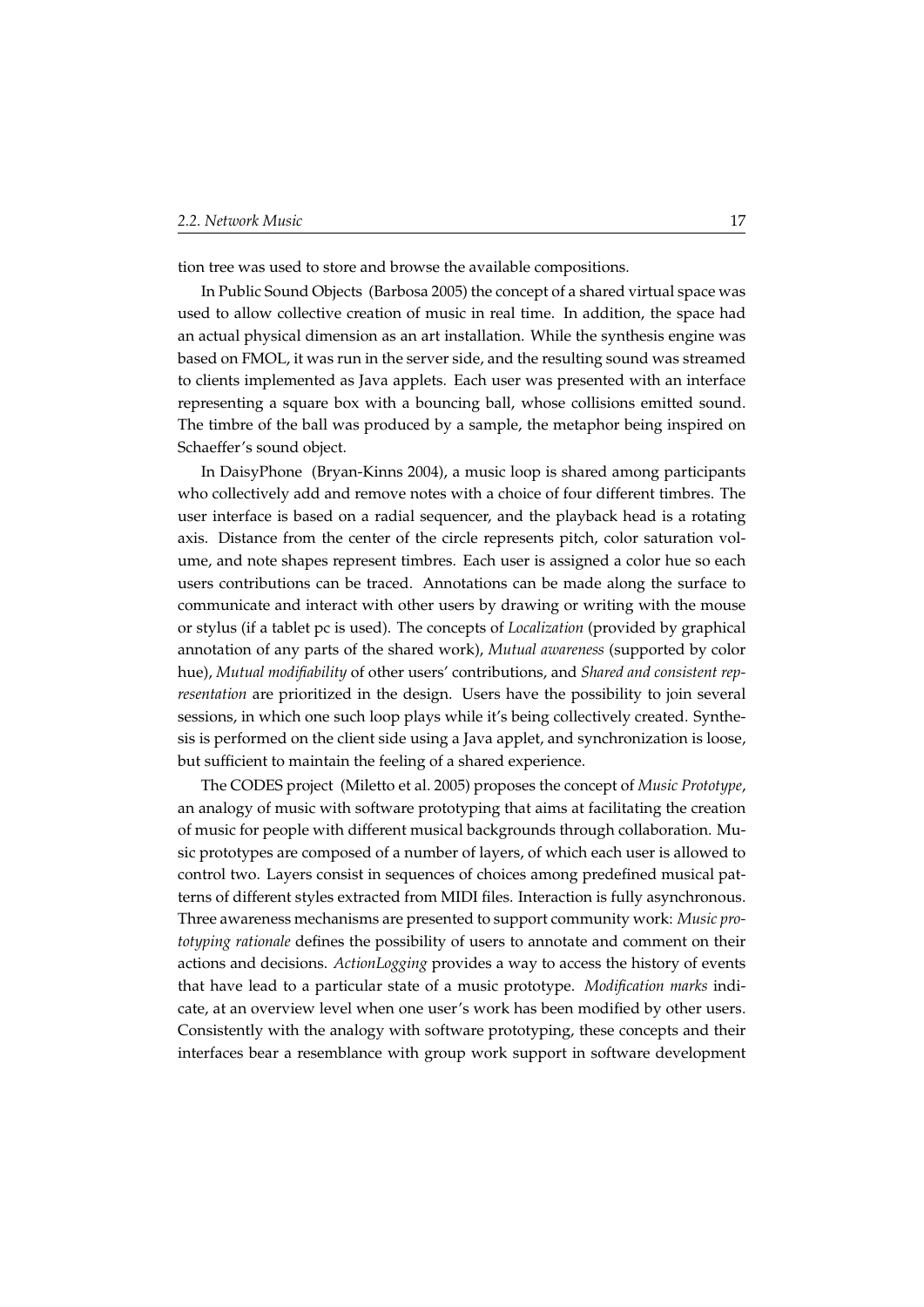tools, such as version management systems.

These experiences have showed the potential for internet based applications to foster collaboration either in real time or by asynchronously sharing musical artifacts. Although some of them use sound samples, in general synthesis engines are rather specialized, and they don't provide the level of timbral richness provided by a reasonably large corpus of samples. On the other hand, our purpose is to explore the potential of using sound samples as ready-made building blocks of musical compositions (more than as resources for a music synthesizer) in order to facilitate quick exchange of ideas to people regardless of their knowledge of traditional music concepts such as notes or patterns. Moreover, in most of these projects the server side is merely a hub that manages communication among participants and/or storage, but doesn't actively participate in the process.

PIWeCS (Whalley 2004) is a project that aimed at interactive publication of a corpus of sound recordings of traditional Maori instruments played by an expert performer. A multi-agent system (MAS) is devised as a way to assist composition to users without any experience. The system is based on a flash client that communicates through OSC with a MAX/MSP program running on the server. While few details are given about the actual interface, apparently a mixing-board style interface allows the user to switch on or off different combinations of the pre-recorded performance. More possibilities at a compositional level are offered through graphical menus which seem to require some level of knowledge. Thus, the weight of the musical expression seems to be put on the recordings, and the project adopts the *Shaper* approach in Weinberg's taxonomy. No information is given regarding any possible means for collaboration or interaction among users. However, the project poses interesting questions about the use of some intelligence in the server side. Evolutionary methods were apparently discarded and the MAS approach was chosen instead to aim at a conversational interaction between human and machine. However, such conversation seems to be defined in advance to put the user in the level of the helpless ignorant and the program as an expert advisor. We expect evolutionary models and facilities for social interaction to foster learning more as a process of discovery and collective construction.

CC-Remix and Malleable Mobile music (Tanaka et al. 2005) explore the possibilities for bridging between music reception and social creativity of CC licenses. The first project is web-based and allows a group to up to four users to engage in a collective remix session by choosing among previously segmented loops of a collection of songs licensed under CC. Loops chosen by each user are beat-synced and mixed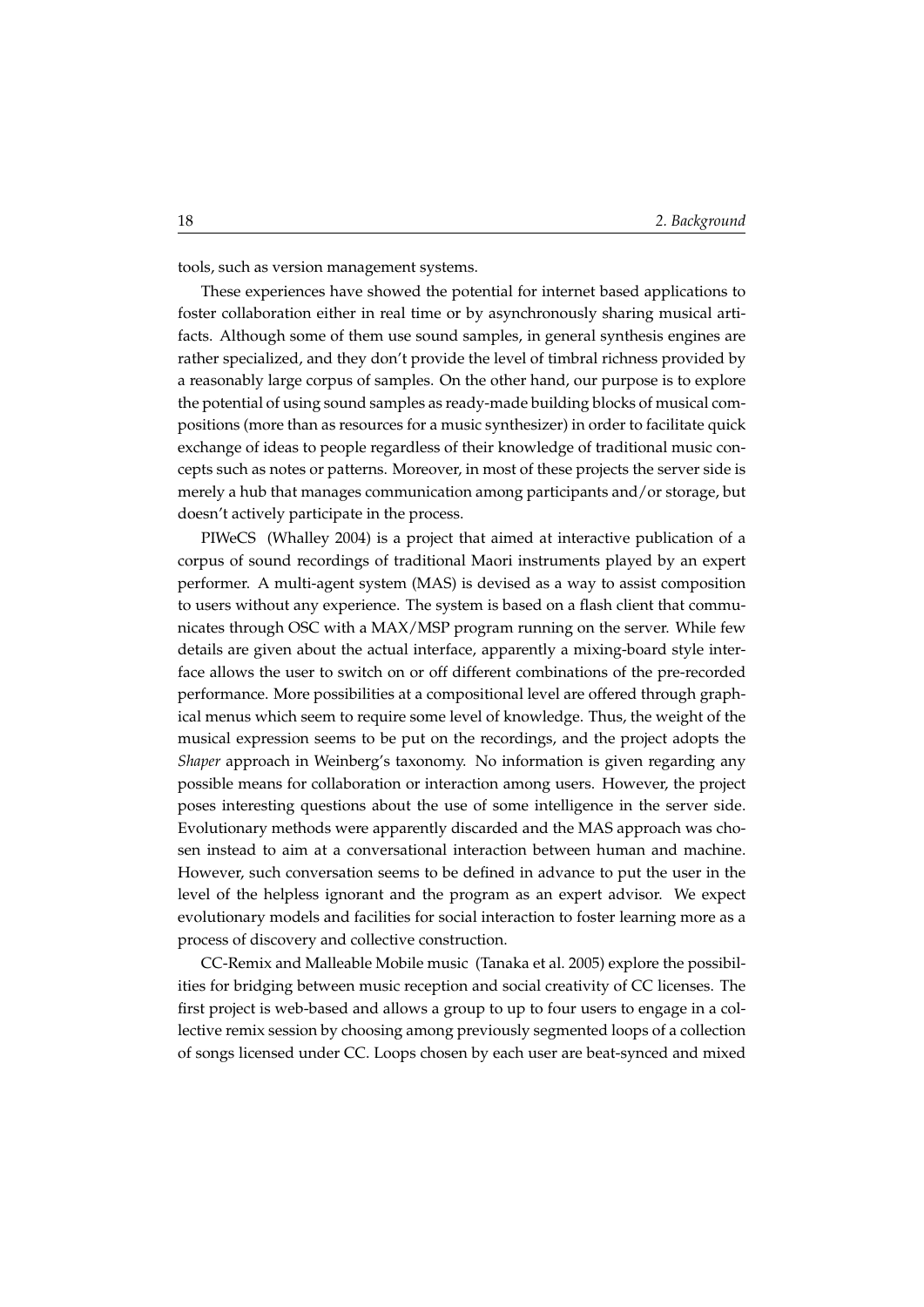on the server. The software allows each participant to see what others are doing at any moment. In the second project, the possibilities of portable devices for social interaction are explored, along with their sensors as sources for music control. Users meet and form groups in chat rooms and choose an identity, related to instrumentation or timbres in the song, for collective mash-up. Their gestures and geographical location are interpreted by the device sensors to control a musical flow based on the song where each user controls a module of the synthesis engine. Both projects are based on the same framework, involving segmentation of a short collection of CC songs on the basis of statistical similarity of FFT vectors, and a Max/Msp synthesis engine that performs time stretching slice sampling and sample playback at variable rate. While the musical outcome of these projects is limited to very constrained mash-ups of popular music, they explore important concepts for building communities in the field of music creation. The authors enumerate *Shared goals* (which are inherent in music creation), *Reciprocity* provided by live interaction, *Engagement* as a measure of the challenge presented by the system, *Awareness* of users of their own actions, and *Belonging* to the shared activity. These concepts may prove useful as a framework to analyze community oriented software.

## <span id="page-28-0"></span>**2.3 Evolutionary computation, music and collective knowledge building**

### <span id="page-28-1"></span>**2.3.1 Overview**

Concepts inspired in natural evolution have a long history in computer science and have been applied in many kinds of problems. Genetic Algorithms (GA) were formulated in many different ways as a general technique for search and optimization problems. While many earlier formulations exist, there is a certain agreement on the foundational role of Holland (Holland 1975). Although many variations exist, most GAs are based in some type of encoding (typically a string of bits) that represents a chromosome over which several genetic operations may be applied, along with a fitness function that defines the characteristics of the desired solution. A sequence of steps simulating natural evolution is repeated until the solution is reached. A typical GA may be summarized as follows:

• Initialization. A population of potential solutions is generated (typically randomly)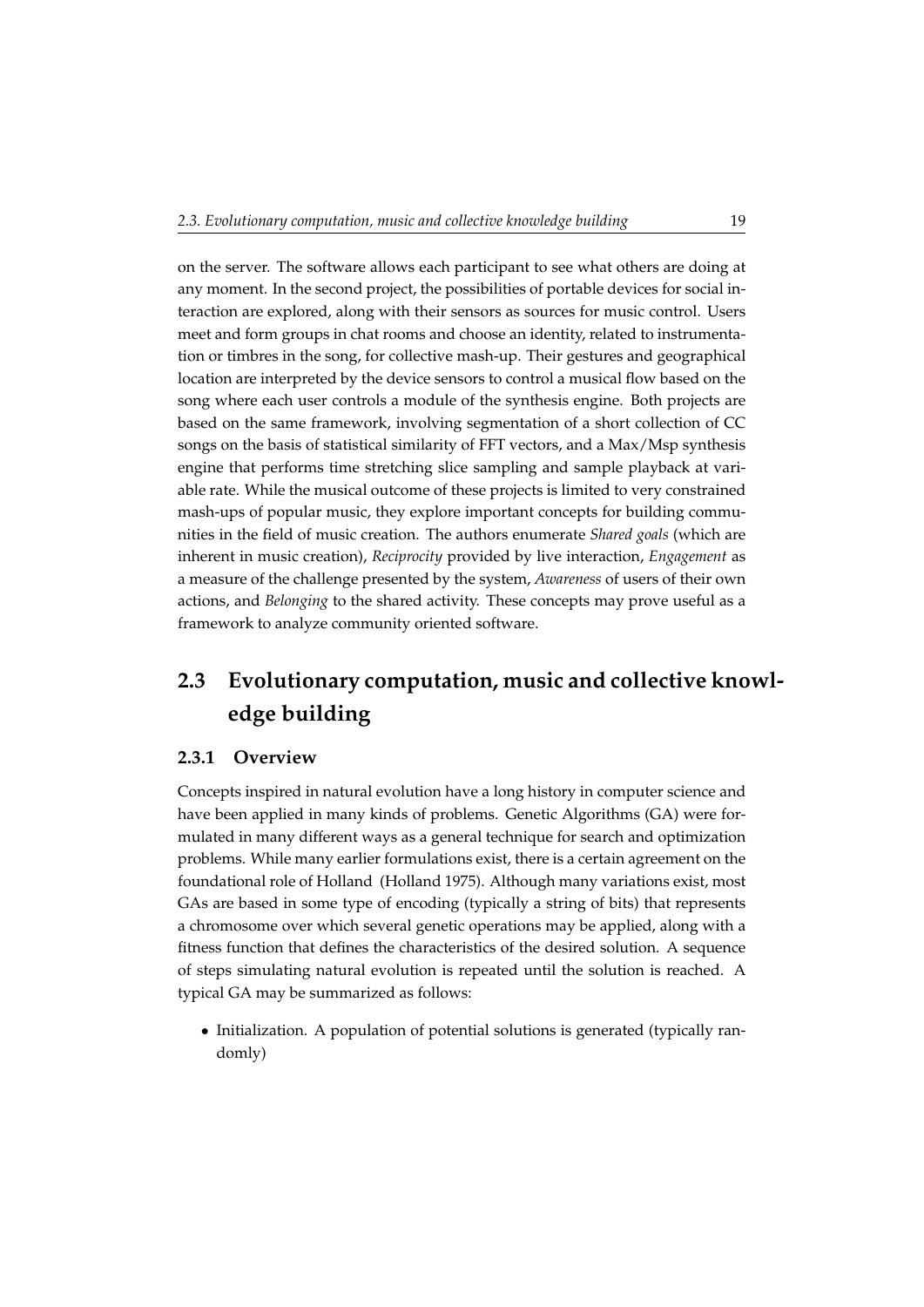- Selection. The individuals are evaluated according to the fitness function. Several selection algorithms exist for selecting a group of individuals with high fitness.
- Reproduction. Genetic operators, typically mutation (alteration of a gene in the chromosome) and crossover (derivation of a new chromosome from two parents) are applied to the selected individuals to generate a new population.
- Termination. The process is repeated until a certain termination condition is met.

Evolutionary models have also been applied to more creative domains like industrial design, visual art or music. In these domains, the fitness function often can't be automated, and Interactive Genetic Algorithms (IGA) are used, where fitness depends on human evaluation of a succession of candidate objects. An interesting example was presented recently that bears a certain similarity with network music projects: Picbreeder (Secretan and Beato 2008) is an online system that allows users to evolve pictures by selecting candidates generated by the algorithm. Users can start from scratch but they can also depart from published images by other users.

### <span id="page-29-0"></span>**2.3.2 Evolutionary computer music**

In the field of music, evolutionary methods have been used in a variety of ways. One classical example is the automatic generation of patches for FM synsthesizers (Horner et al. 1993). For the problem of imitating existing instruments, an automatic fitness function can be implemented in terms of similarity with a certain target sound. Another example where automatic fitness function may be used is modeling expressive performances (Ramirez and Hazan 2005).

For music creation applications, however, fitness generally is evaluated manually by composers. One classic and very documented system is GenJam (Biles 2003), an artificial saxophone player that has *evolved* since 1994. In explaining his work, Biles details the main problems that associated with genetic algorithms in the practice of music performance. An important one is the *fitness bottleneck* when fitness evaluation must be done in real time. Biles proposes the addition of musical constraints to the algorithm, so that his system can't play bad notes.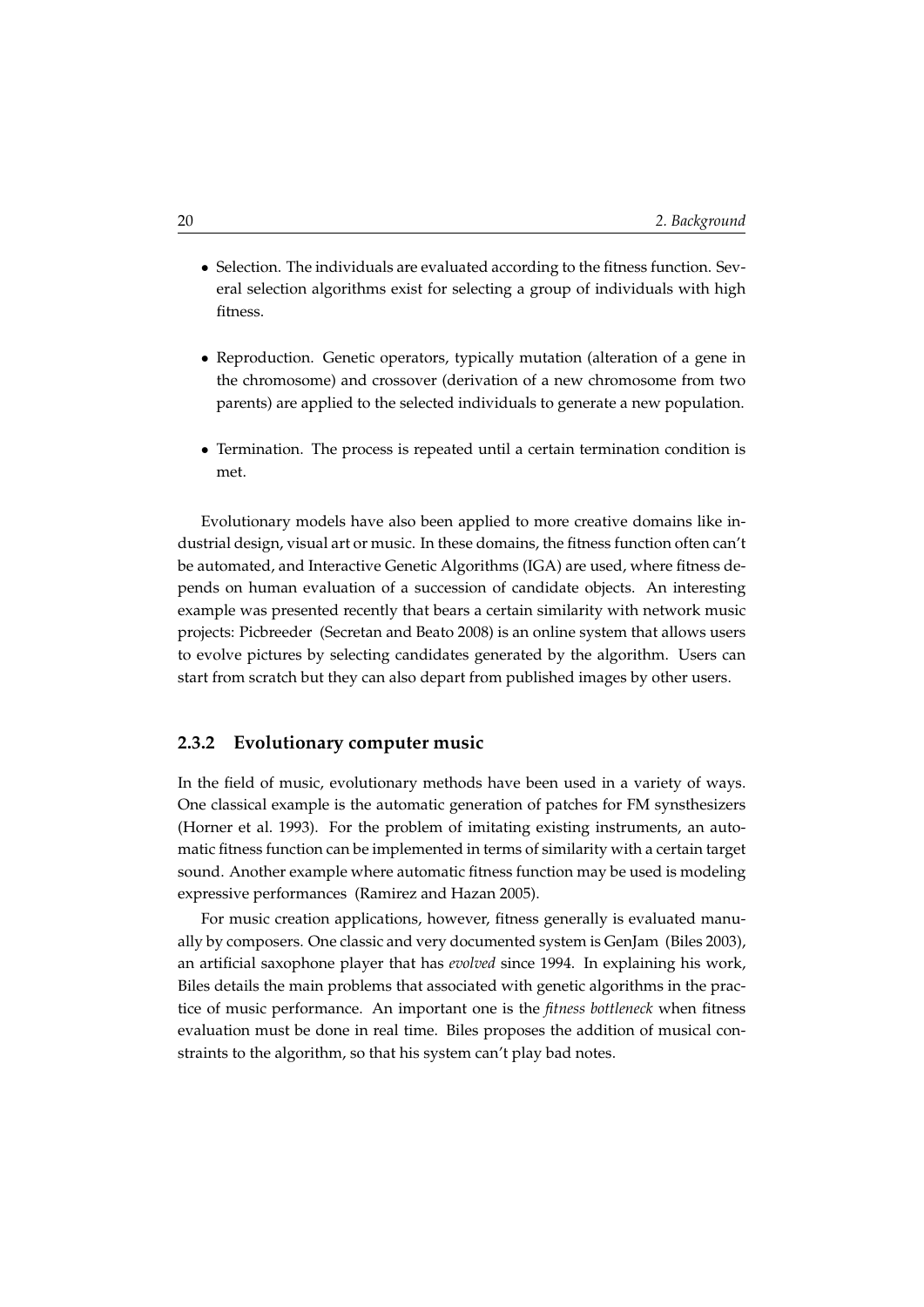### <span id="page-30-0"></span>**2.3.3 Evolutionary models and collective knowledge building**

In 2001, Kosorukoff proposed a completely *social* implementation of genetic algorithms, the *Human Based Genetic Algorithm* (HBGA) (Kosorukoff 2001). HBGA departs from IGA and is presented as a workflow management aid, by involving users in all functions of the genetic algorithm. This process was demonstrated for collective knowledge generation in several projects, bearing a certain resemblance with the collective knowledge building site Yahoo Answers<sup>[2](#page-30-1)</sup>. In fact, Kosorukoff claimed that many of today's tools for collective knowledge building and sharing, such as wikis or social news promotion<sup>[3](#page-30-2)</sup> are related with evolutionary computation and HBGA. Thus, in a way, HBGA ca be considered more a perspective than an actual algorithm. Clearly, collective knowledge building is not something exclusively allowed by computers, the rules that govern it are usually studied by social sciences. What we have is the claim that there is a use at considering knowledge production under the point of view of biological evolution. This perspective was proposed by Richard Dawkins in *The selfish gene* (Dawkins 1976). The *Meme* is there proposed as the cultural equivalent of the Gene. Interestingly, though, the origin of the concept is explained in terms of music. Dawkins explains the experience of P.F. Jenkins analyzing the songs of a bird in New Zealand:

During most of the time Jenkins was there, there was a fixed number of songs on the island, a kind of 'song pool' from which each young male drew his own small repertoire. But occasionally Jenkins was privileged to witness the 'invention' of a new song, which occurred by a mistake in the imitation of an old one.

A lot of people would be willing to accept this process of mistaken imitation as a definition of how music progresses. The so called *Memetic perspective* has since been adopted by those that could take some advantage of it. Regarding network music, in [2.2.1](#page-25-0) we have reviewed many experiments dealing with the possibility of users creating musical objects and modifying other users' ones, which could be easy to interpret under the memetic perspective. HBGA, however, provides an interesting addition: the inclusion of artificial agents in the process. Artificial agents can undertake some of the tasks when users are not motivated enough to do them.

<span id="page-30-1"></span><sup>2</sup>http://answers.yahoo.com/

<span id="page-30-2"></span><sup>3</sup>http://digg.com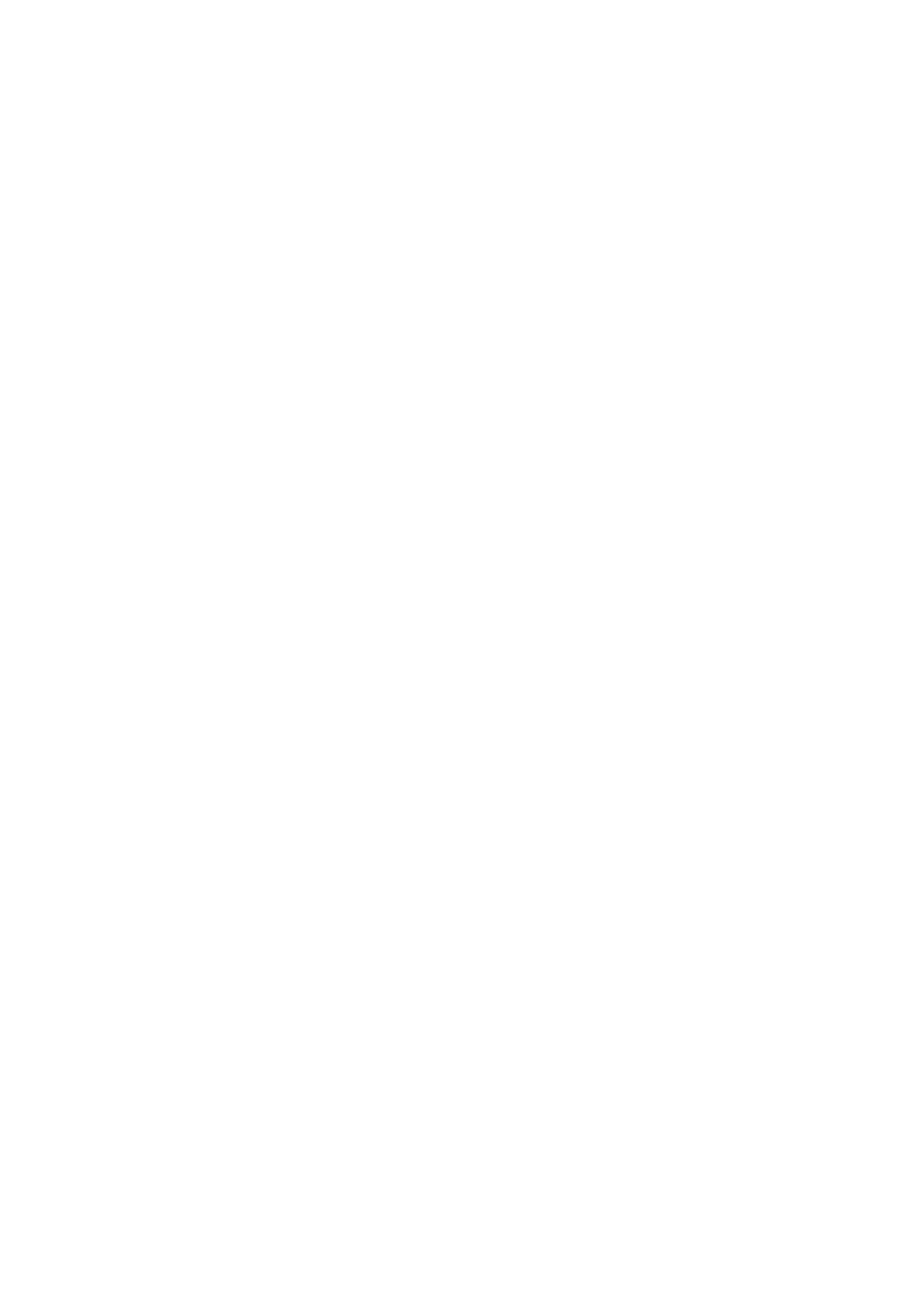### <span id="page-32-0"></span>**Chapter 3**

## **Organizing free sounds**

### <span id="page-32-1"></span>**3.1 Introduction**

O ne important challenge when dealing with a large database of sound samples finding methods for efficiently retrieving the desired sounds. We have seen that content based indexing has been applied to creative applications in mosaicing and concatenative synthesis. Yet several issues have not been solved. As we have reviewed these approaches usually rely on the existence of a previously specified composition (the target). In many applications, however, the target is not known. Thus, we find an important contrast between content based approaches used in mosaicing systems and the real world usage of databases like *Freesound*, where users describe the content themselves in order to find it. While manually describing and tagging sounds is tedious, online databases have showed the potential of doing it collectively. The problem, though, is that collective action brings a certain level of noise. The schaefferian metaphor of the attic illustrates our necessity to classify sounds:

Should I measure the bird in order to put it among the tables? Should I put a deciliter of shavings among my jars? Physics don't help me, but to the contrary. If I'm advised to place the clothes by size, this won't allow me to sort it in relationship to the bird or the bottle. (Schaeffer 1966)

In *Freesound* we find a varied mix of audio cultures. There are field recorders who upload professionally recorded sounds from carefully chosen settings, field recorders who report on their environment at a more personal level, people interested in designing strange sounds, people who play traditional instruments, people who upload rhythm and synthesizer loops, people who exchange recordings of their voice. How could we possibly compare or find similarities among all those sounds?

In this chapter we describe two initial experiments towards better ways to organize sounds in a large and heterogenous database that were carried during the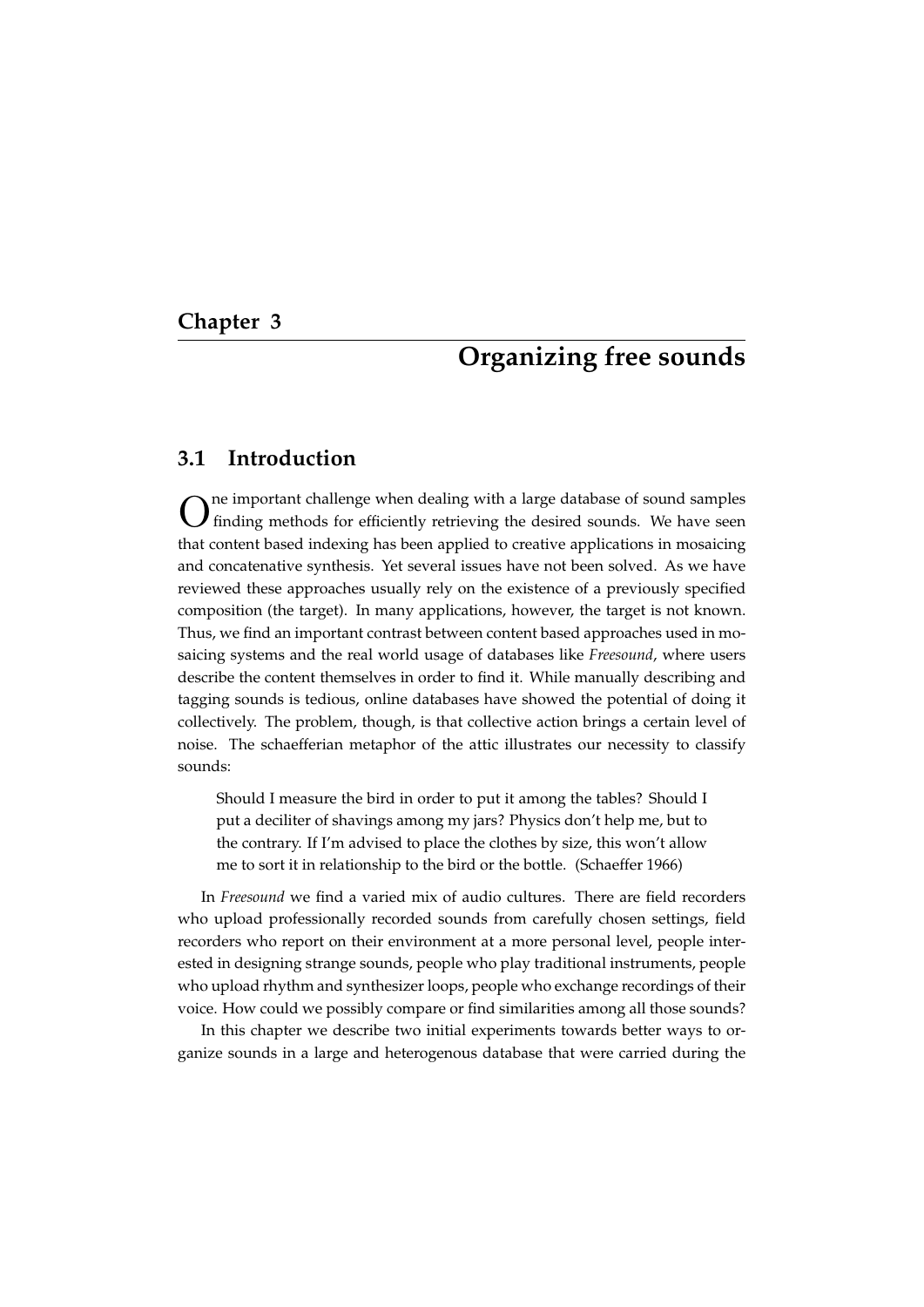development of *Freesound Radio*. The first one tries to obtain a conceptual map of the database from tags. The second one deals with the problem of using musical descriptors to define similarity when appropriate. Because its a large database built collectively by a number of users, we hope that the methodology and results should be applicable to other contexts. However, dealing with the whole database implies abandoning almost any assumption about the nature of the sounds, except for the built-in restriction that prevents users to upload complete music songs. Except music songs, we may find anything, from long speeches to tiny noise clips or tones. Thus, our attempt at classifying the sounds is necessarily coarse.

### <span id="page-33-0"></span>**3.2 Background**

In traditional instrumental music, all sounds can be classified according to the instrument that produces them. Within symbolic notation, all sounds to be produced are defined in therms of timbre (instrument), pitch (note) and loudness (note duration and dynamics notation). This organization is lost when trying to incorporate a wider range of sounds into the musical language. Especially in the case of music based on recordings, composers are faced with an initial step of choosing among a potentially large collection of discrete objects. Hence, the first step of the schaefferian program for experimental music was the *typologie*. In trying to avoid references to the musical tradition or to the sources of sound recordings at a semantic level, the *typologie* was strongly tied to the *morphologie*, forming a recursive relationship in which each one had to be defined iteratively with the help of the other. This resulted in a rather complicated system. As summarized by Chion (Chion 1983), the *typologie* resulted in thirty classes defined with the help of six pairs of criteria (*Masse*/*Facture*, *Dur´ee*/*Variation*, *Equilibre*/ *Originalit´e*) A different perspective was suggested by Murray Schafer (Schafer 1977). While he also proposed a classification based on psycho-acoustical properties of sounds by extending the one in the *Traité*, his proposal was more directed to the analysis of all the sources of sound in the world. Thus, he devised a detailed taxonomy of sounds according to their sources.

With the large collections of sounds allowed by computers, the need of classifying sound files became general. The issue of describing and classifying sounds from a general perspective was addressed in MPEG-7 standard (Casey 2001). In this new context, both the tradition of classifying sounds according to their morphology (Ricard and Herrera 2004) and according to their semantic reference (Cano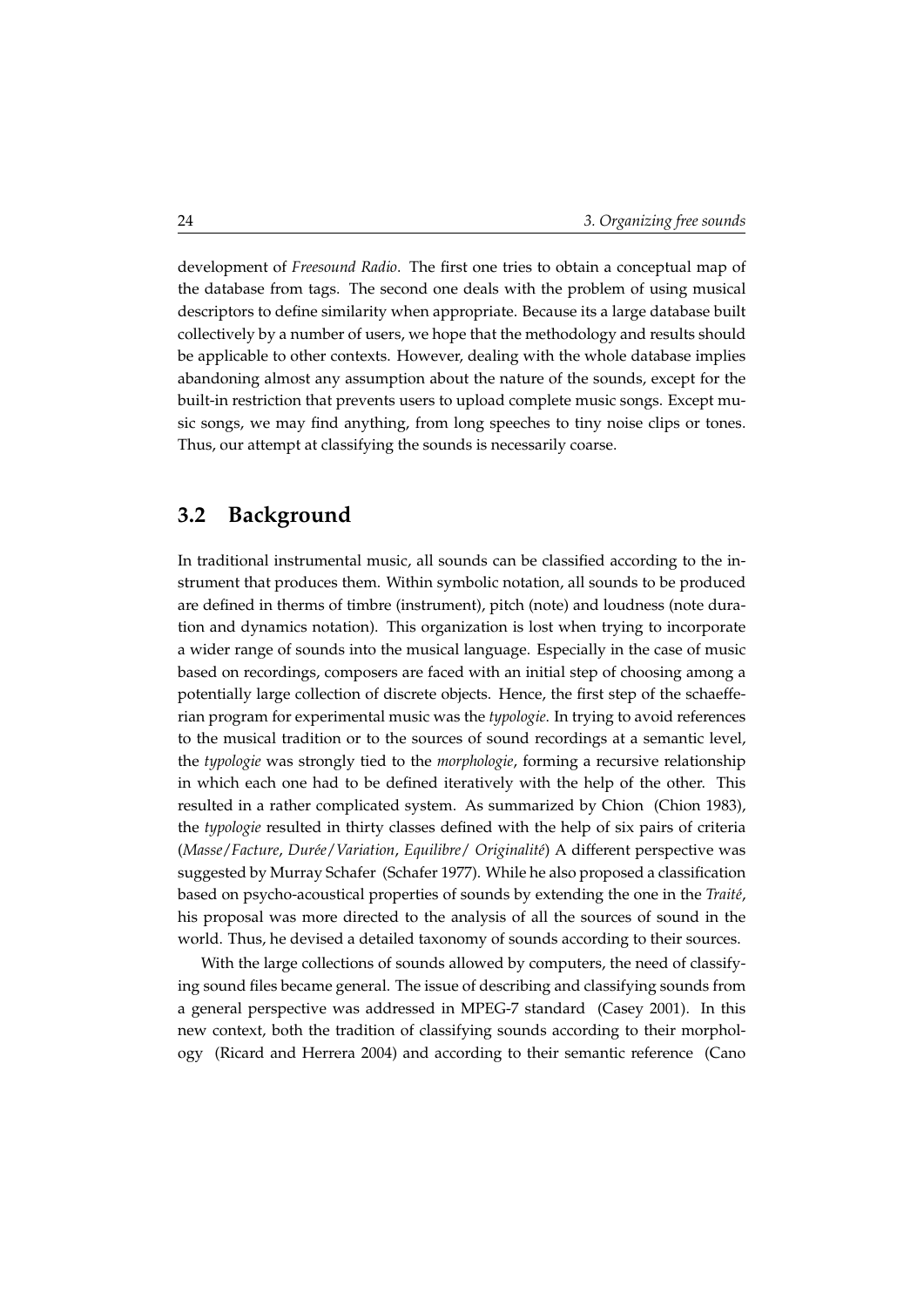|                                       | Durée démesurée<br>(macro-objets)<br>facture<br>imprévisible |                  | pas d'unité temporelle<br>facture<br>nulle  |                 | durée mesurée<br>unité temporelle<br>durée réduite<br>micro-objets |                     | Durée démesurée<br>(macro-objets)<br>pas d'unité temporelle<br>facture<br>facture<br>nulle<br>imprévisible |               |                  |
|---------------------------------------|--------------------------------------------------------------|------------------|---------------------------------------------|-----------------|--------------------------------------------------------------------|---------------------|------------------------------------------------------------------------------------------------------------|---------------|------------------|
|                                       |                                                              |                  |                                             | tenue<br>formée | impulsion                                                          | itération<br>formée |                                                                                                            |               |                  |
| hauteur<br>masse<br>définie<br>fixe   | <b>ANTILLONS</b><br>ÊС                                       | (En)             | Hn                                          | N               | N'                                                                 | $N$ "               | Zn                                                                                                         |               | (An)             |
| hauteur<br>complexe                   |                                                              | (EX)             | Hx                                          | $\mathbf x$     | $\mathbf{x}$ ,                                                     | X''                 | Zx                                                                                                         | ACCUMULATIONS | (Ax)             |
| masse<br>peu variable                 |                                                              | (Ev)             | Tx<br>'I'n<br>trames<br>particulières       | Y               | Y'                                                                 | Y"                  | Zy<br>pédales<br>particulières                                                                             |               | $(\Lambda y)$    |
| variation<br>de masse<br>imprévisible |                                                              | E<br>cas général | unité<br>causale $\neg$<br>т<br>cas général | w               | φ                                                                  | К                   | causes multiples<br>mais semblables-<br>P<br>cas général                                                   |               | Α<br>cas général |
| sons tenus                            |                                                              |                  |                                             |                 |                                                                    |                     | sons itératifs                                                                                             |               |                  |

**Figure 3.1**: Schaeffer's typologie (Schaeffer 1966)

2007) have been pursued, along with classification focused at musical instruments (Herrera, Peeters and Dubnov 2003).

The *Freesound* database allows us to experiment with both approaches. Users describe sounds at a semantic level using tags. These tags are not always descriptive of the sound sources, but they represent what the sounds refer to users. For example the instruments used to produce an electronic loop may not be relevant. On the other hand, automatic content descriptors make it possible to create morphological taxonomies that are independent of the source of the sounds. We explore both approaches on one hand by analyzing the tag folksonomy and on the other by devising a taxonomy based on content descriptors. In order to avoid an arbitrary classification based on subjective criteria, we use some specific tags as the ground truth to define the classes of the content-based taxonomy.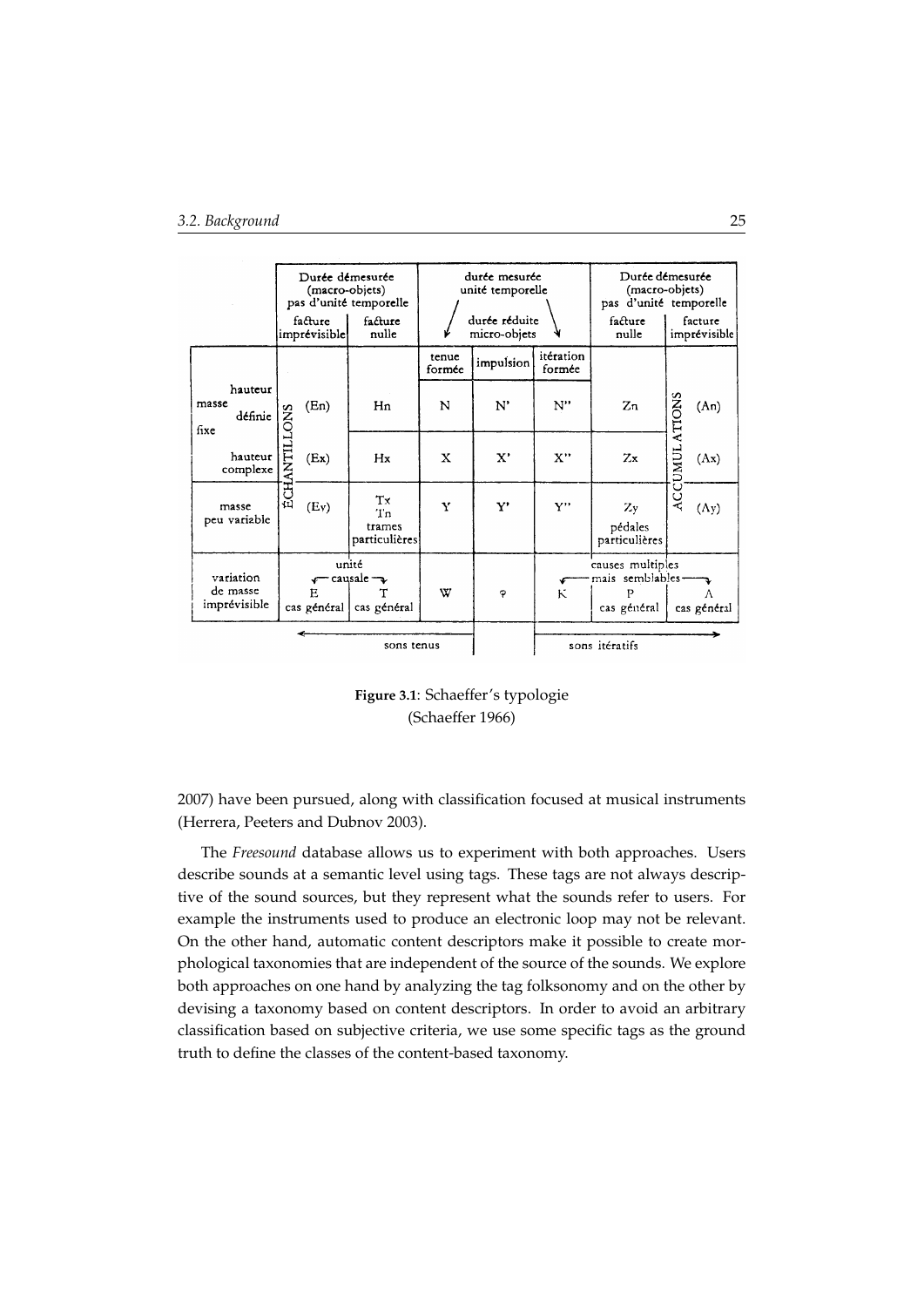## <span id="page-35-0"></span>**3.3 Database and tools**

Four our experiments towards a coarse classification of the sounds in *Freesound*, we depart from a copy of the database containing 44790 sounds and 13108 tags. We use an in-house implementation of some common low level descriptors of pitch, timbre, loudness and rhythm, together with a decision tree classifier.

### <span id="page-35-1"></span>**3.3.1 Descriptors**

As summarized in [2.1.3,](#page-20-1) in the context of music creation we can classify sound descriptors in four groups: Pitch, Timbre, Loudness and Rhythm. In general, we use characteristic values (mean, variance, minimum and maximum) of descriptors for each segment.

- **Pitch**. In order to represent pitch, we use both the pitch estimate and the confidence values from the YinFFT (Brossier 2006), as well as HPCP histograms (Gómez 2006)
- **Timbre**. Timbre features include a vector of several spectral shape measures (centroid, crest, decrease, flux, kurtosis) (Peeters 2005, Tzanetakis and Cook 1999), as well as MFCC coefficients (Rabiner and Juang 1993) and bark features (Herrera, Dehamel and Gouyon 2003)
- **Loudness**. The amplitude envelope is described using log-attack time, temporal centroid, decrease and kurtosis (Peeters 2005, Schwarz 2004) as well as the number of detected onsets(Brossier 2006),
- **Rhythm**. Rhythm is described using the relative inter-onset interval histogram, along with position and value of the three largest peaks estimated from it and the rate of onsets per second (Gouyon 2005).

### <span id="page-35-2"></span>**3.3.2 Decision trees**

Decision tree learning (Mitchell 1997) is a very popular family of data mining algorithms, which are able to extract a predictive model, in the form of a decision tree, from a series of observations. The advantage of decision trees, especially of small ones, is that they are intelligible and allow an understanding of which features in the data lead to its assignment to a given class. In our case, we are dealing with organizing a very heterogeneous database in a way that is useful for music creativity.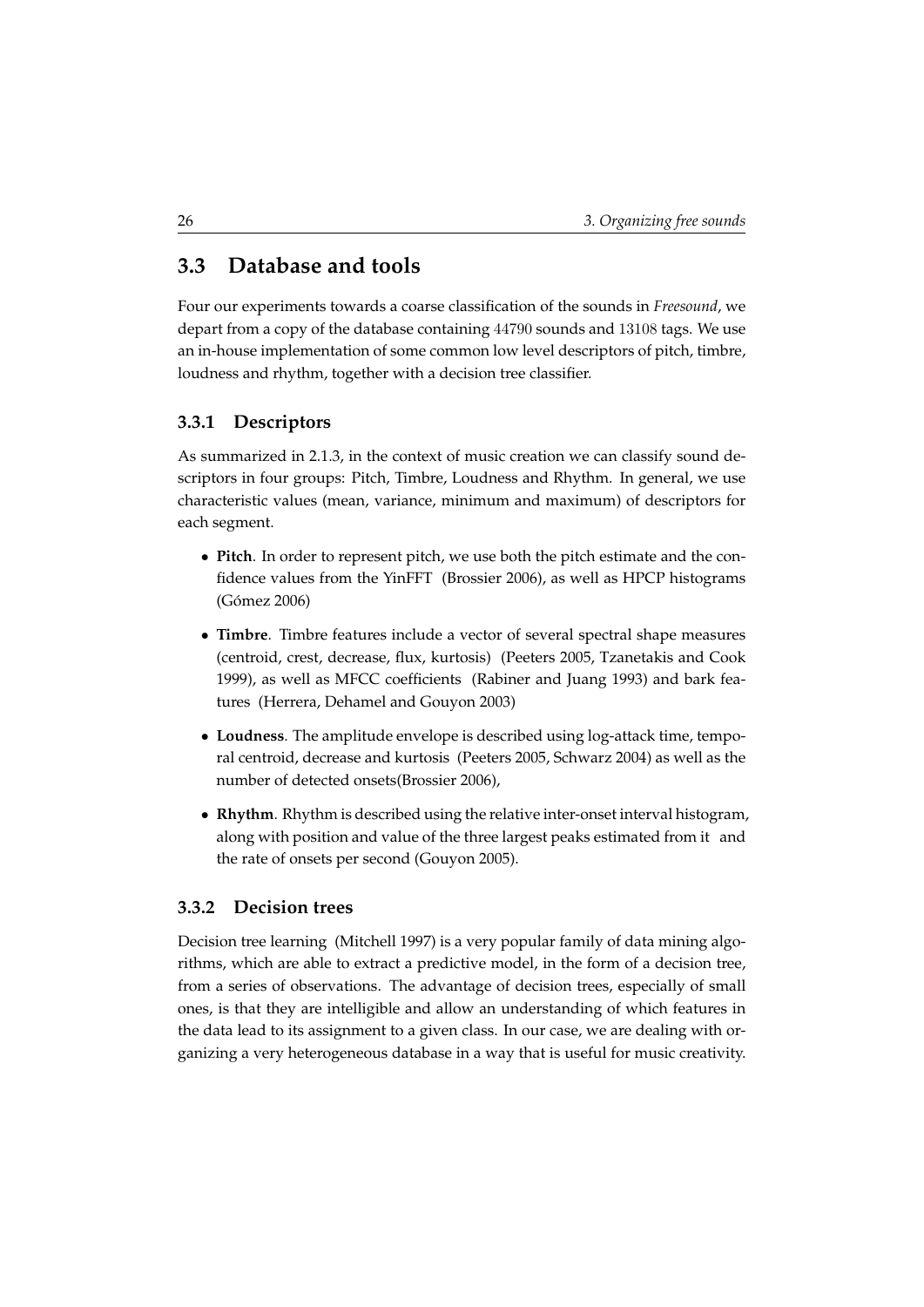Thus, we don't depart from a predefined, clear cut classification scheme, we are in the middle between the free tagging activity of users and the concepts implied in content descriptors. Therefore we are interested in keeping intelligible models that can be iterated and refined in a dialogue between both. In our experiments, we use the  $C4.5$  decision tree algorithm available in Weka  $^1\,$  $^1\,$  $^1\,$  (Witten and Frank 2000).

## **3.4 Conceptual taxonomy**

Tag folksonomies have become an interesting problem in recent years. On one hand, they provide valuable information about the communities that use them and the objects that they tag; on the other, they are noisy and unstructured, which makes it difficult to obtain a general view. Since folksonomies seem to operate on a certain level of agreement among users, in some cases the assumption of a latent taxonomy can be made. In (Heymann and Garcia-Molina 2006) a simple algorithm is presented that allows to extract a hierarchical taxonomy from folksonomies. This algorithm requires a similarity function to be defined between tags, such as cosine similarity in the vector model (Baeza-Yates and Ribeiro-Neto 1999). We applied this algorithm to the *Freesound* in order to obtain a conceptual map of the database. The process may be summarized in the following steps.

- The folksonomy can then be represented in a matrix F where  $f_{i,j} = 1$  if document *i* is annotated with tag *j* and 0 otherwise. Rows in this matrix are sound files, and columns are tags.
- Given two tags,  $t_1, t_2$  we define their similarity using the cosine of their vectors:  $sim(t_1, t_2) = \frac{t_1^T \cdot t_2^T}{|t_1^T| \times |t_2^T|}$ . This can be implemented by defining a matrix M that has the inverses of modules of each tag at the diagonal,  $m_{i,i} = \frac{1}{|t_i|}$ . Then the distance matrix D can be computed as  $D = ((F^T \times F) \times M) \times M^T$
- We obtain a centrality score for each tag using the principal eigenvector of  $D$
- The taxonomy extraction algorithm (Heymann and Garcia-Molina 2006) can then be applied in the order of centrality: we iterate over tags starting from the most central one and adding them to the most similar tag already in the hierarchy if the similarity is above the threshold, or to the root if no suitable tag exists in the taxonomy.

<span id="page-36-0"></span><sup>1</sup>http://www.cs.waikato.ac.nz/ ml/weka/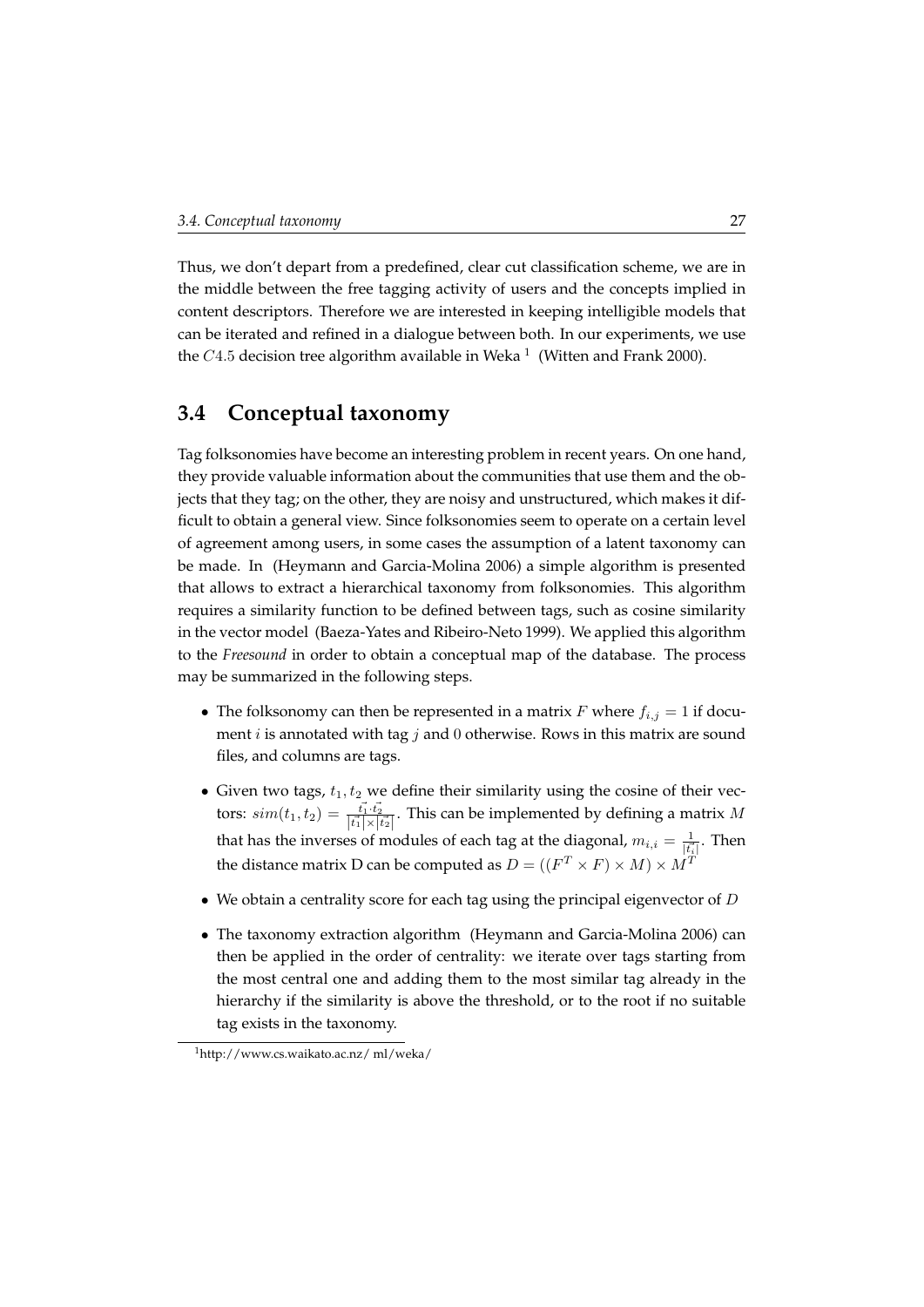The threshold parameter determines the number of concepts that will appear on top of the taxonomy. A small threshold allows tags to be added below tags that are less similar instead of to the top level. A higher threshold will increase the number of tags in the top level. We used a value of 0.15 to obtain a suitable set of top level concepts that are representative of the sounds in the database. In addition, we require tags with a frequency greater than 2000 in order to go to the top of the hierarchy. This allows us to obtain a general overview of the content in the *Freesound* website:

- *Field Recording* describes the use of the site to document the acoustic environment. Tags under this category usually indicate real world concepts, and do not hint towards potential uses of the recordings. These potential uses include video or multimedia productions where real world concepts must be represented, or music based on soundscapes.
- *Electronic* includes sounds of synths, loops and effects, but also acoustic sounds, along with sounds of electronic devices. Most music related sounds are connected, in one way or another, to the *electronic* tag, which is the most central. Thus, one possible interpretation is that this category is focused on the *electronic* word more in the sense that musical sounds in the database are intended to create electronic music.
- *Noise* includes all kinds of sounds that users find interesting because they are weird, like glitches or sounds of machines. this category may include field recordings, but in general it seems also more oriented towards electronic music and sound design.
- *Voice* is the category for recordings of speeches, words, phonemes. In this category we find often sounds that are uploaded per request containing specific words in different languages, along with more casual recordings. Thus, this category is similar to *field-recording* in that sounds can be useful for media productions that require specific utterances.

An additional step required to use this taxonomy to analyze the database is to define a set of general concepts and assign the samples to them. One problem here is that since samples have several tags, there is no apparent reason to assign a sound uniquely to one class, although this may be needed for some applications. In order to classify all sounds according to the top level classes, we just locate their most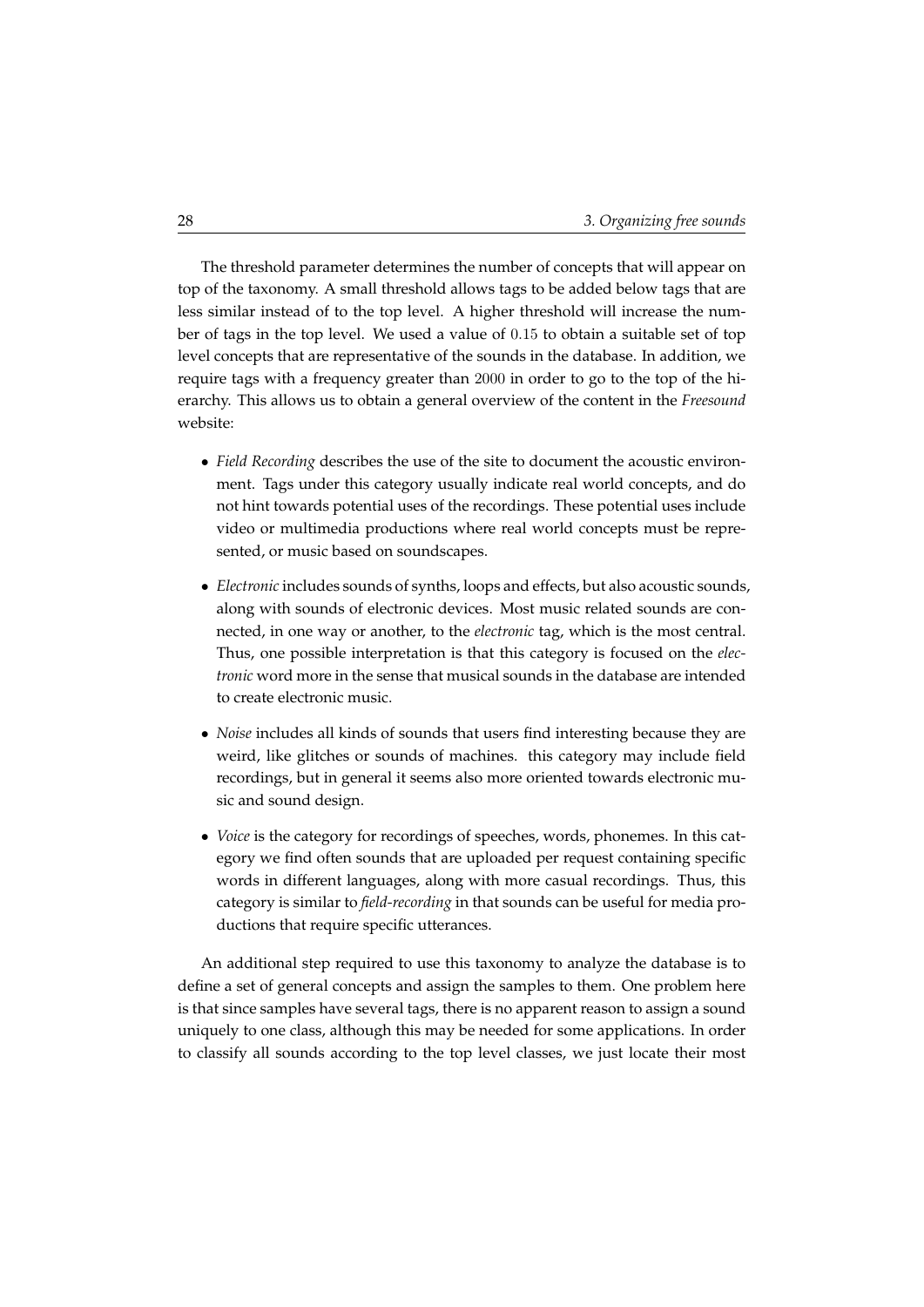

**Figure 3.2**: Top level concepts



**Figure 3.3**: Concept taxonomy detail

general tag in the taxonomy. In case of ties, we keep going down and examine less general tags to break the ties. A general problem of this way of classifying sounds is that some sounds are annotated only with tags that are never connected to other tags (i.e. they never appear together with other tags). These rest unassigned. Table [3.1](#page-39-0) shows the number of assigned sounds to each category along with concepts at the second level of the taxonomy. About half of the database falls under the *electronic* category. This shows that despite the (perhaps surprising) growth of the field recording culture in the site, electronic music creation is a prominent application of the database.

Initial experiments with classification based on low level descriptors shown that the top categories obtained with this system are not very consistent with respect to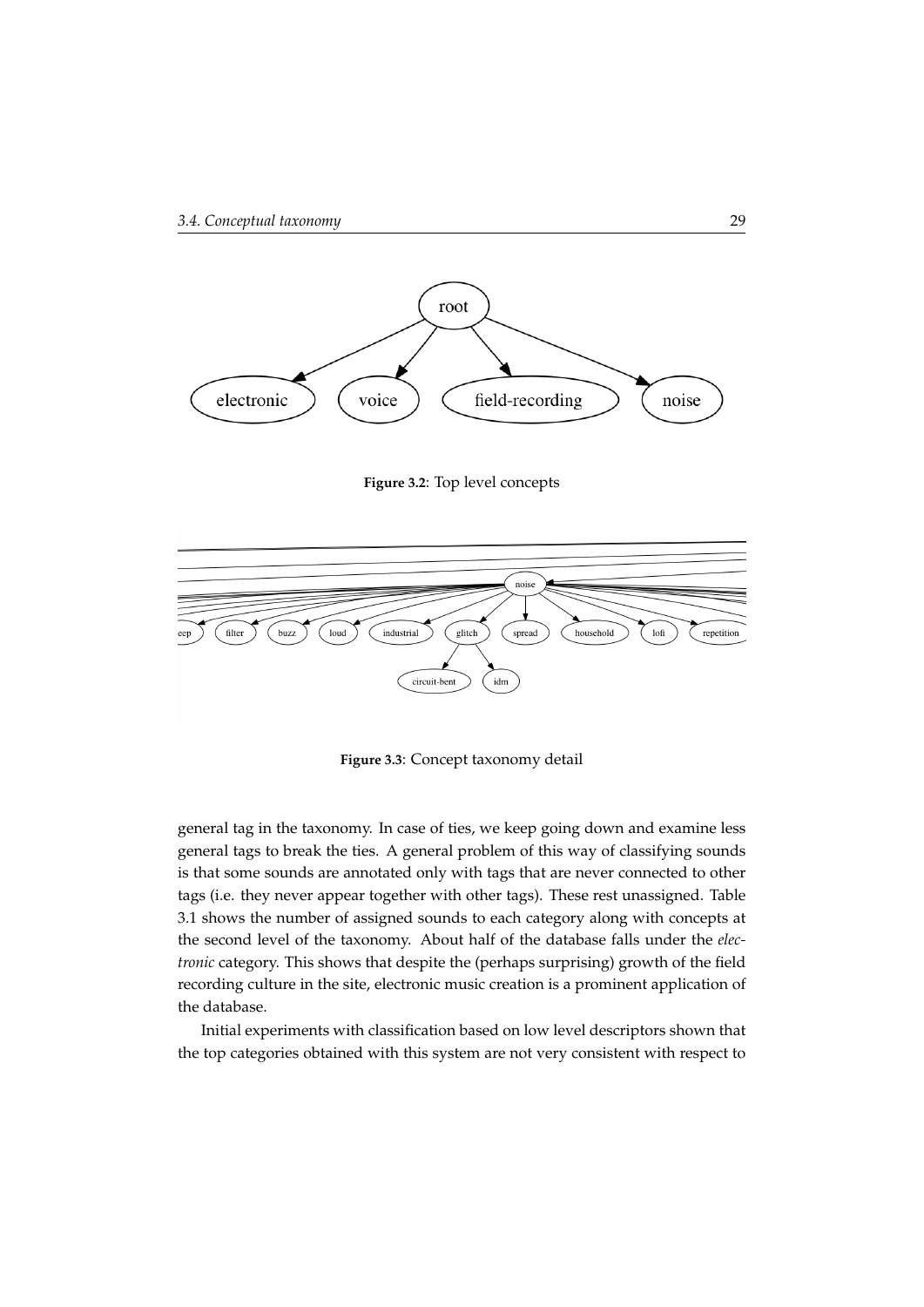30 *3. Organizing free sounds*

| concept         | Instances | subconcepts                                                                                |  |  |  |
|-----------------|-----------|--------------------------------------------------------------------------------------------|--|--|--|
| electronic      | 23926     | scanner whine harmonic radio soundeffect generative fear analog police mallet              |  |  |  |
|                 |           | whoosh hardpcm synth destroy electro war rhythmic tones power gadget                       |  |  |  |
|                 |           | stutter game stab fm cable alarm oscillator waldorf processed circuit loop                 |  |  |  |
| noise           | 9476      | layer industrial feedback burst rattle scratch lo-fi pop glitch frequency                  |  |  |  |
|                 |           | static bend meditation repetition micro electricity screaming mic spread pen               |  |  |  |
|                 |           | wood sound-design digital white household electric bleep crack effect experiment           |  |  |  |
|                 |           | lofi sine data white-noise noisy raw signal metal hum filter record                        |  |  |  |
|                 |           | paper buzz reverb loud silence                                                             |  |  |  |
| field-recording | 7077      | summer walking outdoor office insects sound-fx london earth birds announcement             |  |  |  |
|                 |           | tweet environment south-spain whistle traffic background bat morning sonar spring          |  |  |  |
|                 |           | village ambiance thunder-storm street sea dawn canada thunder diesel children              |  |  |  |
|                 |           | bird explosion nature water frequency-sweep temple wildlife purist foot-steps conversation |  |  |  |
|                 |           | footsteps road cracking ultrasound church turkey city jet engine rainfall                  |  |  |  |
|                 |           | fire crackle park train tapping town christmas streetnoise car inside                      |  |  |  |
|                 |           | tree morocco aeroplane robin binaural india voices brake ship airplane                     |  |  |  |
|                 |           | winter machine night-time forest animal birdsong high-pitch rain insect moving             |  |  |  |
|                 |           | marshes building stereo natural dog block wind                                             |  |  |  |
| voice           | 3611      | human echo cell-phone female singing talking funny ringtone speech freesound woman         |  |  |  |
|                 |           | mouth baby word morph request robot vocal recording laughing english male                  |  |  |  |

<span id="page-39-0"></span>**Table 3.1**: Subterms and instance assignment of top level concepts

low level descriptors. However, they offer a good characterization of the database from a semantic point of view. While the obvious application of concept taxonomies is the navigation of the site, in this thesis we will use this set of classes in order to analyze the use of samples in collective music making in the sense explained in [1.4.](#page-15-0)

As an initial step towards the use of low level descriptors, we devise another taxonomy specific to music creation in a sense that is present both in descriptors and in the database, using specific tags as the ground truth for the decision tree.

### **3.5 Music oriented taxonomy**

While a taxonomy based in classic western music concepts may impose a certain stylistic bias to the system, these concepts involve already a significant part of the database, following the tradition of sample libraries that offer instrument notes and rhythmic loops. Thus, it makes sense to use available description technologies to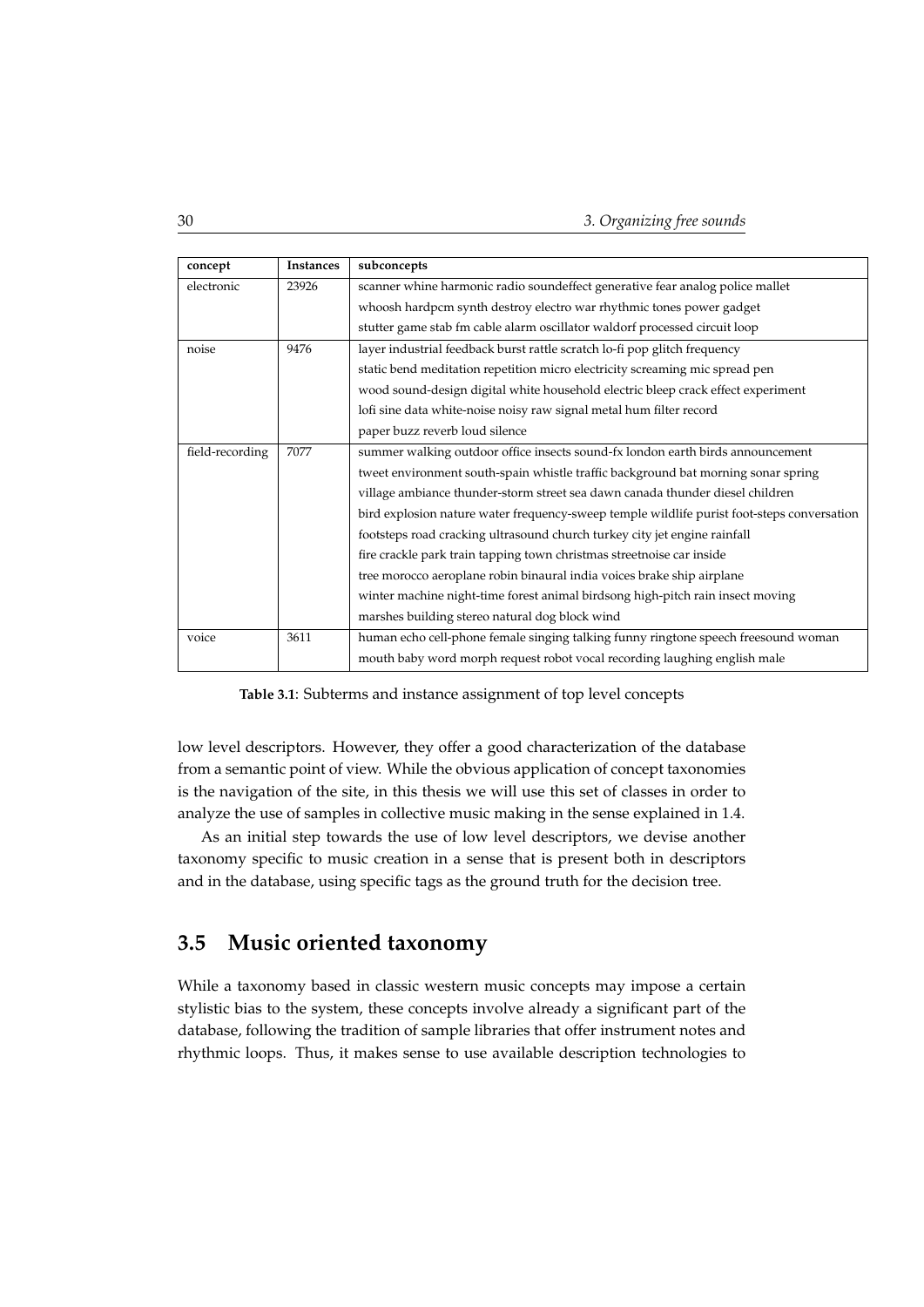

**Figure 3.4**: Music oriented taxonomy

index files that do have tempos and pitches. One point of departure is offered by the definition of sound object as an *energetical event* in the *Traité des objets musicaux* (Schaeffer 1966). One agreement with traditional music concepts represented in content descriptors may be based on the identification of an event and an onset. Thus, we may use an onset detector to distinguish among *simple* and *composite* sound objects. For simple sound objects we can provide a distinction between pitched and unpitched objects, and for composite objects one between rhythmic and arrhythmic fragments.

This simple distinctions represent an initial step towards mapping existing content descriptors to a real world database. Further steps and refinements may proceed iteratively so that the actual categorization can be driven by users themselves. In this sense, we rely on tags assigned by users to define the partitions. Tags are used as annotated ground truth data to drive a decision tree classifier. We expect that this way of proceeding should be easy to extend to any tags that provide some consistency with descriptors.

We trained the decision tree classifier with pairs of tags representing the concepts we wanted to split. For the pitched / unpitched distinction, we used the *noise* versus *note*. For the rhythmic / arhythmic distinction, *drumloop* against *rain* provided good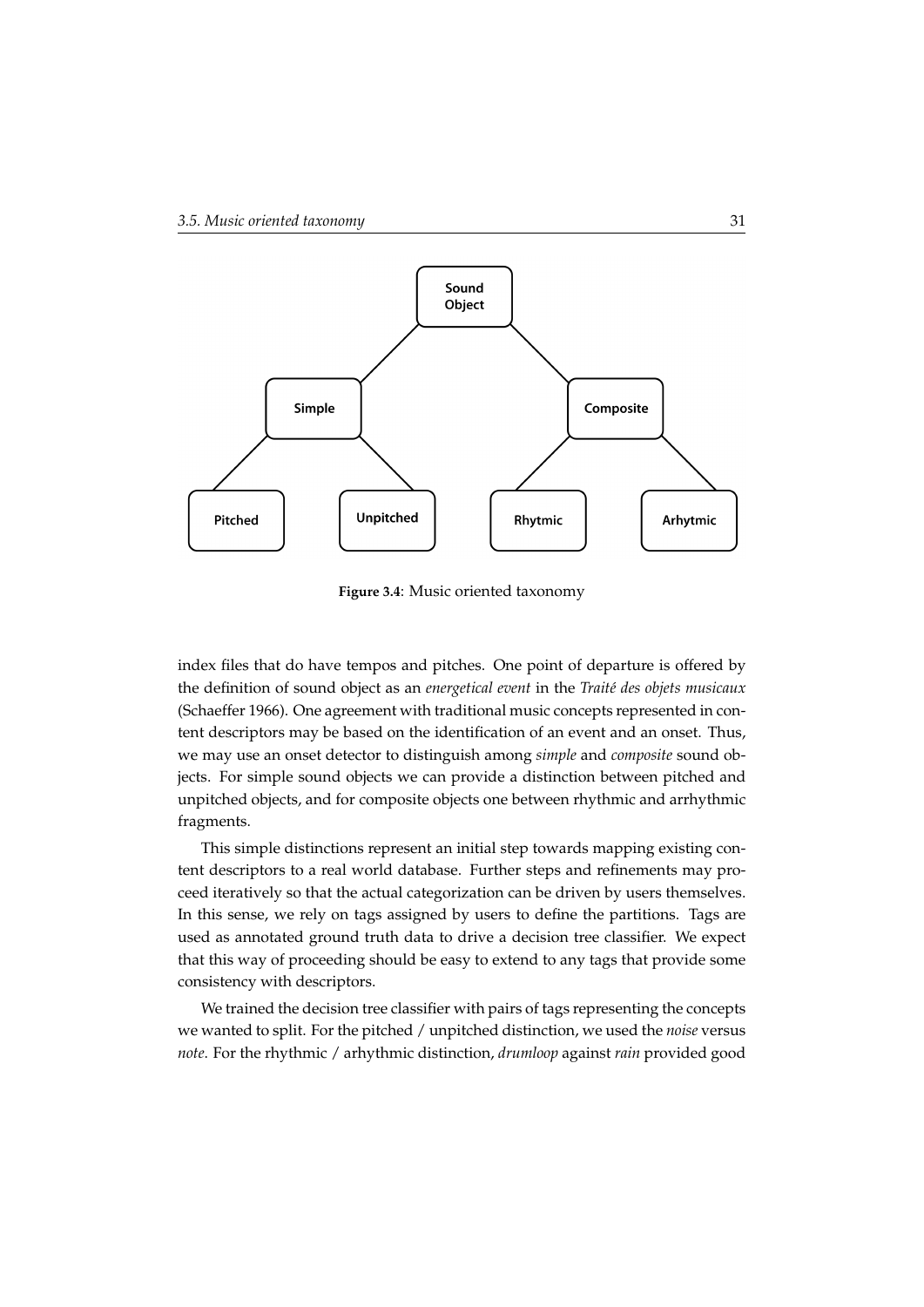results (rain drops may be considered a classic example of random). Parameters were set in order to obtain simple trees that provide some understanding of the relationships between descriptors and tags.

The resulting tree for the note versus noise model is summarized in listing [1.](#page-42-0) Here, the algorithm found a threshold in the spectral flux descriptor to discriminate between notes and noises. Spectral flux (Tzanetakis and Cook 1999) is a measure of the speed at which the spectrum changes. This doesn't seem to say much about pitch directly, but it seems to make sense to discriminate sounds that have a certain stability in the spectrum. Finding suitable tags to represent this distinction turned to be more problematic than expected. Thus, the number of note examples is low, and the recall measure shows some room for improvement in cross-validation results.

Summarized results for the drumloop vs. rain tree can be seen in listing listing [2.](#page-43-0) The tree is also rather simple. Here, the emphasis was put on rhythmic features, including the two greatest peaks in the inter-onset interval histogram. The second peak of the inter-onset interval histogram was chosen along with the onset rate. Thus, the second peak seems to be a stronger indicator of rhythm than the first one, suggesting that non-rhythmic sounds may have a high value for one peak by chance. In addition to a higher second peak, the model selected a threshold for the number of onsets per second for rhythms. This may be biased towards the kind of rhythms represented by drum loops and will probably rule out very slow rhythms. However it makes sense to put a minimum speed for determining rhythm. Application of this model to the rest of the database provided interesting results as a way to detect rhythm in sounds of different sources.

| Class               | Instances |
|---------------------|-----------|
| Simple Pitched      | 1001      |
| Simple Unpitched    | 8390      |
| Composite rhythmic  | 13950     |
| Composite arhythmic | 21449     |

**Table 3.2**: Number of sounds per morphological class

## **3.6 Similarity**

The music oriented taxonomy defined in the previous section allows us to tell apart sounds for which it makes sense to compute rhythm features from those where it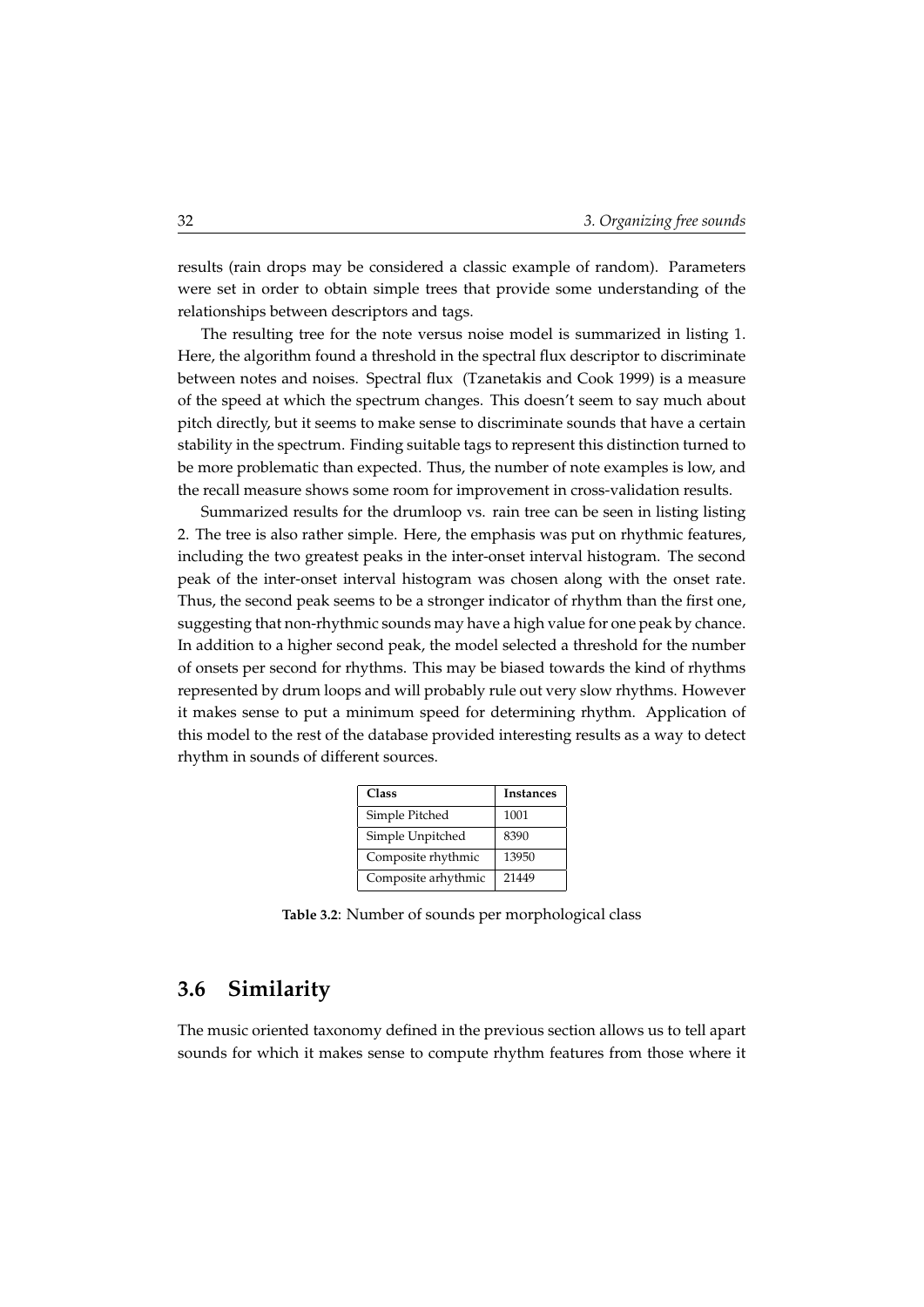<span id="page-42-0"></span>**Listing 1** Model and cross-validation results for simple object noise/note

```
J48 pruned tree
------------------
spectral_flux <= 0.022925: note (97.0/6.0)
spectral_flux > 0.022925: noise (601.0/26.0)
Number of Leaves : 2
Size of the tree : 3
=== Detailed Accuracy By Class ===
TP Rate FP Rate Precision Recall F-Measure Class
 0.99 0.265 0.949 0.99 0.969 noise
 0.735 0.01 0.935 0.735 0.823 note
=== Confusion Matrix ===
  a b <-- classified as
575 6 | a = noise31 86 | b = note
```
doesn't. Regarding pitch, since we have made the distinction regarding the spectral flux, we assume that sounds with a varying pitch may be classified as *unpitched*. This is not bad regarding musical uses of both classes (e.g. sounds with a stable pitch are typical in traditional use of samplers to imitate musical instruments, while short sounds with a varying pitch or no pitch at all are both common in rhythm composition) but in order to preserve perceived similarity we don't remove pitch features. We do remove pitch for composite objects and rely on hpcp histograms. Introduc-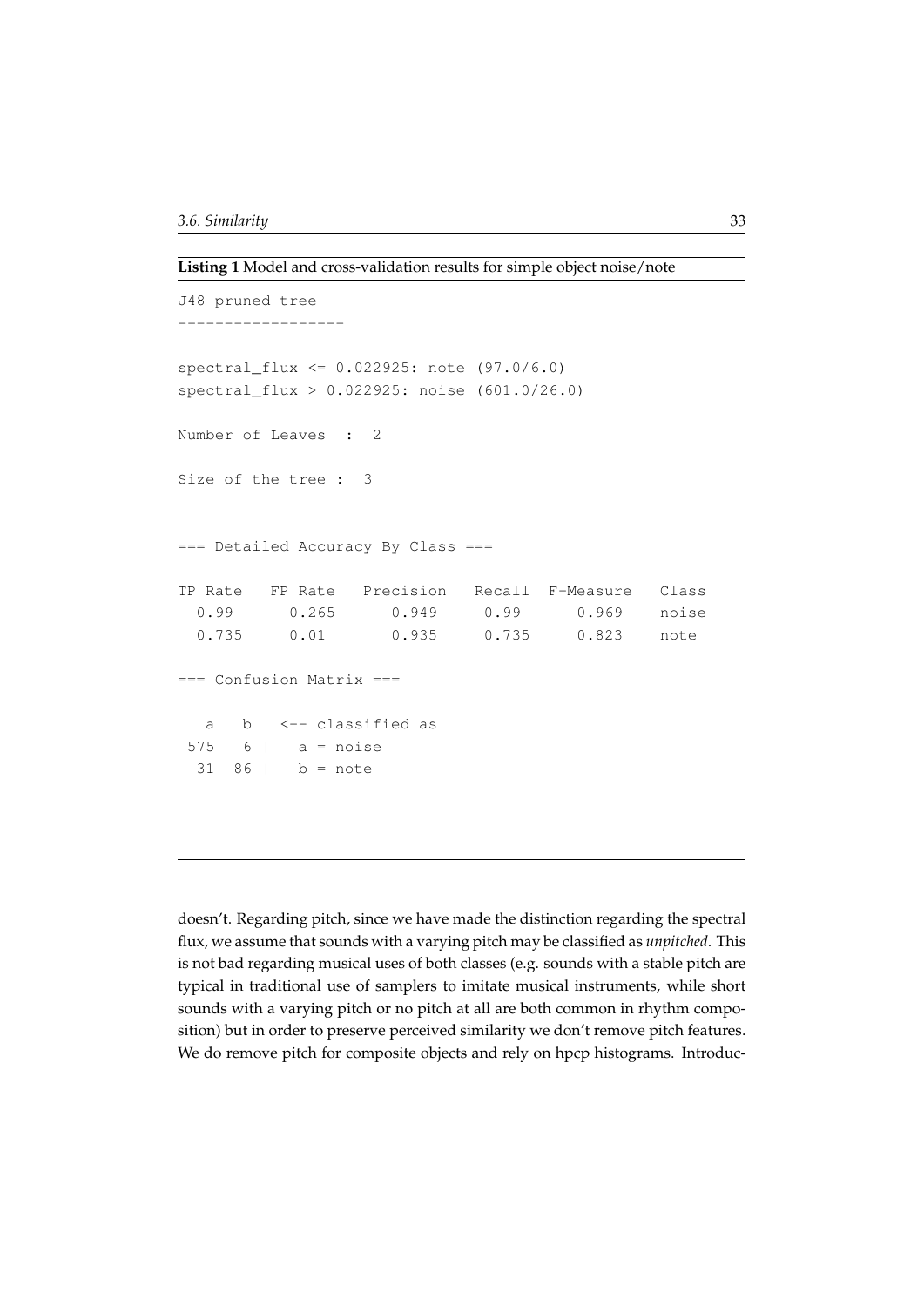```
Listing 2 Model and cross-validation results for drumloop/rain
```

```
JJ48 pruned tree
------------------
peak2_val <= 0.055556: rain (398.0/17.0)
peak2_val > 0.055556
| rhythm_onset_rate <= 1.395535: rain (32.0/6.0)
   rhythm_onset_rate > 1.395535: drumloop (571.0/14.0)Number of Leaves : 3
Size of the tree : 5
=== Detailed Accuracy By Class ===
TP Rate FP Rate Precision Recall F-Measure Class
 0.947  0.043  0.968  0.947  0.957  drumloop
 0.957 0.053 0.929 0.957 0.943 rain
=== Confusion Matrix ===
  a b <-- classified as
 549 31 | a = drumloop
 18 403 | b = rain
```
ing partitions in the database helps reducing the cost of computing distances. Since we are interested in distances that are meaningful in a musical context, this allows us to use relatively large feature sets that are focused to the musical properties of sound objects. In order to obtain similarities, we normalize features locally inside the class and compute the euclidean distance, i.e:  $D_E = \sqrt{\sum_{i=1}^N {(x_i-y_i)^2}}$  gives the distance between sound x and sound y described by  $N$  features. Given this distance, we compute a table of the 10 nearest neighbors of each sound in its class in order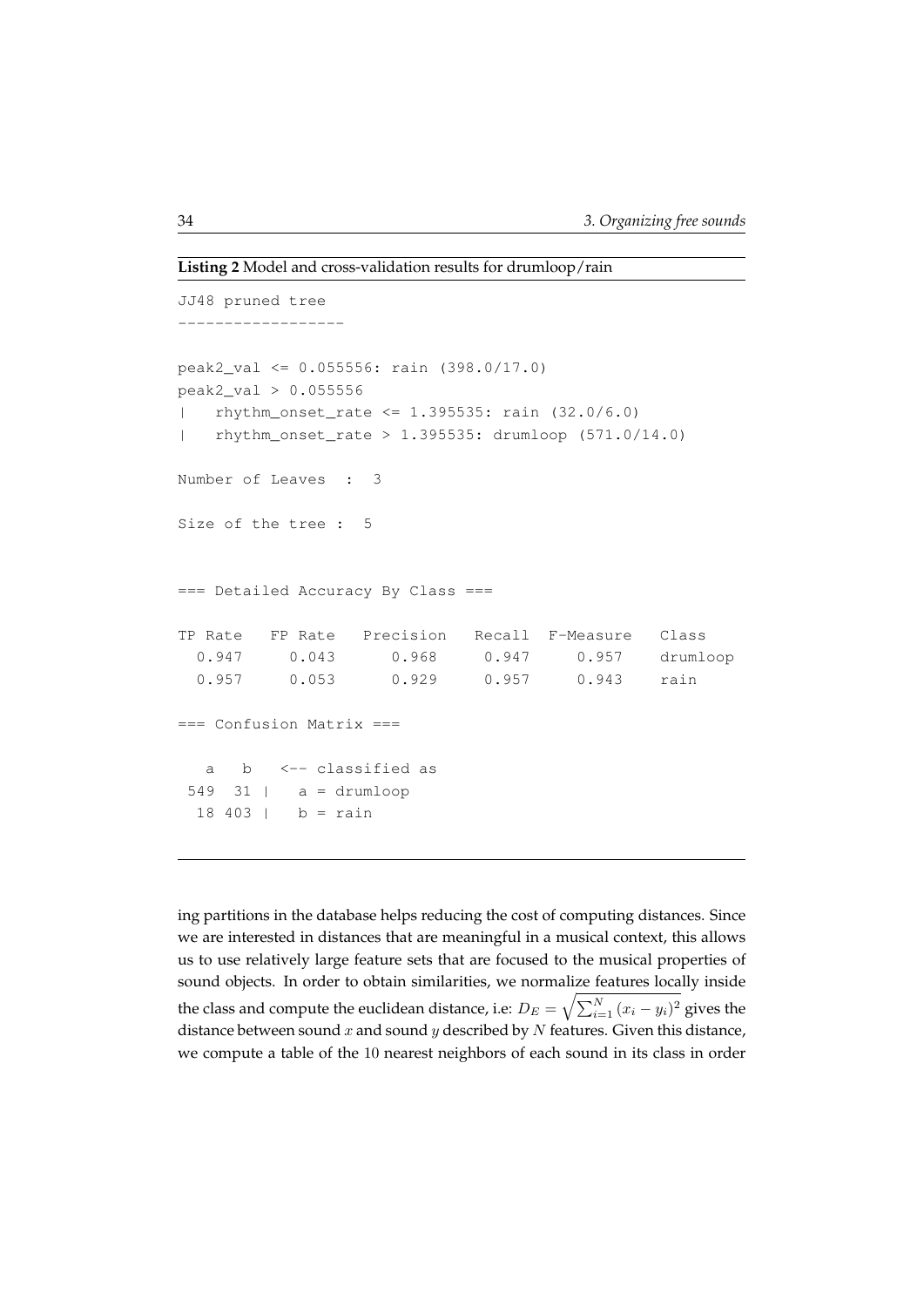to substitute sounds in genetic mutation. The table is computed using a python wrapper <sup>[2](#page-44-0)</sup> to the ANN library <sup>[3](#page-44-1)</sup>

| Simple pitched      | pitch          |  |
|---------------------|----------------|--|
|                     | envelope       |  |
|                     | hpcp           |  |
|                     | mfcc           |  |
|                     | barkbands      |  |
|                     | spectral shape |  |
| Simple unpitched    | pitch          |  |
|                     | envelope       |  |
|                     | hpcp           |  |
|                     | mfcc           |  |
|                     | barkbands      |  |
|                     | spectral shape |  |
| Composite rhythmic  | envelope       |  |
|                     | mfcc           |  |
|                     | barkbands      |  |
|                     | hpcp           |  |
|                     | ioi            |  |
|                     | ioi peaks      |  |
|                     | spectral shape |  |
| Composite arrhytmic | envelope       |  |
|                     | mfcc           |  |
|                     | barkbands      |  |
|                     | hpcp           |  |
|                     | spectral shape |  |

**Table 3.3**: Selection of features for class local distances

<span id="page-44-1"></span><span id="page-44-0"></span><sup>2</sup>http://scipy.org/scipy/scikits/wiki/AnnWrapper <sup>3</sup>http://www.cs.umd.edu/ mount/ANN/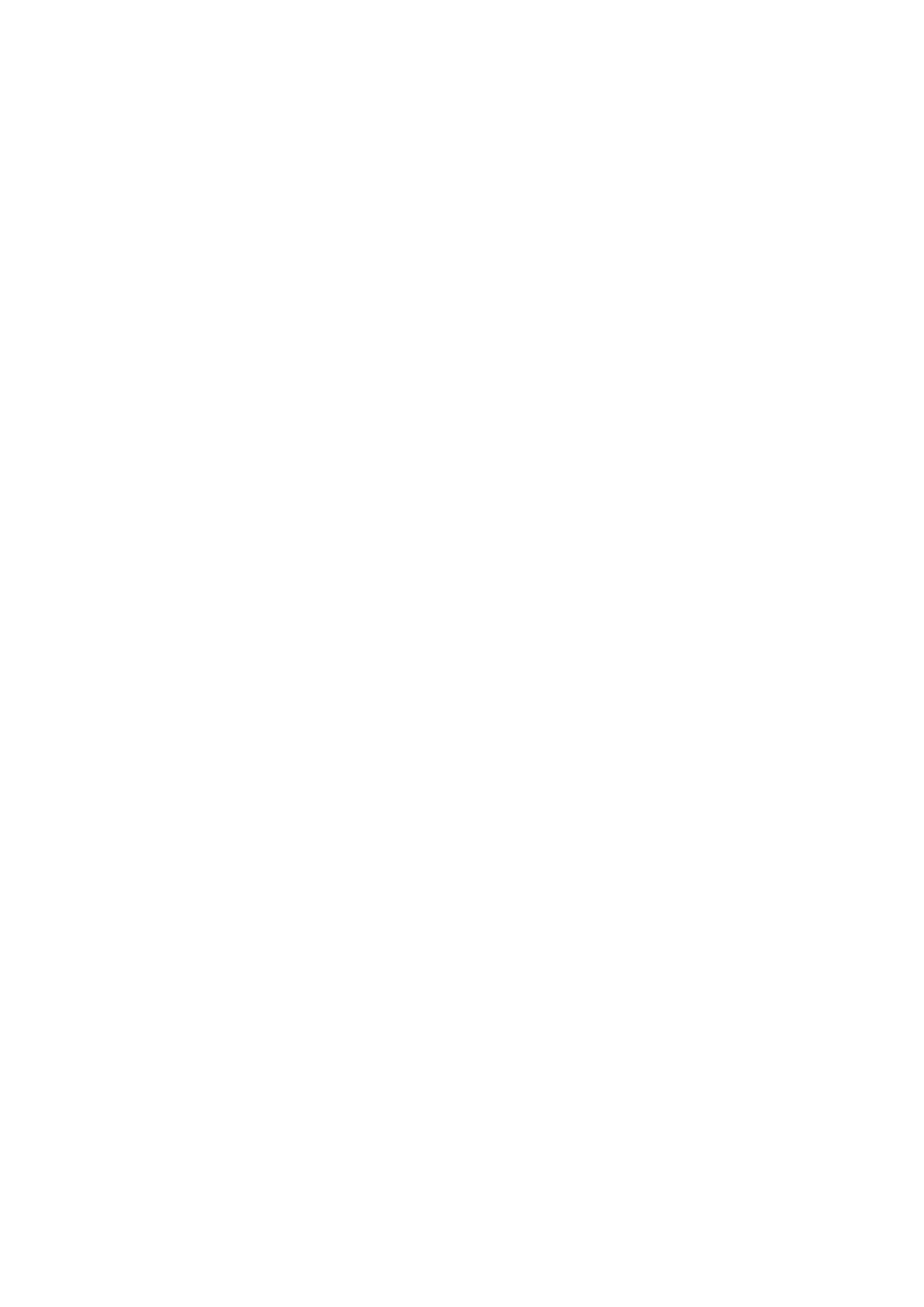#### <span id="page-46-0"></span>**Chapter 4**

## **Patching samples**

## **4.1 Motivation**

The potential of the web as a platform for collaborative music creation was investigated in various projects reviewed in 2.2. In general, interaction on the vestigated in various projects reviewed in [2.2.](#page-24-0) In general, interaction on the web is asynchronous, both because of the latency imposed by the medium, and because of the different usage patterns and time zones of the users. Moreover, the web poses the challenge of engaging casual, anonymous users whose background is not known. Many of those projects had to use some way of organizing data to express a musical composition. Ideally, such compositions should be accessible to users with different levels of expertise, and be adapted to the usage pattern of the web: they should allow to quickly share ideas and receive feedback; because the limited interaction possibilities available on browser based technologies, they should be easy to create. In other words, the point is not replicating the available tools, but to exploit the potential for collaboration and interaction with other users.

A good definition of the problem was provided by the *Musical Prototyping* (Miletto et al. 2005) concept, in the sense that in the context of joint work, the musical creation should not be deemed as a finished piece of work, but rather as something built progressively. Hence, the metaphor of software prototyping. One problem with the approach proposed in this paper, however is the utilization of traditional form based interfaces that are used for business. In this sense, the implementation of the software prototyping analogy puts the user in a situation of considering music creation at the same level of a paid job: a boring task that needs to be done efficiently and in the less time possible. This is clearly not the way in which most casual internet users approach music creation. While some may be music professionals, in most cases music is an activity developed without a clear connection with an economic gain, and is not carried by accomplishing a set of predefined tasks that deterministically lead to a goal.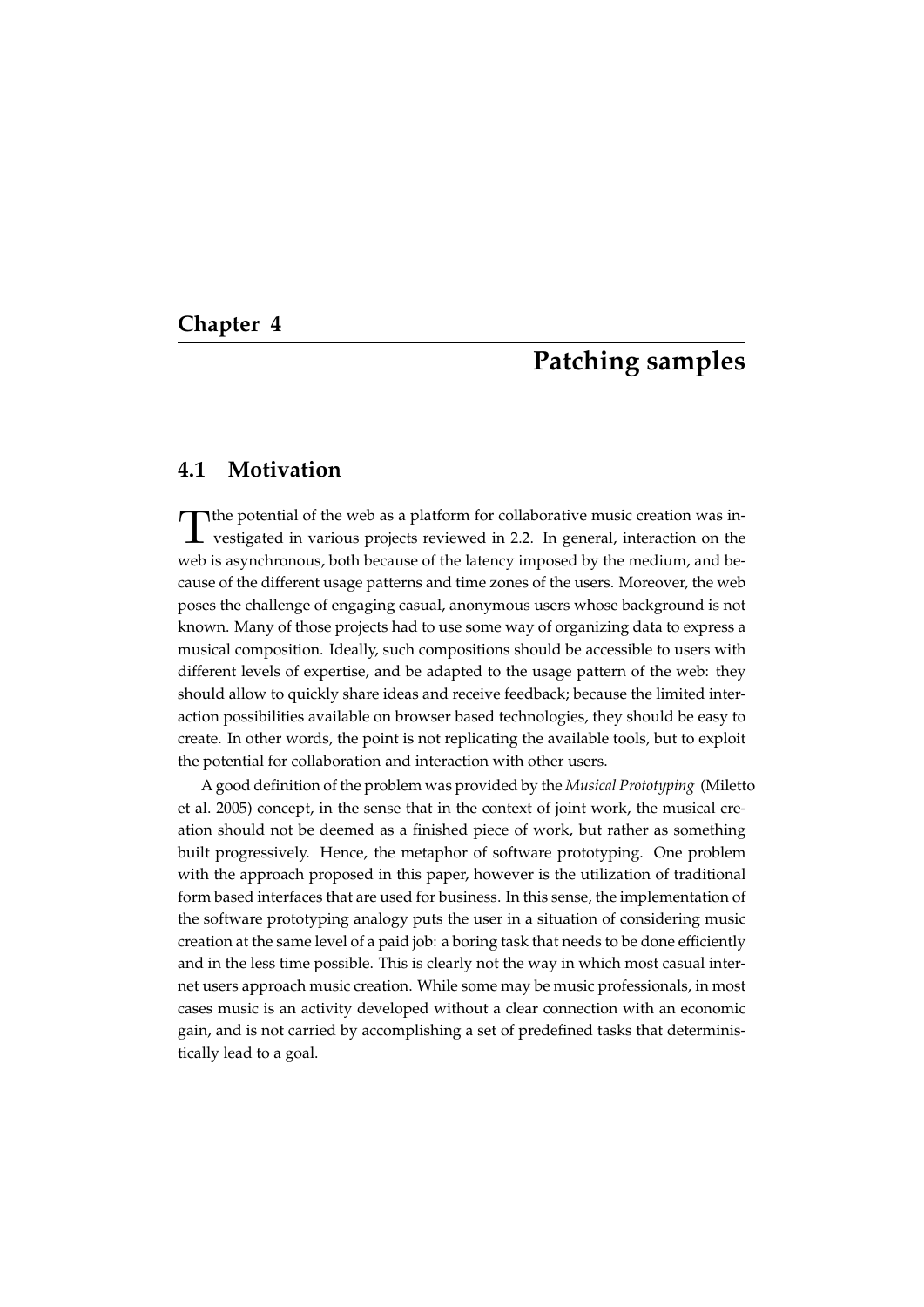One interesting explanation regarding the distinction between working and playing, and its relation to the arts was provided by the work of Hans-Georg Gadamer. In *The Relevance of the Beautiful* (Gadamer 1977), Gadamer stressed the difference between two different experiences of time. *Work time* is related to the traditional spatial conception of time. Under the point of view of work, time is like a line that can be divided, an empty container to be filled with events. In contrast, *play time* does not exist with independence of events. When playing, time is conceived as a property of the activity itself.

Most software audio sequencers are based on time lines that allow the visualization of the whole work, with independence of the moment that is being played. This interface has become the *de facto* standard for music production, especially for all the phases in the process that can be easily considered *work*, and carried out by a single person in control. For obvious reasons, audio sequencers of this kind have not found great acceptance in live performance situations, or for collective creation. Some programs, such as Ableton Live  $^1$  $^1$ , became very popular by allowing a more real-time approach to audio sequencing. The simple excel-style interface offered by Live still inherits the limitation of the mixing desk metaphor. Sounds are no longer necessarily forced into a time grid, but they are still forced into channels. With computers, especially with nowadays computers capable of playing hundreds of tracks, the mixing desk metaphor is a limitation that is not needed when dealing with sound samples.

We propose the concept of a sample patch as a way to sequence sound objects that is not based on a time grid neither on a mixing desk, but makes it possible to quickly create short musical compositions on top of a large database of sounds. Patching interfaces have been very common in computer music since the beginning. The Music V paradigm allowed to define music programs as signal flow graphs. With the popularization of Max many musicians without a background in computer programming were able to create such programs by using graphical patchers. The patching interface has since become widespread and implemented in a wide variety of programs. Incidentally, graphical patchers were also popular during some time as code generators in some software development environments, so an analogy with software prototyping is mantained. Because of many usability problems associated with visual patching as a way to program, text based interfaces for music have become increasingly popular, especially as computer users become less scared at text based programming, and live coding has emerged as a way to use such interfaces

<span id="page-47-0"></span><sup>1</sup>http://www.ableton.com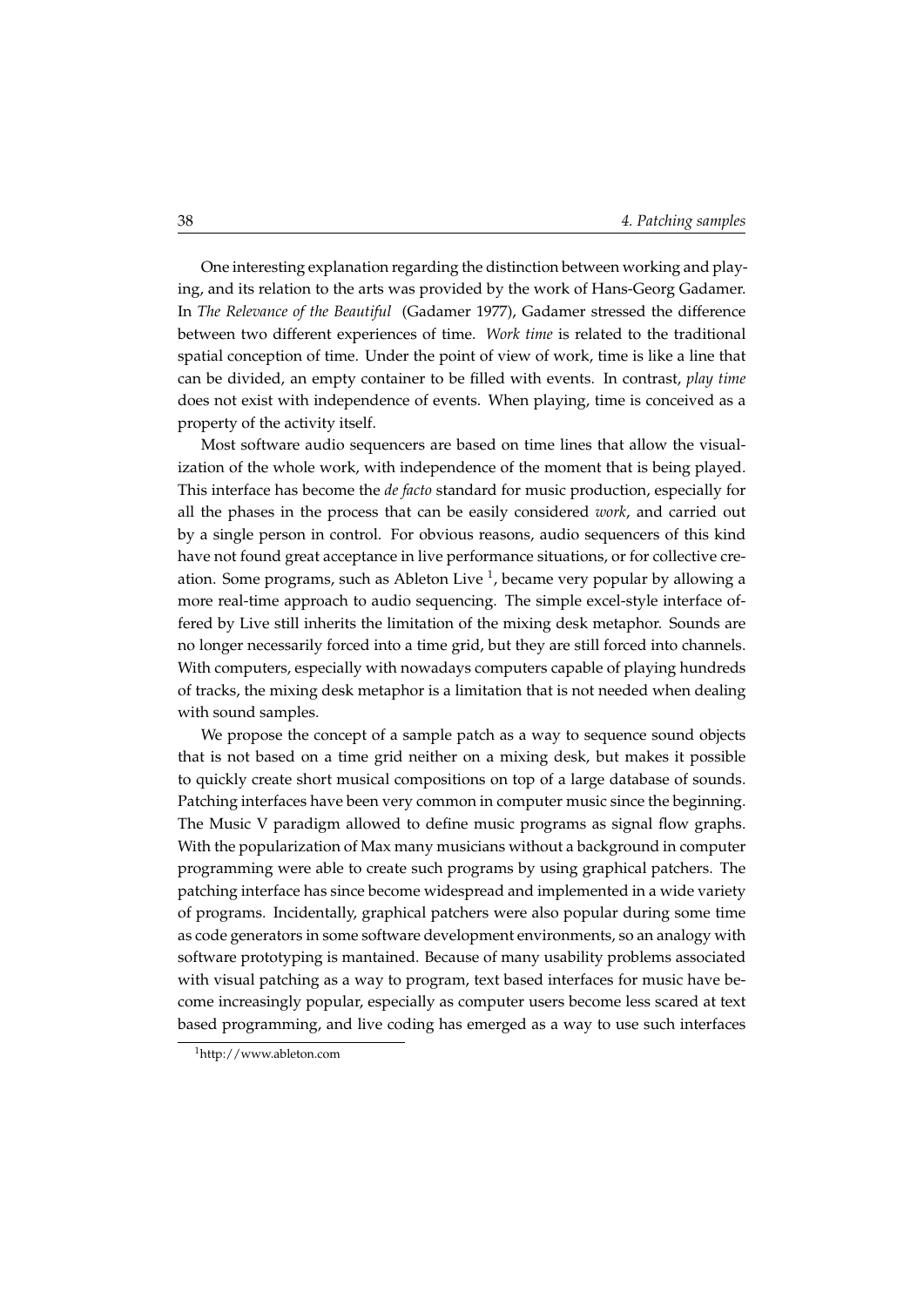in live performances. In a somehow opposite direction, visual patching has been brought to the tradition of musical instruments. The Reactable (Jorda et al. 2007) ` implemented *dynamic patching* (Kaltenbrunner et al. 2004) with a tangible interface. The massive success of the Reactable outside of the world of research has showed the general acceptance of the patching interface as a way to allow the end user to access infinite recombination possibilities.

## **4.2 Related work**

Besides modeling networks of signal flow, graphs have been used in computer music mainly to model networks of transition probabilities. Less common is the usage of graphs as deterministic sequencers, and even less as sound object sequencers. The first iteration of the sample patcher was developed by the author in collaboration with Anna Xambó as a project for the real-time interaction course taught by Sergi Jordà and Günter Geiger at UPF. Initially, we weren't aware of any graph based sample sequencer. However, with the generalization of the use sound files as building blocks for music composition and the popularization of patching interfaces, the combination of both has become a somehow obvious step to create sample sequencers that escape the mixing desk metaphor

Graph theory (Freeman 2008) explores the possibilities of graphs to allow the audience of a concert to define the actual score of a musical piece by voting their favorite path through a web site. While the aim of the project is to generate a score for a classical music concert, the interface is based on samples to allow users to have an idea of how the result will sound like. Thus, samples are limited to the instrumentation defined for the pieces, and user activity is reduced to selecting among a range of previously defined paths.

Mash!  $<sup>2</sup>$  $<sup>2</sup>$  $<sup>2</sup>$  is an online java applet aimed to allow users to make collaborative</sup> mash-ups by cutting loops from music songs and remixing them using a graphlike interface. Although the implementation is still in a very rough alpha state, the interface allows to load some loops and make connections. Sequencing is based on a pre-established tempo, and thus the collection of available loops seems to be limited by their accordance to the tempo. Creating multiple paths or having several entry points doesn't seem to be possible. Loops are not represented by transitions, since all objects are loops and their duration is defined as the number of cycles.

<span id="page-48-0"></span><sup>2</sup>http://www.sonasphere.com/mash/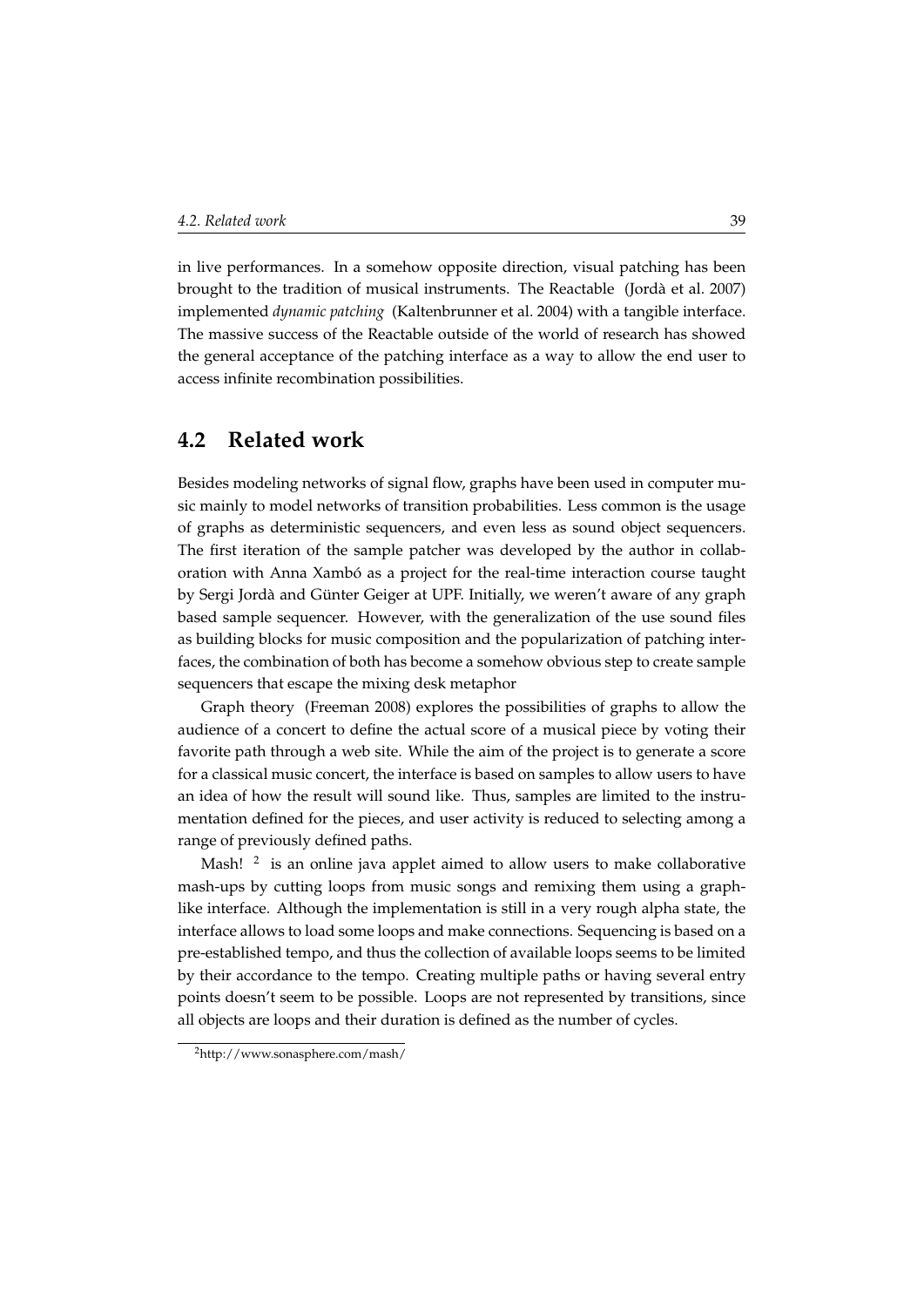Geography (Valle 2008) is a graph based sequencer of sound objects built using the SuperCollider language that aims at bridging between the algorithmic composition and the live performance traditions by supporting both graphical patching and text based interaction. Sound objects are represented by vertices in a graph, and edges are assigned durations. Thus, multiple edges are possible between two given vertices, in addition to loops. Music sequences are played by actants that navigate the graph randomly according to a certain distribution. This creates a rather complex sequencing environment to be used presumably by a single experienced composer / performer.

#### **4.3 The Sample Patch**

With the goal of providing a simple but flexible data structure to express music ideas as organizations of sounds in a database, we propose the sample patch. A sample patch is defined as a directed graph where vertices represent sounds from the database and edges represent transitions between them. Transitions are triggered when the sound of their source vertex finishes playing, and immediately start playback of the target vertex sound. Cycles are allowed, which results in patches of infinite duration. In particular, one vertex can be connected to itself to play it as a loop. Each vertex can have several incoming and outgoing edges, but only one edge in each direction is possible between two given vertices. Vertices are always followed and thus patches are deterministic.

The idea is that this model is equivalent to the classic "brickwall" model that is used by conventional audio sequencers, but silence must be supplied by silent samples from the database. The main difference is that instead of focusing on the timeline, the interface is focused on the sounds and transitions among them, and durations and time structures are determined by the available samples. This restriction is obviously a major one. Our hypothesis is that it will force users to abandon any intention to do "serious work" and allow a more playful attitude that is focused on discovering new sounds.

In order to provide the possibility of several entry points (i.e. not forcing all patches to start with one sound), a root node with no sound neither duration is defined. From the root, as well as from any other vertex, multiple outgoing edges will correspond to multiple audio tracks. The situation is more complex if two paths converge to a single target. This means that one transition may be fired when the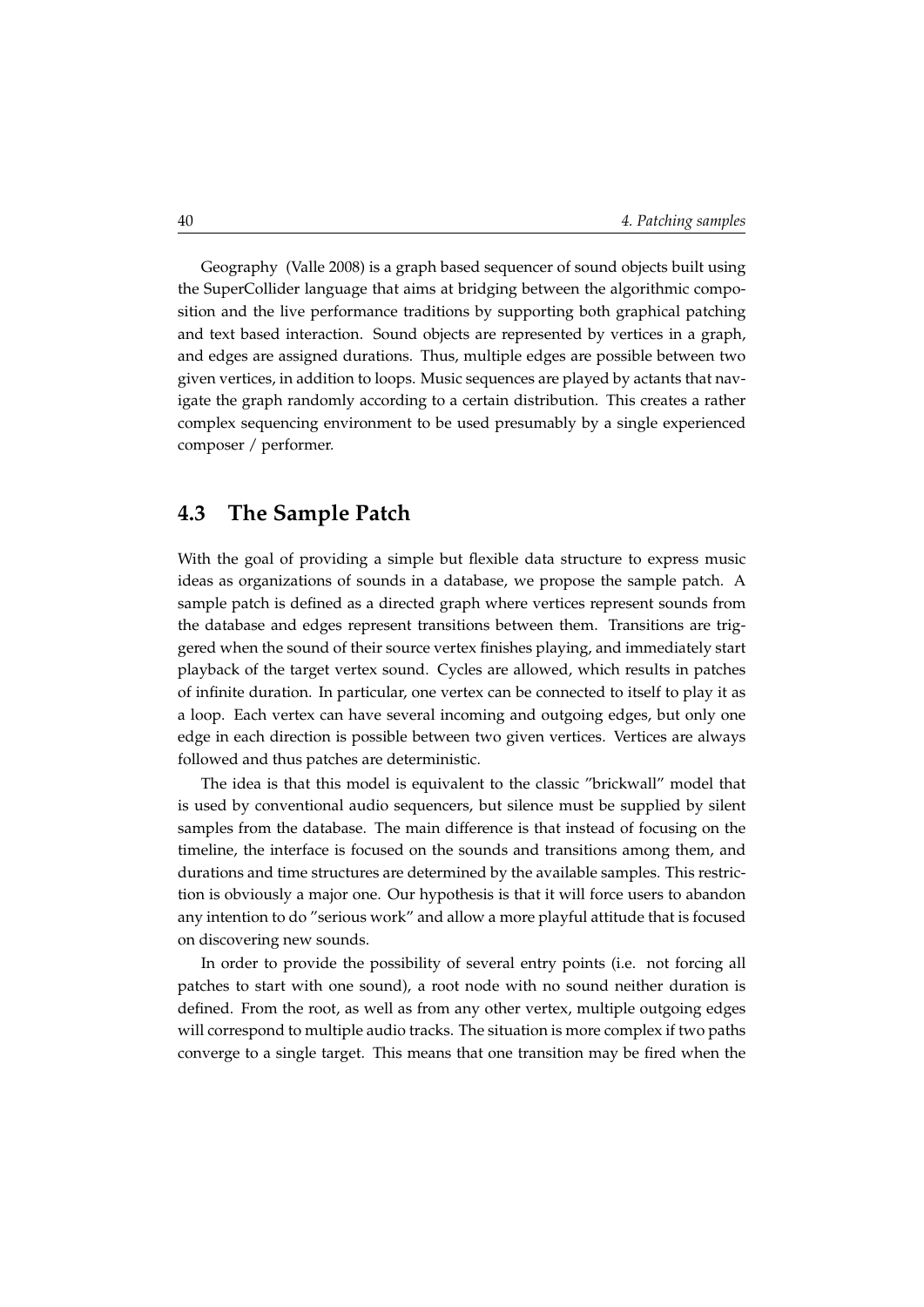

**Figure 4.1**: Equivalence of sample patch to traditional sequencer representation

target vertex is already playing. In such situation, the second transition will be simply ignored. The reason is that if we chose to restart the target vertex each time one of the sources ends, the target vertex may never reach to its own end (e.g. if one of the sources is in a loop that is shorter than the target). Trying to fix this brings even more complications that move us further away from the behavior the user would expect. The option of always allowing the sound to reach its end is less suited for repetitive rhythmic patterns, unless the duration of sounds involved in loops is chosen carefully, but it allows more complex structures. Once more, we resort to the database to provide the material that determines the rhythmic structure.

## **4.4 Implementation**

The sample patch was designed to allow users to create and share simple musical constructs based on a large collaborative database of sounds. Although nothing prevents its use as a compositional tool in other contexts, this application was evaluated by implementing prototype to create sample patches in the ActionScript language on the Adobe Flex[3](#page-50-0) platform on top of the *Freesound* datbase. The implementation is designed to work in real time so that the model can be played at the same time it is being modified.

#### **4.4.1 Sequencer**

Real time audio applications typically employ either a callback mechanism or a blocking mechanism to feed the audio output with the necessary amount of sam-

<span id="page-50-0"></span><sup>3</sup>http://opensource.adobe.com/flex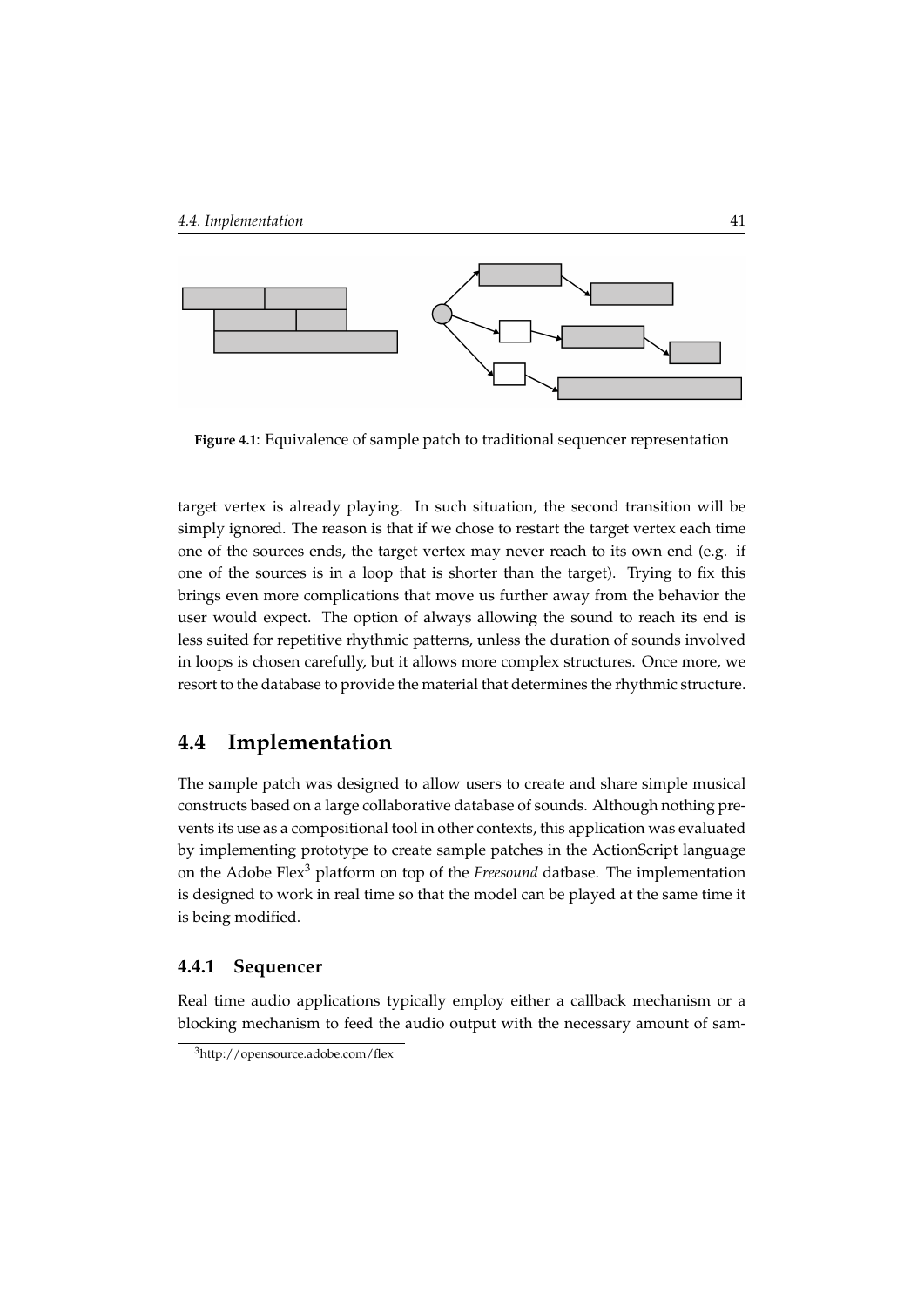ples at a given rate. One important concept is the control block, which defines the speed at which user actions are polled and decisions are made to influence the signal processing mechanism. In our case, while the sequencer lives inside the Flash player runtime and has no direct access to the sound card, one such callback mechanism can be hooked to the completion event of a very short sound. We use the popforge library <sup>[4](#page-51-0)</sup> to provide this callback . However, since no synthesis is required, and the Flash player already provides sample playback, no other feature of this library is used.

The sequencer maintains a list of events where the time remaining to finish each of the currently playing sounds is stored. Each callback, the buffer time is removed from each event. If the event falls inside this buffer, all children of the ending vertex are fired. Thus a new list of events is generated for the current callback and latter added to the existing list. A stage of removal of duplicate events is performed to avoid multiple parallel paths among the same vertices.

#### **4.4.2 Interface**

The interface is based on a graph visualization provided by the flare  $^5$  $^5$  library. Interaction is implemented to allow the user to modify the underlying graph. Custom renderers were implemented for sounds to display a summary of the waveform (provided by *Freesound*). Also, edge renderers are customized to allow curves (only for nodes pointing to themselves) and arrows. Users can drag samples from the database to the playground area, connect nodes by clicking once on each, and disconnect them by clicking again in the same sequence. A more detailed view of each sound is provided in an auxiliary display which displays the author of the sound and its duration, along with a larger waveform.

<span id="page-51-1"></span><span id="page-51-0"></span><sup>4</sup>http://code.google.com/p/popforge/ <sup>5</sup>http://flare.prefuse.org/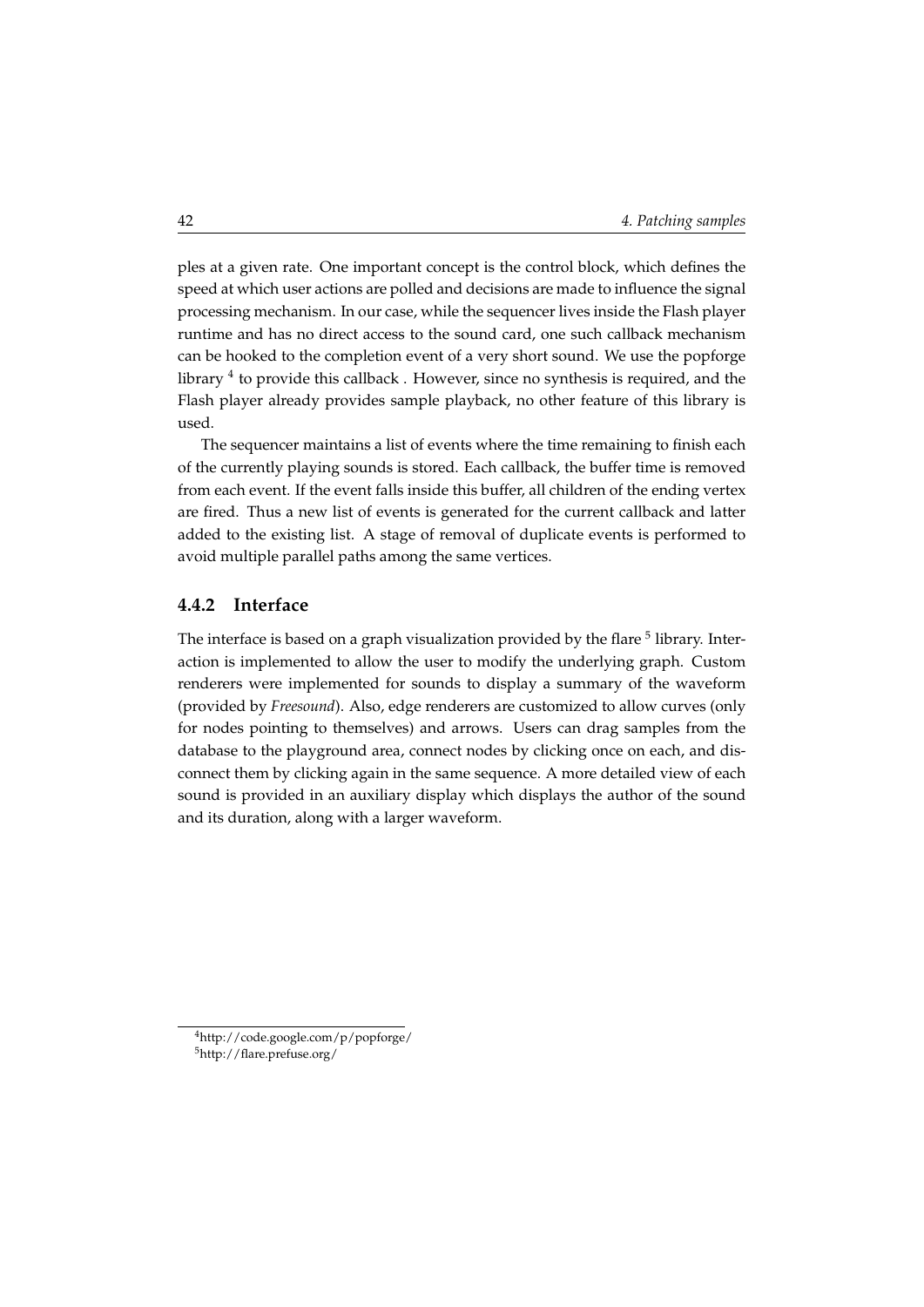

**Figure 4.2**: Sample patch editor interface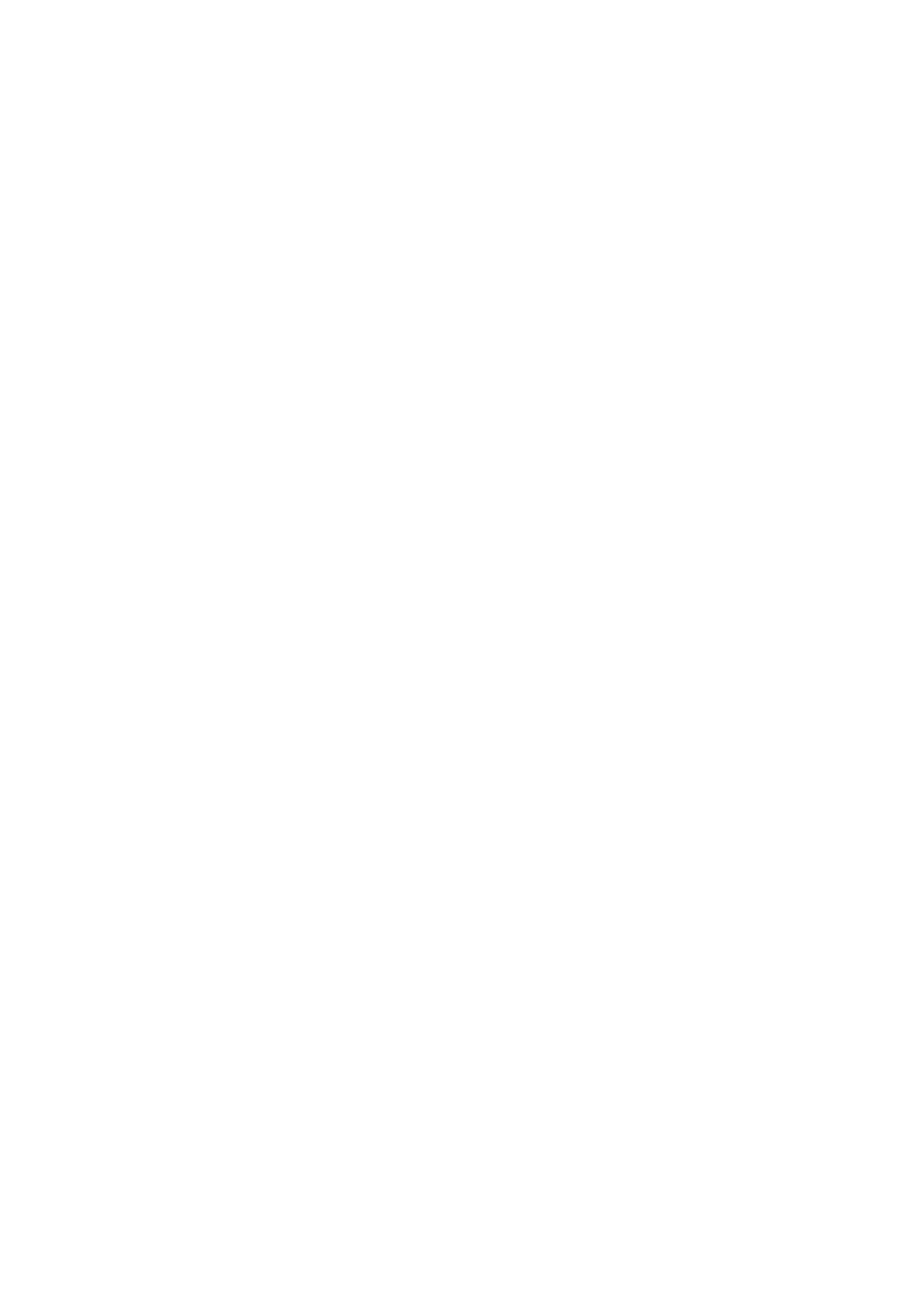## **Chapter 5**

## **Evolution**

## **5.1 Introduction**

The proposal of an evolutionary interpretation of collective knowledge building<br>was briefly reviewed in section [2.3.](#page-28-0) We have also acknowledged the existence he proposal of an evolutionary interpretation of collective knowledge building of a strong tradition in computer music of using evolutionary algorithms. By implementing an evolutionary model as a workflow for users to produce knowledge, we may consider both human and artificial agents performing the genetic operators. The advantage of this approach is that it takes into account the potential asymmetry in the tasks realized by users voluntarily. In the *Freesound* website, the number of people who actually contribute content is tiny compared to the number of people who merely download content. This asymmetric model of producers and spectators has been inherited from non interactive media distribution, and is reflected for instance in the different upload / download capacities of asymmetric DSL lines. Hence, we propose a framework that can produce an infinite amount of combinations of samples for consumption, but at the same time allows users to participate in the process, and eventually produce all of the content. The algorithm is based on the sample patch data structure presented in chapter 4. It evolves sample patches by recombining and mutating existing ones. We expect user submitted content to be generally more interesting than automatically generated content. However, by performing crossover on user-submitted patches, we implement a sort of automated collaboration that in most cases wouldn't happen spontaneously. Given the limited interaction possibilities of the web, this method may become a useful way to speed up collaboration between users without even knowing each other.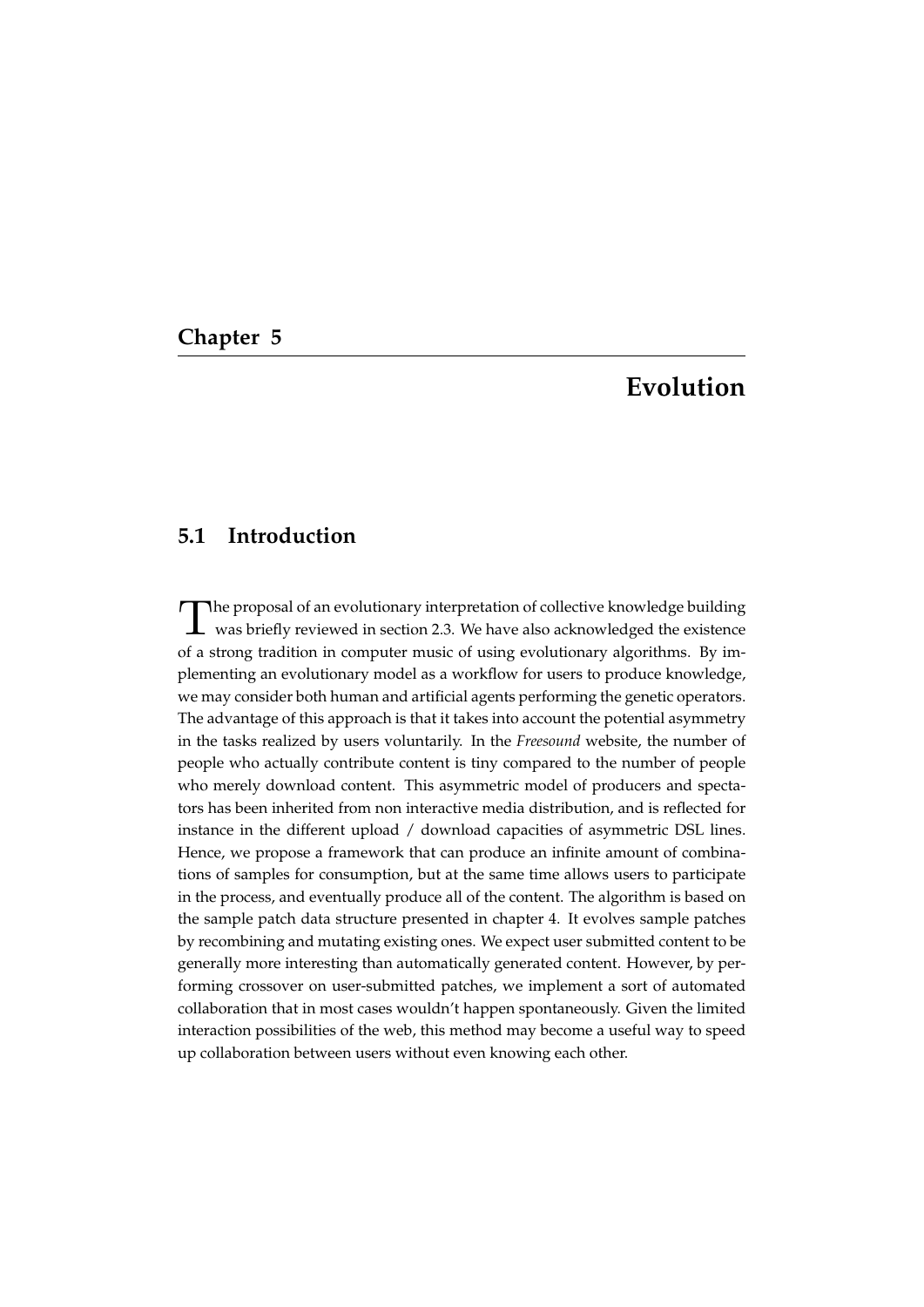## **5.2 Initialization**

Typically, in genetic algorithms with automatic fitness function, initialization may be random. Random initialization has also been used in many creative applications of genetic algorithms . In these cases, the algorithm is regarded as a random search, and from the creative point of view they are regarded as ways to obtain new objects that wouldn't be imagined by humans. Clearly, random initialization puts a burden on the fitness function, which in our case relies on subjective judgement of the listeners. In a context where users are not expected to have any further goal than listening to the music and specifying their preferences, random initialization is not affordable, as confirmed by early experiments with the genetic algorithm. Thus, initialization is performed by users with the sample patch editor described in the previous chapter. For an infinite process, like a radio providing a continuous soundscape, this initialization is only needed once. However, as more patches are provided by users, they are involved in the reproduction process, which results in more interesting combinations and a greater population diversity.

### **5.3 Selection**

Several methods exist in genetic algorithms to select among the best individuals in the population, which in our case is determined by collective rating. Tournament selection (Miller et al. 1995) is one common method that preserves some of the population diversity. We implement the deterministic variant where the best individual is chosen from a random sample of the population whose size is adjustable through a *selection pressure* parameter. This process is repeated until the desired amount of parents is obtained. We then perform crossover with a certain probability to obtain new patches. Both original and newly generated patches have also a probability of mutation.

### **5.4 Crossover**

Graph crossover algorithms have been developed mainly for evolution of drug molecules and circuits. It usually requires splitting graphs in two halves and connecting spare pieces. We implemented a simplified version of the algorithm described in (Al Globus and Wipke 2001). The main complication is introduced by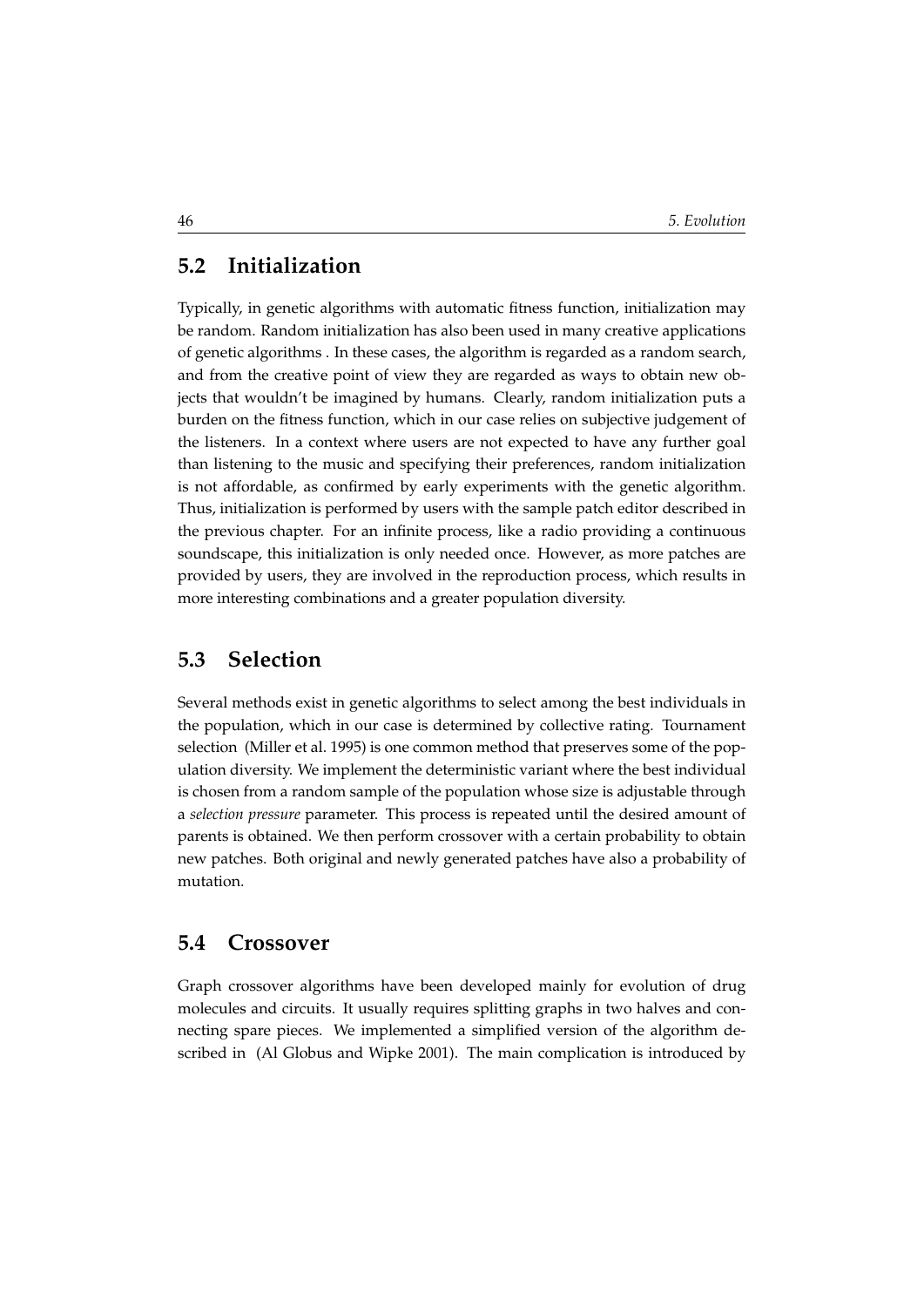cycles, which in the case of sample patches are important. A random edge is chosen for breaking up the patch. Then, if the edge is part of a cycle, other paths may remain that connect both nodes; for each of these, a random edge is removed until no paths exist between them. Since one of the graphs ends the process without the root node, we connect a new root to the best candidate identified as the node that allows access to most nodes. This allows us to connect two graphs by simply replacing the root node in one with a random node in the other. A quality control stage is introduced to ensure that all nodes are accessible and that the number of nodes and edges remains within limits. This method can be improved by imposing some musical constraints to the breakup and merge points. The problem is obviously who is in charge of deciding these constraints. We store the counts of transitions between samples of the different classes in user submitted patches in order to maintain a musical tradition that can bias this crossover process.

## **5.5 Mutation**

Mutation operations that can be applied to graphs include adding or removing nodes and edges or replacing nodes. Substitution of nodes is consistent with the analogy of music to natural language: in the *Traité*, Schaeffer reviewed the linguistics of the time and studied the applicability to *Musique concrète* of the rules of *selection* and *combination* of basic units into more complex units of meaning. Selection implies that term may be replaced by another of similar meaning. For example, the note of an instrument can be replaced by the recording of the same note form another instrument (Schaeffer 1966). We can implement this philosophy thanks to the class local similarities we have defined in chapter 3. Mutation is performed by substitution of a sample by the most similar sample in its class.

## **5.6 Implementation**

The algorithm was implemented in *Freesound Radio* in a server that continuously generates playlists in real time. A corresponding flash client plays them using the sample patch sequencer described in chapter [4.](#page-46-0) The playlist is a population of patches that may be rated by users while they hear them. When a playlist is complete a new one is formed by incorporating recent user submitted patches and generating new ones by mutation and crossover from the previous generation.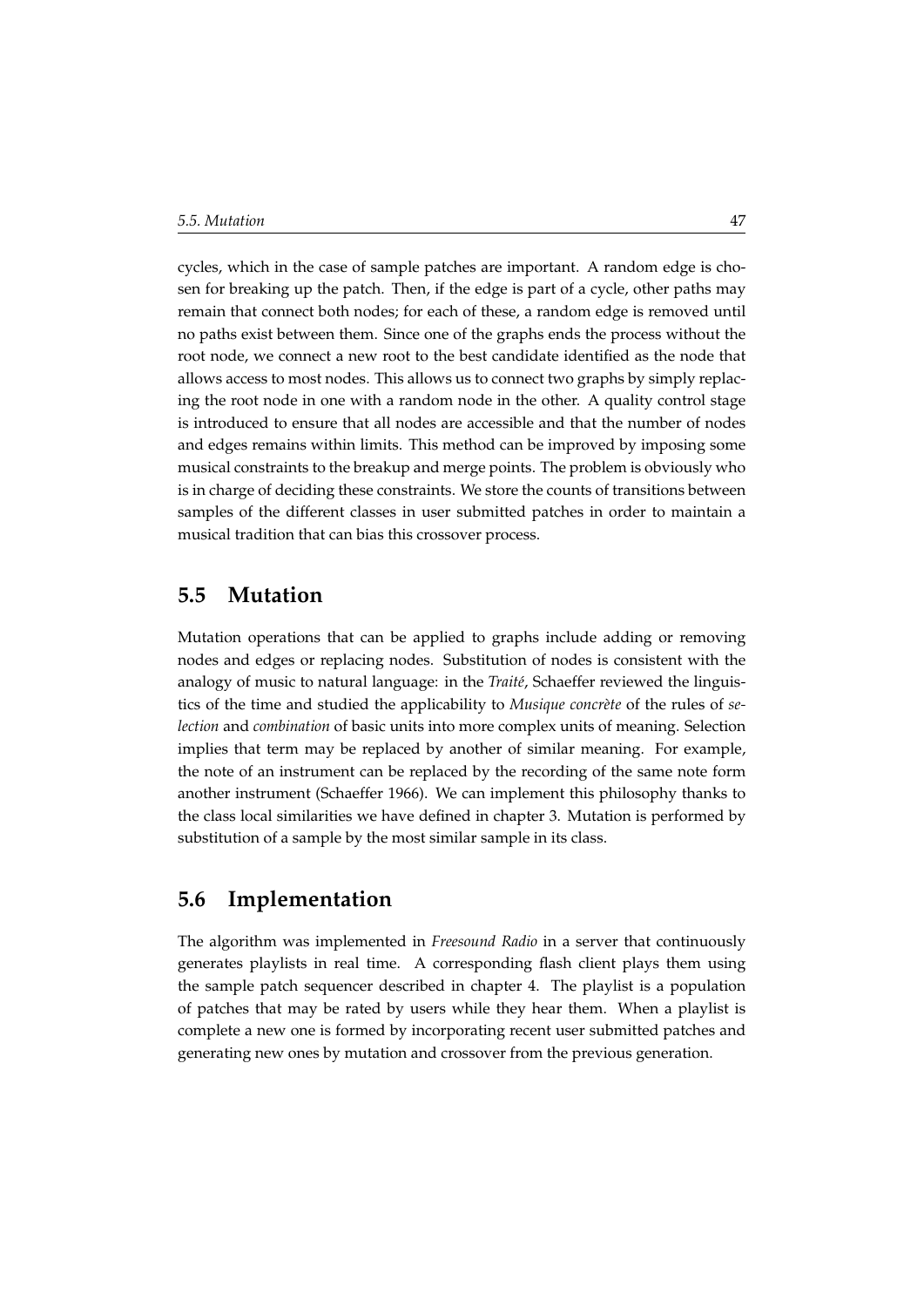

**Figure 5.1**: Playlist management

The player interface includes buttons for rating different patches and allows bookmarking samples and tags. Bookmarking a sample decreases its probability of disappearing from a patch by mutation, while bookmarking both tags and samples biases choices in of suitable replacement samples from the nearest neighbors table. This allows users to influence the evolution of patches along with ratings.

A chat is also provided to support mutual awareness. In (Shamma et al. 2007) chats are implemented on the basis of psychological studies regarding how humans enjoy more media if they can share the experience. Acousmatic concerts are an obvious example in music. In (Tanaka et al. 2005), chats are used to allow users to form groups. In order to allow users to coordinate strategies, user votes are displayed in the chat window.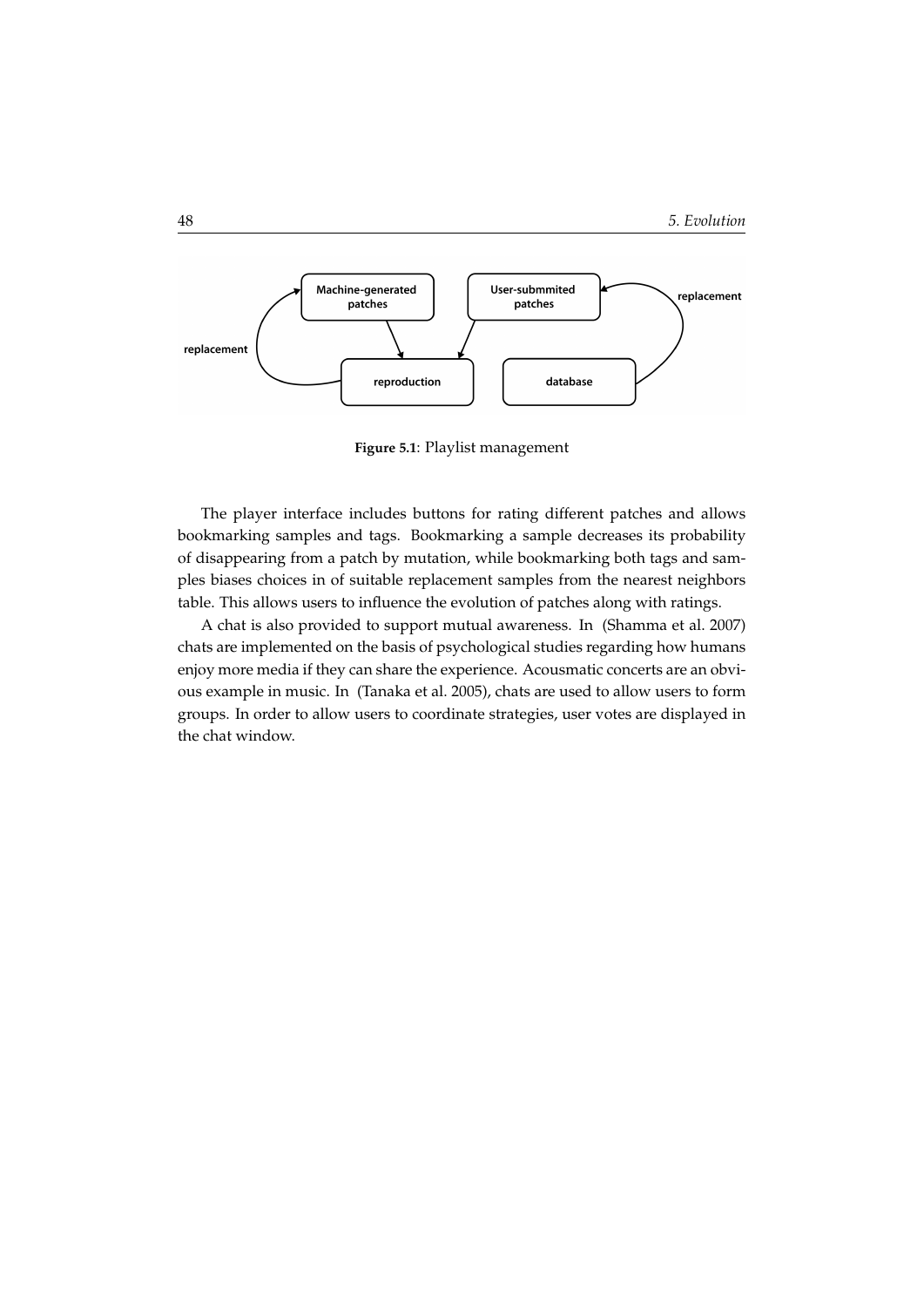

**Figure 5.2**: Player interface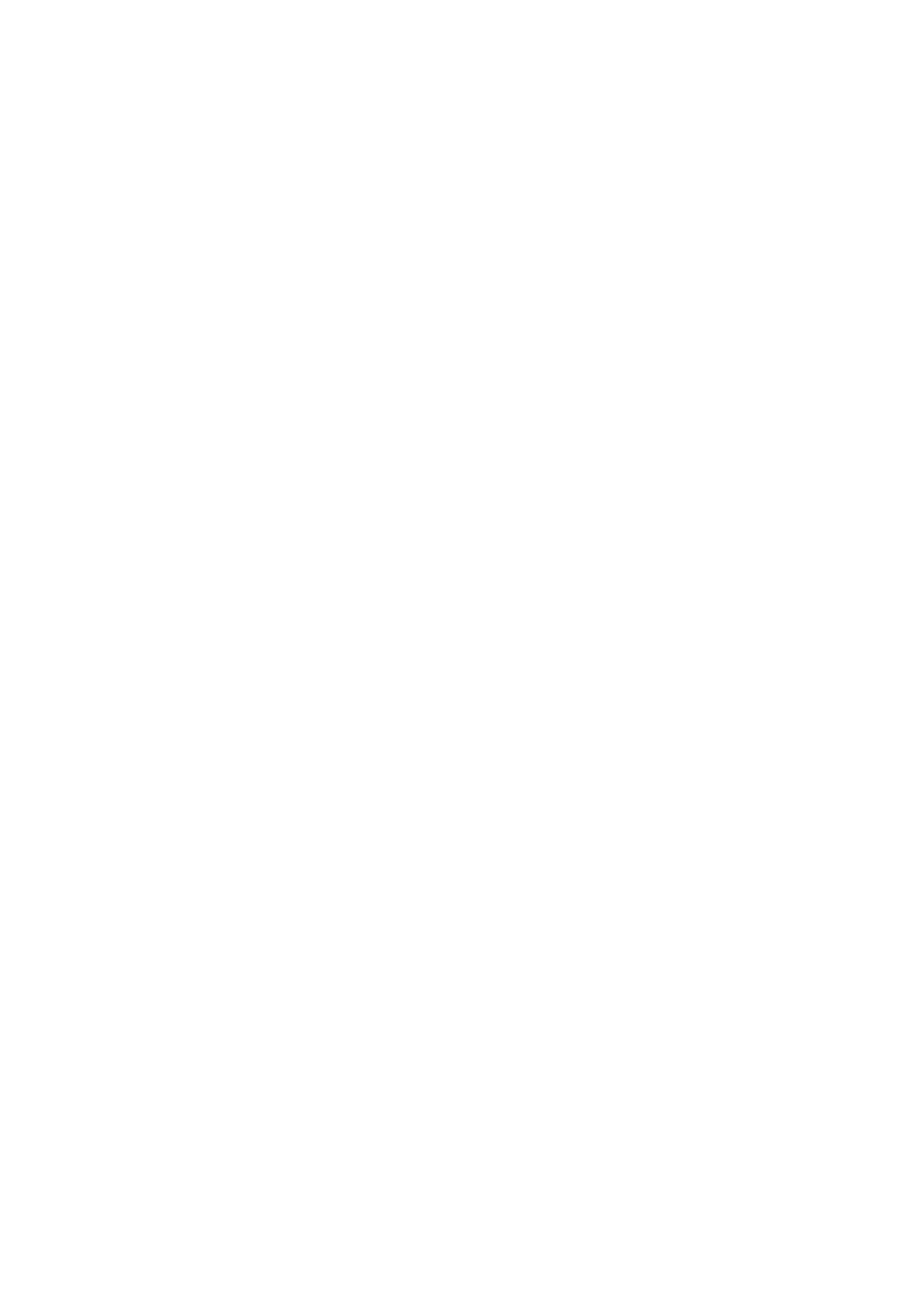## **Chapter 6**

## **Analysis and discussion**

#### **6.1 Content usage**

T he *Freesound Radio* prototypes were put online initially internally in our research lab, and later on on the *Freesound* website open to general public. We analyzed 70 patches submitted by 20 distinct users during this initial period, using the general classes outlined in chapter 2 to obtain a rough overview of what samples are used in this kind of application. Regarding conceptual classes, the prevalence of the electronic class was predictable, since most musical concepts fell under the electronic category in the taxonomy. The role of noise is less obvious. This category is related with all people who use *Freesound* to exchange glitches and weird sounds they find interesting. We assume that the radio allows the continuation of this activity at a more compositional level.

The use of sounds regarding to the coarse morphological categories in the music oriented taxonomy was biased towards rhythmic material, which was also predictable. Less rhythmic composite fragments were also very common. In a way, graph based sequencing allows more experimentation with this kind of material that wouldn't fit the time grids of traditional sequencers. Simple sounds also find some use, but clearly have an accessory role. Pitched sounds as discriminated by our classifier trained with the 'note' tag are rather scarce in the database and few of them are used.

Finally, the table of transition counts shows the most common transitions among the morphological categories. Clearly most of the action is among composite sounds, allowing them to determine the rhythmic structure of the piece. However, a few very interesting patches were produced by experimentation with faster sequences of short sounds.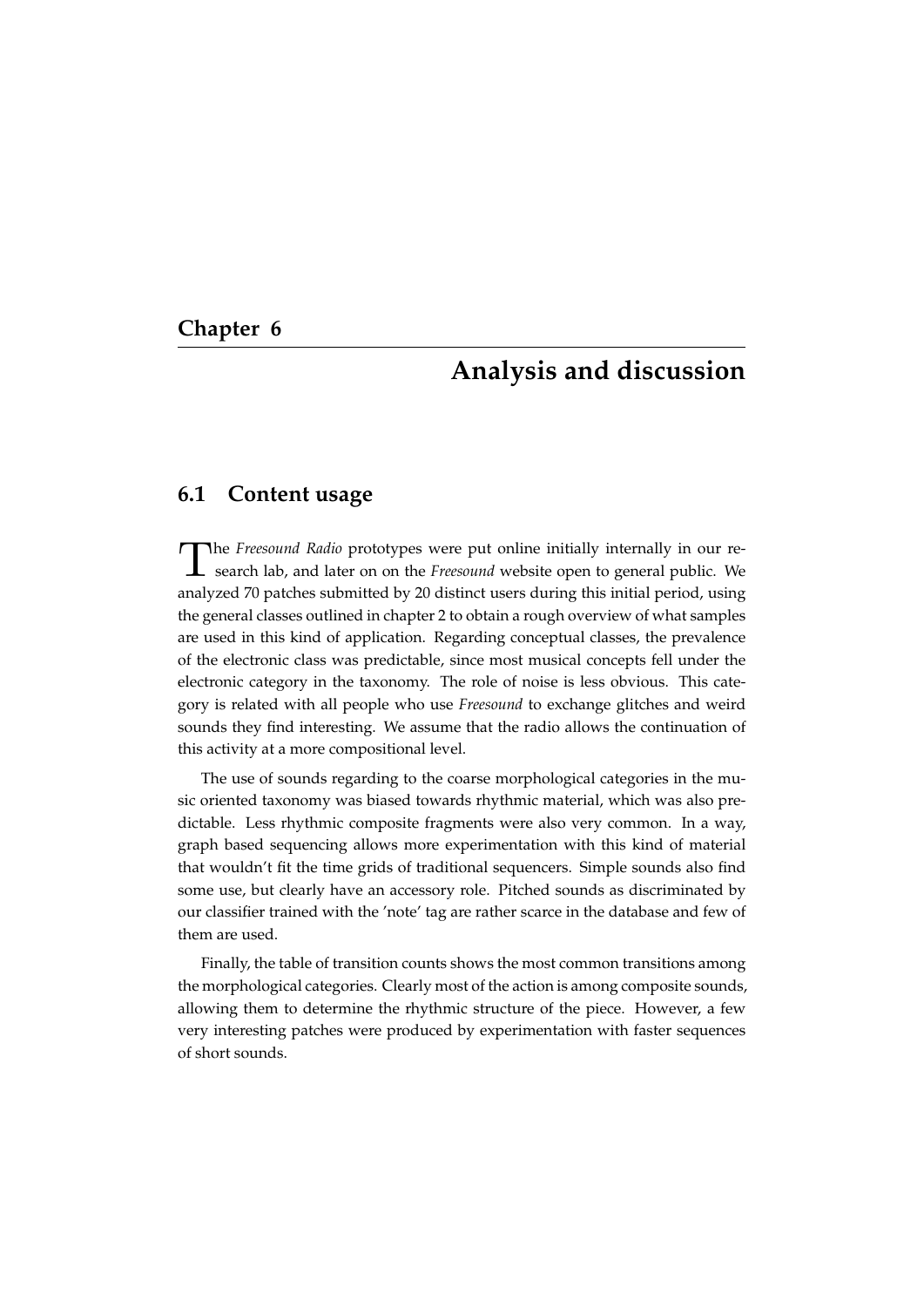

**Figure 6.1**: Sounds used in patches per conceptual class



**Figure 6.2**: Sounds used in patches per morphological class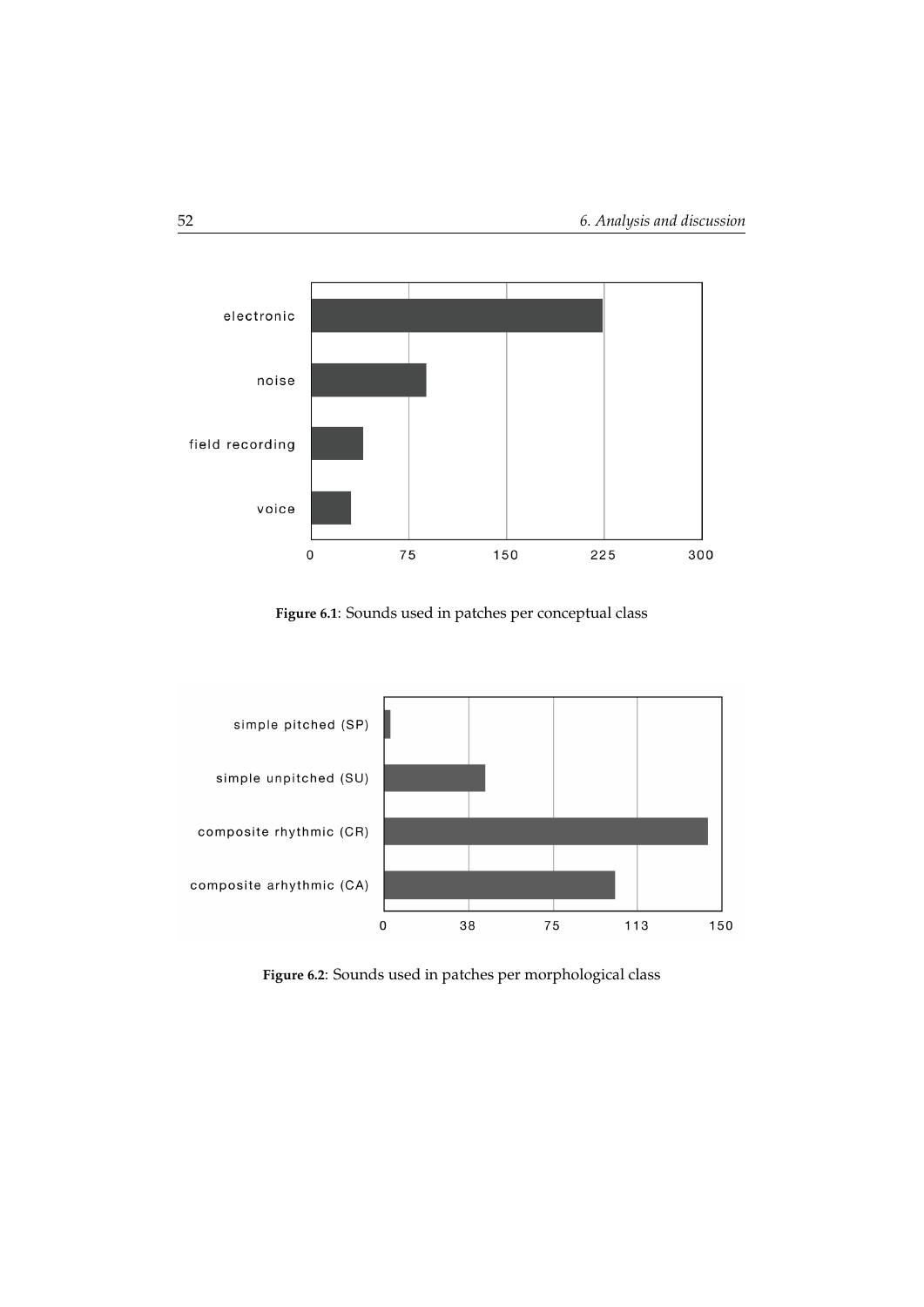|           | <b>SP</b>     | SU       | CR  | CA |
|-----------|---------------|----------|-----|----|
| <b>SP</b> | O             | $\Omega$ |     | 0  |
| SU        |               | 19       | 9   | 15 |
| CR        | $\mathcal{P}$ | 14       | 125 | 25 |
| CA        | O             | 14       | 24  | 63 |

**Table 6.1**: Number of transitions between morphological classes (rows: source node class, columns: target node class

## **6.2 Sample patch editor**

The sample editor included a small survey for users upon registry, and logged the time to complete and the number of searches realized per patch, as well as the number that samples were played in the preview box. An online help tooltip was included with a minimal set of instructions (four lines). In general users found no problems using the interface and no lengthy manual was required. The questionnaire included questions about age, musical training (in four levels) and experience with computer music (also four levels). Once registered, users could listen to other people's patches and submit new ones.

The 20% of users who registered submitted sample patches. From these, there was none with absolutely no musical training. This could mean that there is still some entry barrier, and probably a more friendly help file would be needed, but it may also be related to the level of interest in users towards music and music creation. Since we only recorded submitted patches, we don't have much information to analyze what happened with those who didn't contribute. A higher level of musical training seems to be related with motivation and confidence. Interestingly the opposite is true with experience with computer music. While again no user who reported zero experience submitted a patch, interest seems to decay as users are more accustomed to existing interfaces.

While we expected the interface to allow composing samples quickly, we do not seek to account this activity as a task. We checked that time on the interface was spent in exploring the database, searching and listening to sounds and not on complications with the interface. In extreme cases, there were hundreds of sound previews.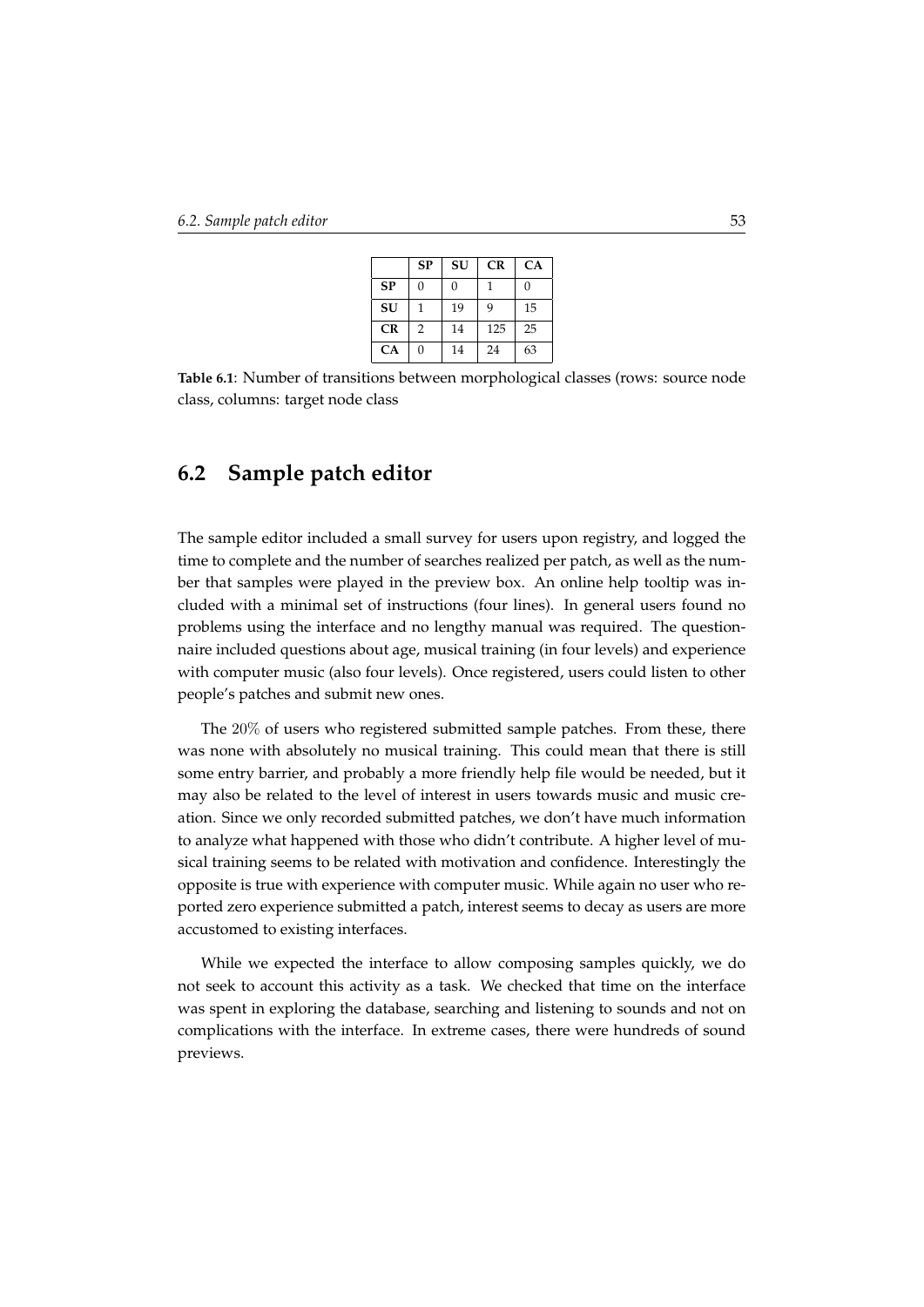

percentage of users who submitted some patch (years of musical training)

percentage of users who submitted some patch (experience with computer music)



## **6.3 Evolution**

In order to support manual mutation and crossover, the sample patch editor interface provided loading and saving, as well as an *Add* button that allowed merging different patches. In general, the latter didn't find much use. In some cases, users saved snapshots of their own patches and kept working on them. Thus, collab-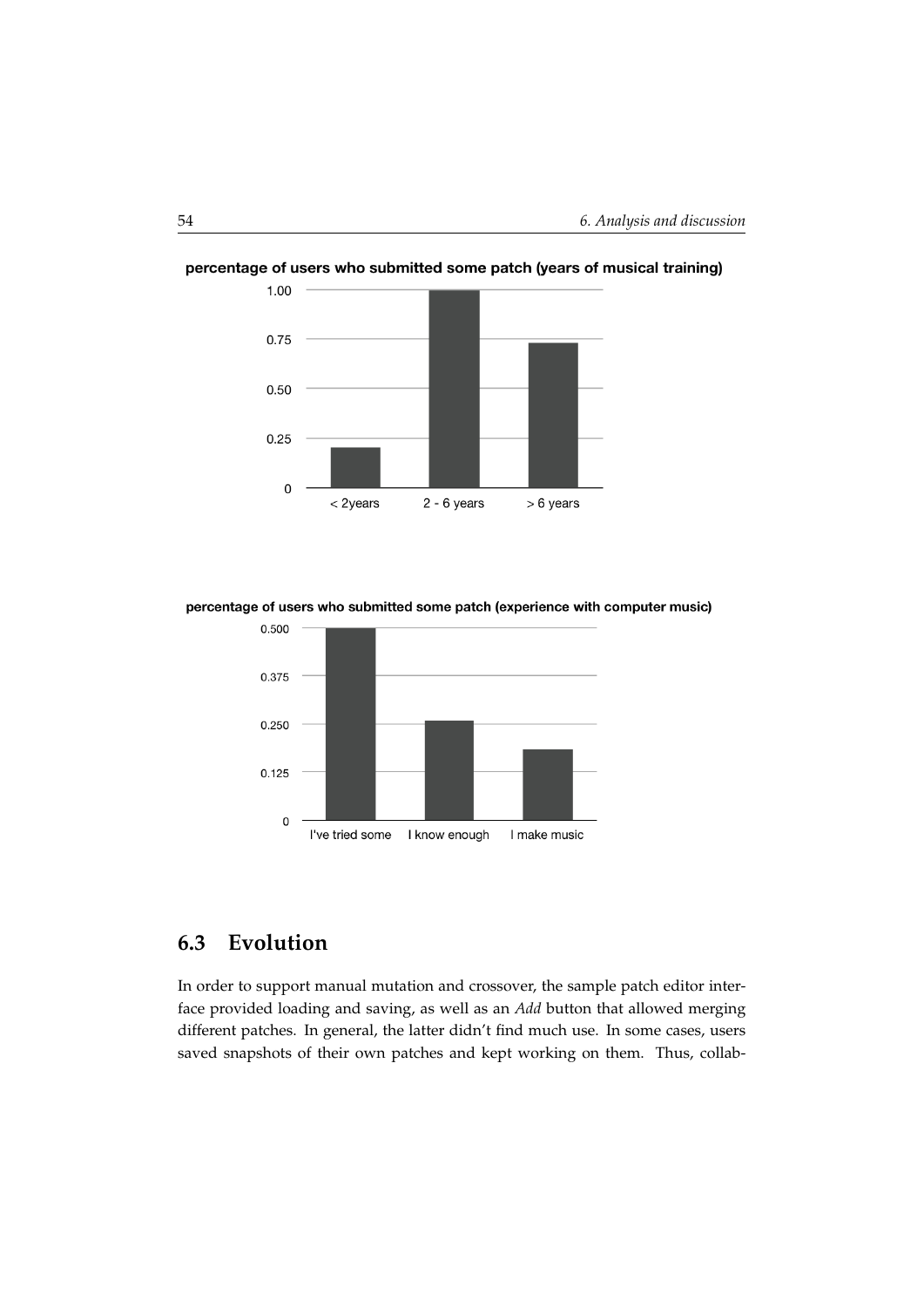

**Figure 6.3**: Number of searches and previews per patch, sorted by time to complete

oration was mostly provided by the radio player, and this resulted in some very interesting combinations of the different patches submitted by users. Rating was rather spontaneous in users, and in general no explanation was needed about how an evolutionary algorithm works.

One problem in the initial implementation of the algorithm was the tendency to converge, which produced very repetitive patches. This was solved by continuously allowing user-submitted patches to be selected for reproduction, and increasing the mutation probability. Thus, mutation is the main operator to allow exploring the database. A general observation in the evolution of sample patches is that they seemed to converge more than what they actually did. This is due to the predominance of certain samples over the mix which have stronger emotional or musical information. In this sense, some users suggested the need of a sample banning fea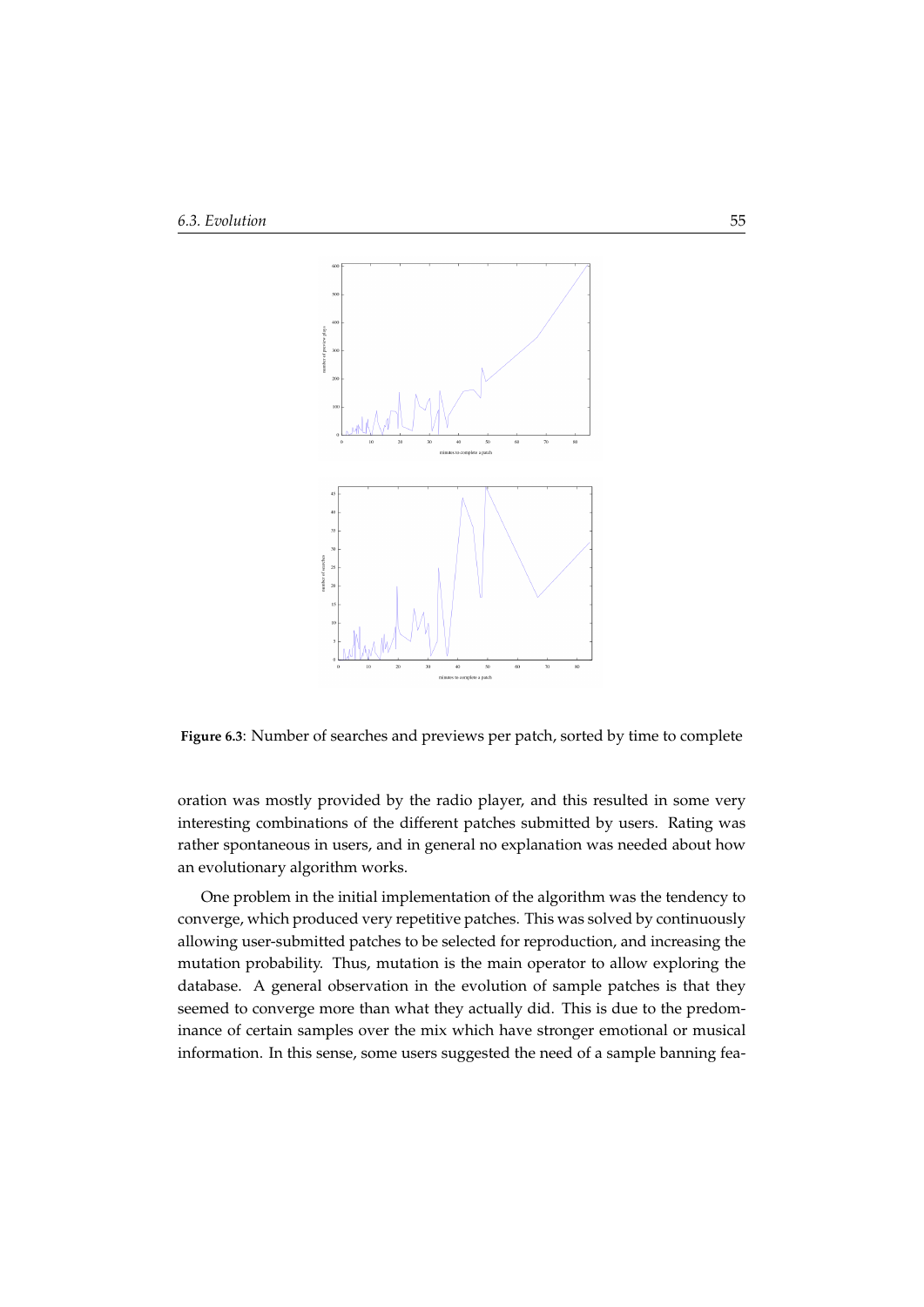ture. Some analysis of this difference among predominant and accessory samples could be interesting from a general point of view to understand how samples are used in electronic music.

Regarding tag and sample bookmarks, tag bookmarking was much more used in order to influence the algorithm. Users created more than 500 tag bookmarks but only about 70 sample bookmarks. A single reproduction process with a population size of 6 patches could hit more than 20 tag bookmarks. This highlights the importance of tags in the way users interact with samples in a shared database.

The population size was keep small in order to allow users to understand the effects of their actions. Even so, many users would stay for short periods. In this sense the evolution of patches was easier to understand when used by a single user or a small group of already connected people. This means that for real world usage the output of the radio would benefit from a larger population in the algorithm, since users can pass by at any moment and give their opinion, without the need to actively and consciously follow the evolution of the system.

Similarly, in real world usage the chat was rarely used. The chat window publicly displayed votes of each participant in order to promote shared goals, but again this only seemed to work with a certain level of acquaintance. However, as users came and went, the persistence of the chat display provided a sense of mutual awareness.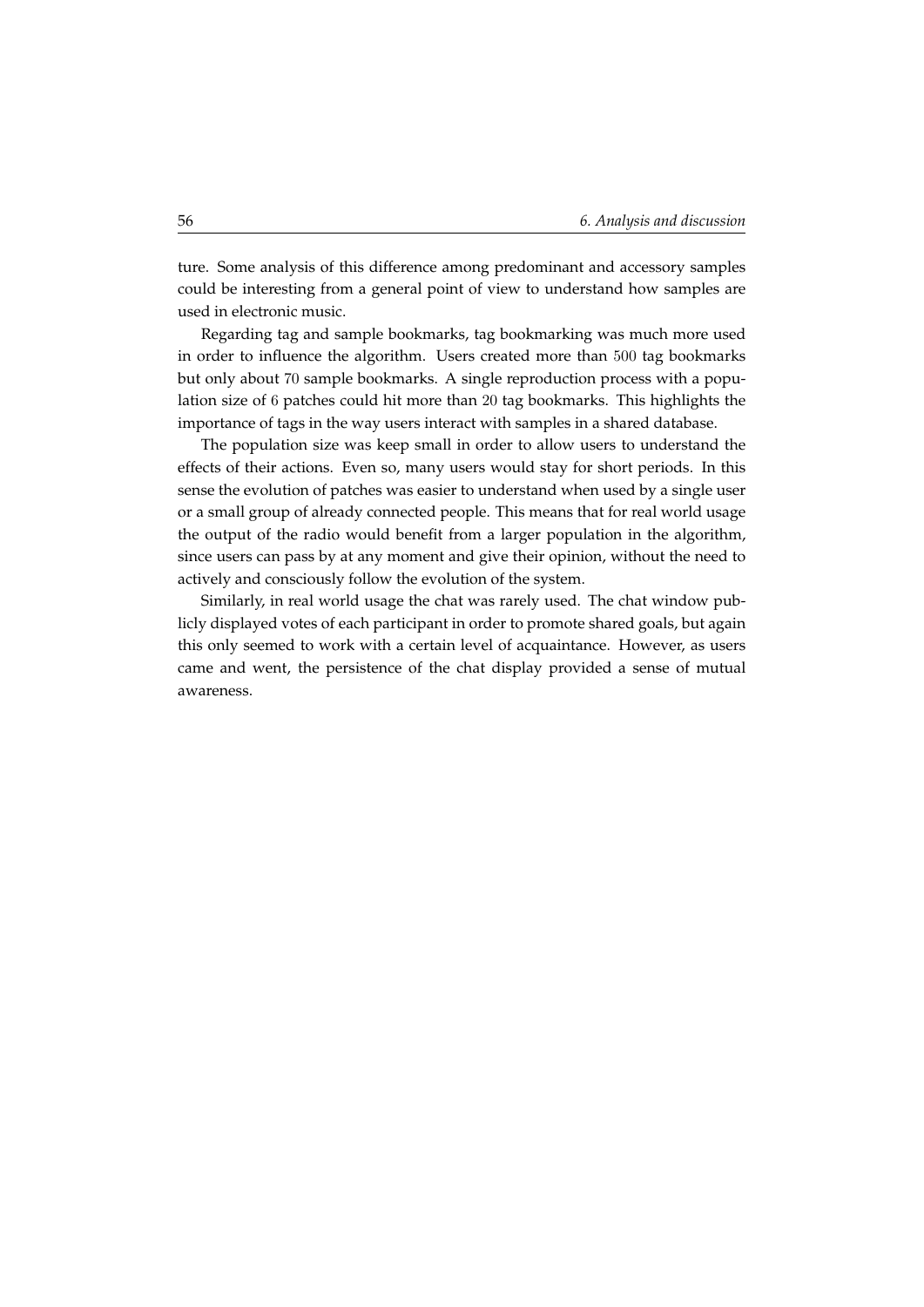## **Chapter 7**

## **Conclusions and future work**

D uring the development of *Freesound Radio*, many questions arose regarding how musical collaboration at a higher level can emerge from the activity of sharing sounds. We hope we are now closer to an answer some of them, or at least, to foresee which directions have more possibilities to succeed.

In chapter [3,](#page-32-0) we presented some experiments to determine how to deal with the diversity in the database both from a conceptual point of view and by automatic sound description. By applying a taxonomy extraction algorithm, we obtained a clearer view of the main cultures that are involved in the site. An even clearer map can be obtained by performing some cleanup of the folksonomy and providing aids to users to help maintaining some consistency. A deeper characterization of the usage of the site and its history could be relevant to an understanding of how people are using sounds to create music and multimedia products. This information can lead to further work in organizing and indexing sounds. Regarding the bridging of content description to user semantics, we showed that it is quite possible to establish links that are solid enough. However, for machine learning approaches to succeed great quantities of data are needed. Even an apparently large database like *Freesound* shows some limitations in this respect. Especially with respect to rhythm, the site offers an interesting playground for further research on sound indexing.

The sample patch editor interface presented in chapter [4](#page-46-0) worked quite well as a compositional tool on top of a large database. Many users reported it was fun and easy to use, and some of them quickly started to seek the limits of the concept and quickly demanded new features. It could be extended in several ways to allow more complete compositions, like adding attributes for edges (for example the number of times it will be followed) or providing an abstraction mechanism to convert patches into new building blocks. Both the concept and the interface showed potential for collaboration. Using samples recorded or created by other people is obviously already one way to collaborate. On top of that, users would submit their creations and listen to other users' ones, without the complications involved in the traditional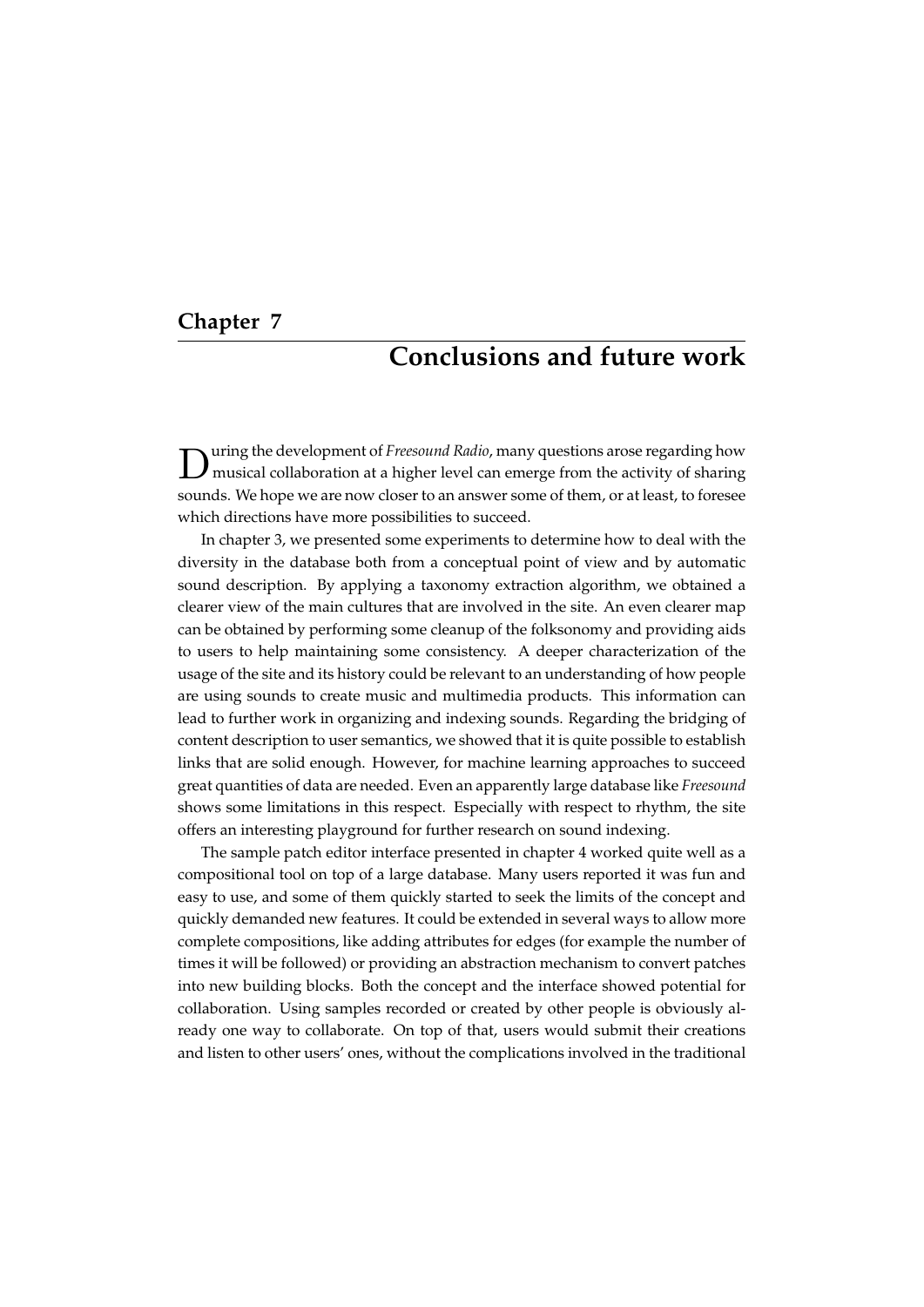workflow of the music industry, form buying equipment to marketing. One possible improvement regarding collaborative work is allowing several users to create a patch collectively, in real time. On the other hand, further evaluation is required to analyze wether the tool is appropriate for users with absolutely no musical training, possibly using more traditional HCI methodologies.

Finally, the evolutionary algorithm and the radio interface were the most experimental aspects of this work. In this sense, the general approach regarding the generation of new content was proved necessary and useful, on one hand because users were quite shy at starting collaboration by themselves. We assume that traditional music practice in general warrants that such collaboration should be possible. On the other hand, the player interface tended to receive many more visits, which shows the potential of a solution that involves listeners and producers in the same process and tends to erase the distinction among both. In recent times, applications such as Last.fm  $<sup>1</sup>$  $<sup>1</sup>$  $<sup>1</sup>$  have become quite successful in implementing a concept of radio</sup> station that is not so focused on concurrent interaction but provides features that support the formation of communities and social networks. Further work could focus on allowing personal and shared spaces (radio channels) to be created on demand, as it might be easier to automatically create mixes of sounds that suit personal tastes of users or are evolved upon agreement.

The rules to organize sounds can be learnt from community activity. In this sense, we have completed an initial cycle in supporting music as collective organization of sounds.

The radio can be accessed at **<http://radio.freesound.org>**

<span id="page-67-0"></span><sup>1</sup>http://last.fm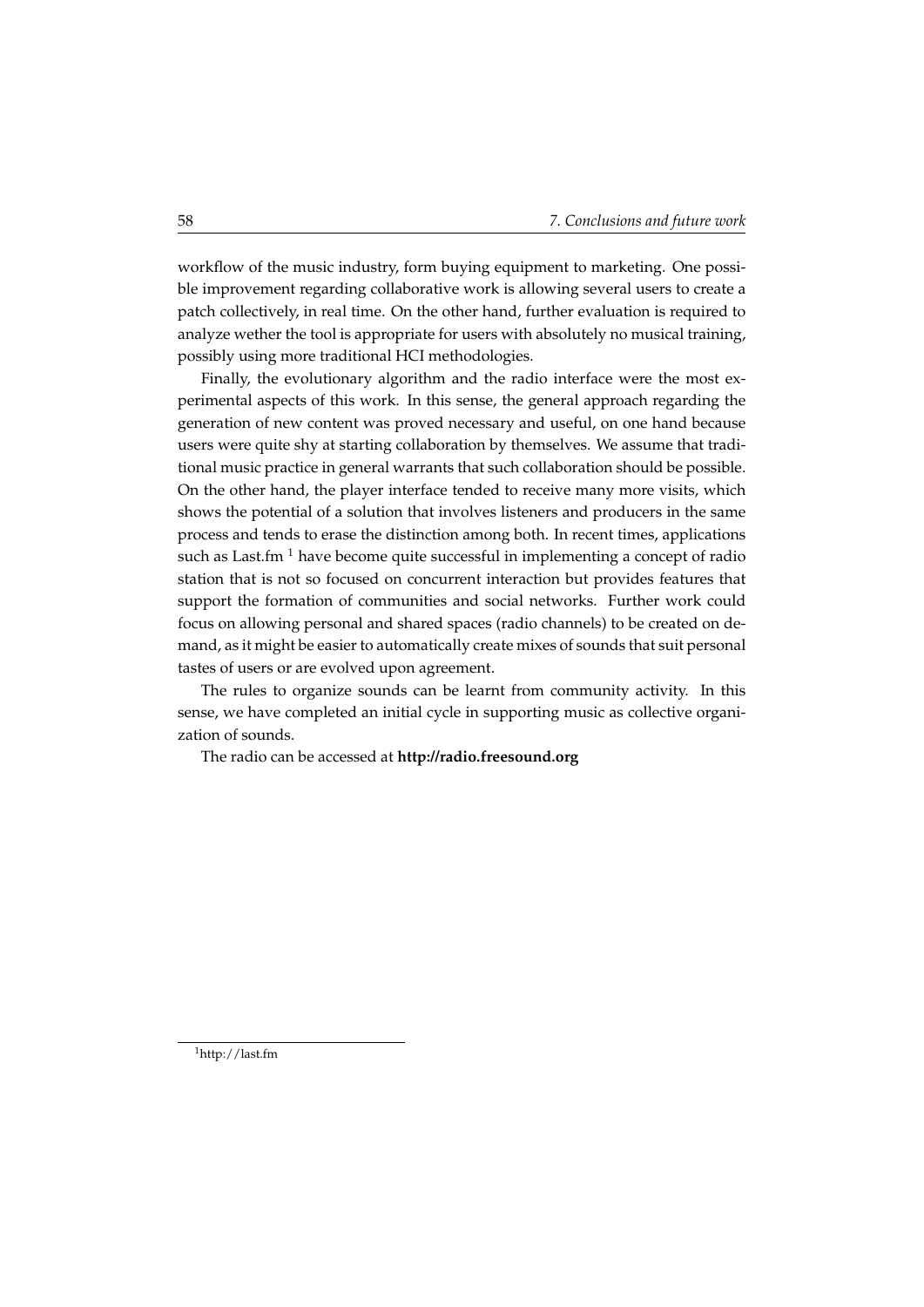# **Bibliography**

- Al Globus, Sean Atsat, J. L. and Wipke, T.: 2001, Graph crossover, *Proceedings of the Genetic and Evolutionary Computation Conference, GECCO-2001*.
- Bacon, F.: 1862, *The works of Francis Bacon*, Brown and Taggard.
- Baeza-Yates, R. and Ribeiro-Neto, B.: 1999, *Modern Information Retrieval*, Addison Wesley.
- Barbosa, A.: 2003, Displaced soundscapes: A survey of network systems for music and sonic art creation, *Leonardo Music Journal* **13**.
- Barbosa, A.: 2005, Public sound objects: a shared environment for networked music practice on the web, *Org. Sound* **10**(3), 233–242.
- Biles, J.: 2003, Genjam in perspective: a tentative taxonomy for ga music and art systems, *Leonardo: Journal of the International Society for the Arts, Sciences, and Technology* **36**(1), 43– 45.
- Bonada, J. and Serra, X.: 2007, Synthesis of the singing voice by performance sampling and spectral models, *IEEE Signal Processing Magazine* **24**(2), 67–79.
- Brossier, P.: 2006, *Automatic Annotation of Musical Audio for Interactive Applications*, PhD thesis, Queen Mary University of London, UK.
- Bryan-Kinns, N.: 2004, Daisyphone: the design and impact of a novel environment for remote group music improvisation, *DIS '04: Proceedings of the 5th conference on Designing interactive systems*, ACM, New York, NY, USA, pp. 135–144.
- Cano, P.: 2007, *Content-Based Audio Search from Fingerprinting to Semantic Audio Retrieval*, PhD thesis, Ph.D. Dissertation. UPF.
- Cano, P., Fabig, L., Gouyon, F., Koppenberger, M., Loscos, A. and Barbosa, A.: 2004, Semiautomatic ambiance generation, *Proc. of the 7 Int. Conference on Digital Audio Effects (DAFx'04)*.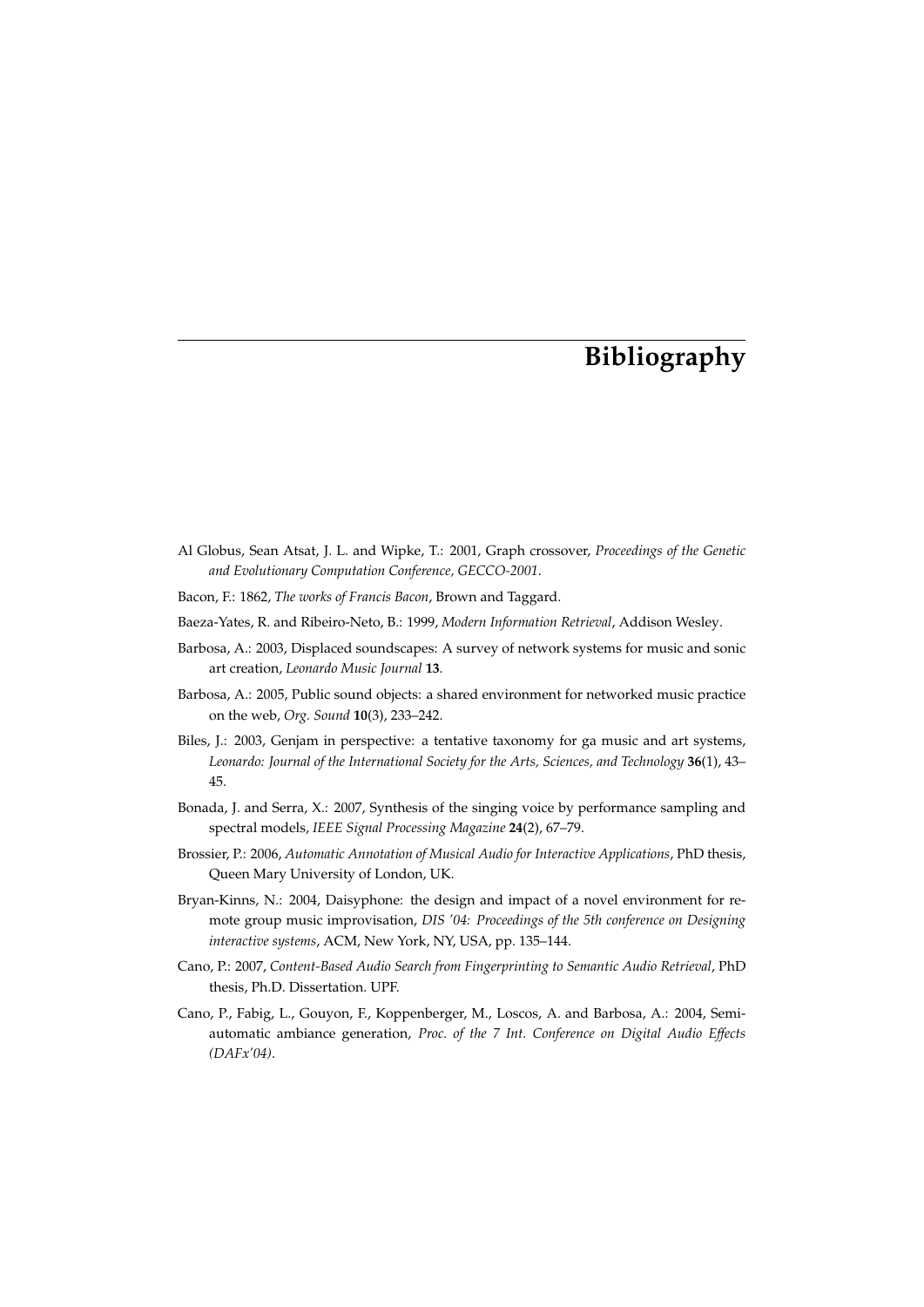- Casey, M.: 2001, General sound classification and similarity in mpeg-7, *Organised Sound* **6**(2), 153–164.
- Casey, M.: 2005, Acoustic lexemes for organizing internet audio, *Contemporary Music Review* **24, 6**, 489–508.
- Chion, M.: 1983, *Guide des objets sonores*, Buchet/Chastel.
- Coleman, G.: 2007, Mused: Navigating the personal sample library, *International Computer Music Conference (ICMC)*, ICMC.
- Dawkins, R.: 1976, *The Selfish Gene*, Oxford University Press.
- de Cheveigné, A. and Kawahara, H.: 2002, Yin, a fundamental frequency estimator for speech and music, *Journal of Acoust Society America* **111**(4), 1917–1930.
- Donnadieu, S.: 2006, *Analysis, Synthesis, and Perception of Musical Sounds: The Sound of Music (Modern Acoustics and Signal Processing)*, Springer.
- Freeman, J.: 2008, Graph theory: Linking online musical exploration to concert hall performance, *Leonardo* **4**(1).
- Gadamer, H. G.: 1977, Die Aktualität des Schönen, Reclam.
- Gómez, E.: 2006, *Tonal Description of Music Audio Signals*, PhD thesis, Ph.D. Dissertation. UPF.
- Gouyon, F.: 2005, *A computational approach to rhythm description. Audio features for the computation of rhythm periodicity functions and their use in tempo induction and music content processing*, PhD thesis, Ph.D. Dissertation. UPF.
- Herrera, P., Dehamel, A. and Gouyon, F.: 2003, Automatic labeling of unpitched percussion sounds, *Proceedings of the Audio Engineering Society, 114th Convention*.
- Herrera, P., Peeters, G. and Dubnov, S.: 2003, Automatic classification of musical instrument sounds, *Journal of New Music Research* **32**.
- Heymann, P. and Garcia-Molina, H.: 2006, Collaborative creation of communal hierarchical taxonomies in social tagging systems, *Technical Report 2006-10*, Stanford University.
- Holland, J. H.: 1975, *Adaptation in natural and artificial systems*, University of Michigan Press.
- Horner, A., Beauchamp, J. and Hake, L.: 1993, Machine tongues xvi: Genetic algorithms and their application to fm matching synthesis, *Computer Music Journal* **14**(4), 17–29.
- Jehan, T.: 2005, *Creating Music by Listening*, PhD thesis, Massachussets Institute of Technology.
- Jorda, S., Geiger, G., Alonso, M. and Kaltenbrunner, M.: 2007, The reactable: exploring the ` synergy between live music performance and tabletop tangible interfaces, *TEI '07: Proceedings of the 1st international conference on Tangible and embedded interaction*, ACM Press, New York, NY, USA, pp. 139–146.
- Jordà, S. and Wüst, O.: 2001, Fmol: A system for collaborative music composition over the web, *Proceedings of Web Based Collaboration DEXA 2001*, Munich, Germany.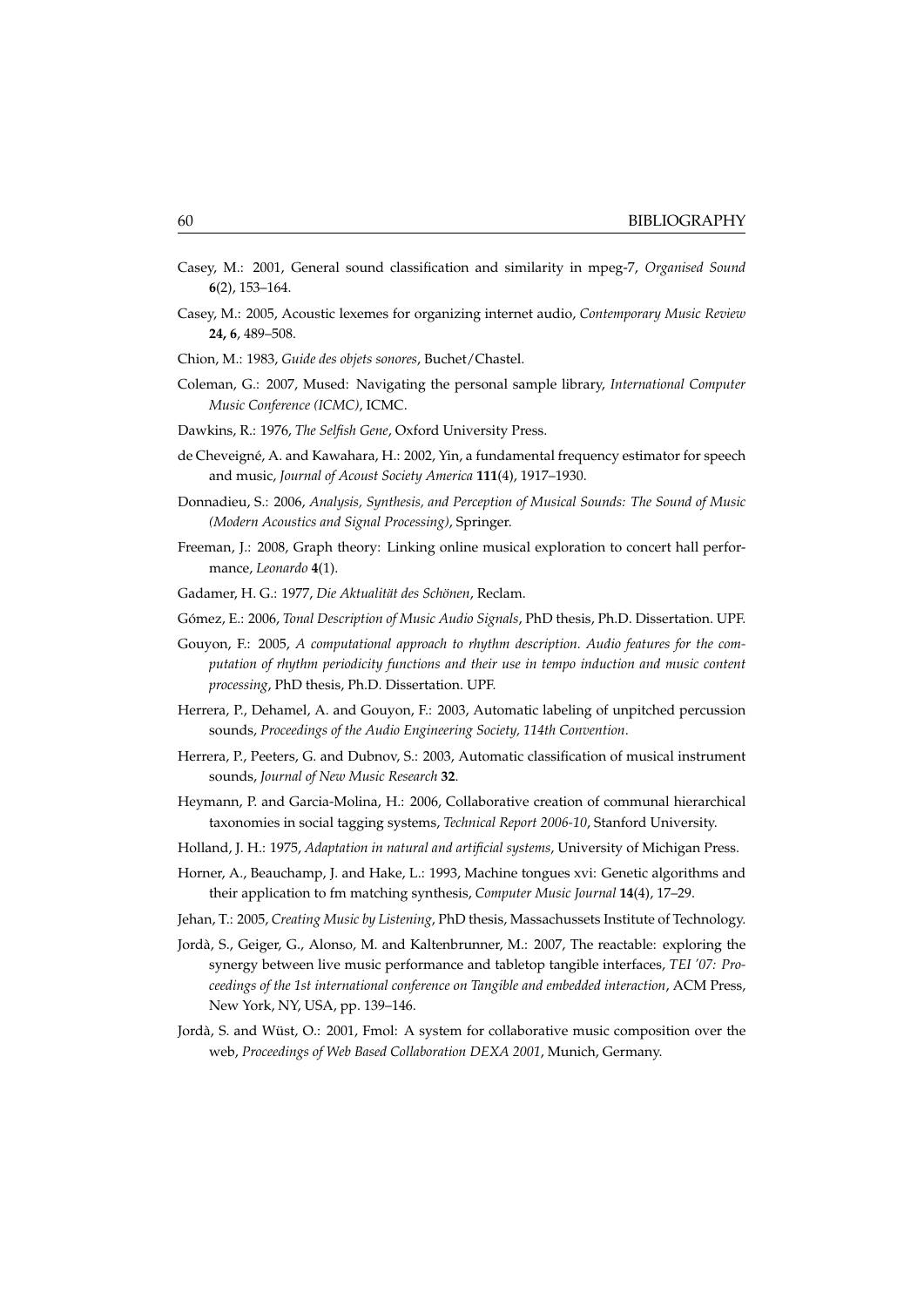- Kaltenbrunner, M., Geiger, G. and Jordà, S.: 2004, Dynamic patches for live musical performance, *Proceedings of the 4th Conference on New Interfaces for Musical Expression (NIME 04)*, Hamamatsu, Japan.
- Kersten, S., Maestre, E. and Ramirez, R.: 2008, Concatenative synthesis of expressive saxophone performance, *Music Computing Conference*.
- Kosorukoff, A.: 2001, Human based genetic algorithm, *IEEE International Conference on Systems, Man, and Cybernetics*, Vol. 5, pp. 3464–3469 vol.5.
- Lazier, A. and Cook, P.: 2003, Mosievius: Feature driven interactive audio mosaicing.
- Miletto, E. M., Pimenta, M. S., Vicari, R. M. and Flores, L. V.: 2005, Codes: a web-based environment for cooperative music prototyping, *Org. Sound* **10**(3), 243–253.
- Miller, B. L., Miller, B. L. and Goldberg, D. E.: 1995, Genetic algorithms, tournament selection, and the effects of noise, *Complex Systems* .
- Mitchell, T. M.: 1997, *Machine Learning*, McGraw Hill.
- Moholy-Nagy, L.: 2004, *Audio Culture: Readings in Modern Music*, Continuum, New York, USA, chapter 8, pp. 331–334.
- Peeters, G.: 2005, A large set of audio features for sound description (similarity and classification) in the cuidado project, *Technical report*, CUIDADO I.S.T. Project Report.
- Rabiner, L. and Juang, B.-H.: 1993, *Fundamentals of speech recognition*, Prentice-Hall, Inc., Upper Saddle River, NJ, USA.
- Ramirez, R. and Hazan, A.: 2005, Understanding expressive music performance using genetic algorithms, *Applications on Evolutionary Computing*.
- Reich, S.: 2002, *Writings on music*, Oxford University Press.
- Ricard, J. and Herrera, P.: 2004, Morphological sound description: computational model and usability evaluation, *Proceedings of AES 116th Convention*, Berlin, Germany.
- Rohrhuber, J.: 2008, *The Cambridge Companion to Electronic Music*, Cambridge University Press.
- Schaeffer, P.: 1966, *Traité des objets Musicaux*, Seuil, Paris.
- Schafer, R. M.: 1977, *The tuning of the world*, Random House.
- Schwarz, D.: 2004, *Data-Driven Concatenative Sound Synthesis*, Thèse de doctorat, Université Paris 6 - Pierre et Marie Curie, Paris.
- Schwarz, D.: 2005, Current research in concatenative sound synthesis, *International Computer Music Conference (ICMC)*, Barcelona, Spain.
- Schwarz, D.: 2006, Concatenative sound synthesis: The early years, *Journal of New Music Research* **35**(1), 3–22. Special Issue on Audio Mosaicing.
- Schwarz, D.: 2007, Corpus-based concatenative synthesis : Assembling sounds by contentbased selection of units from large sound databases, **24-2**, 92–104.